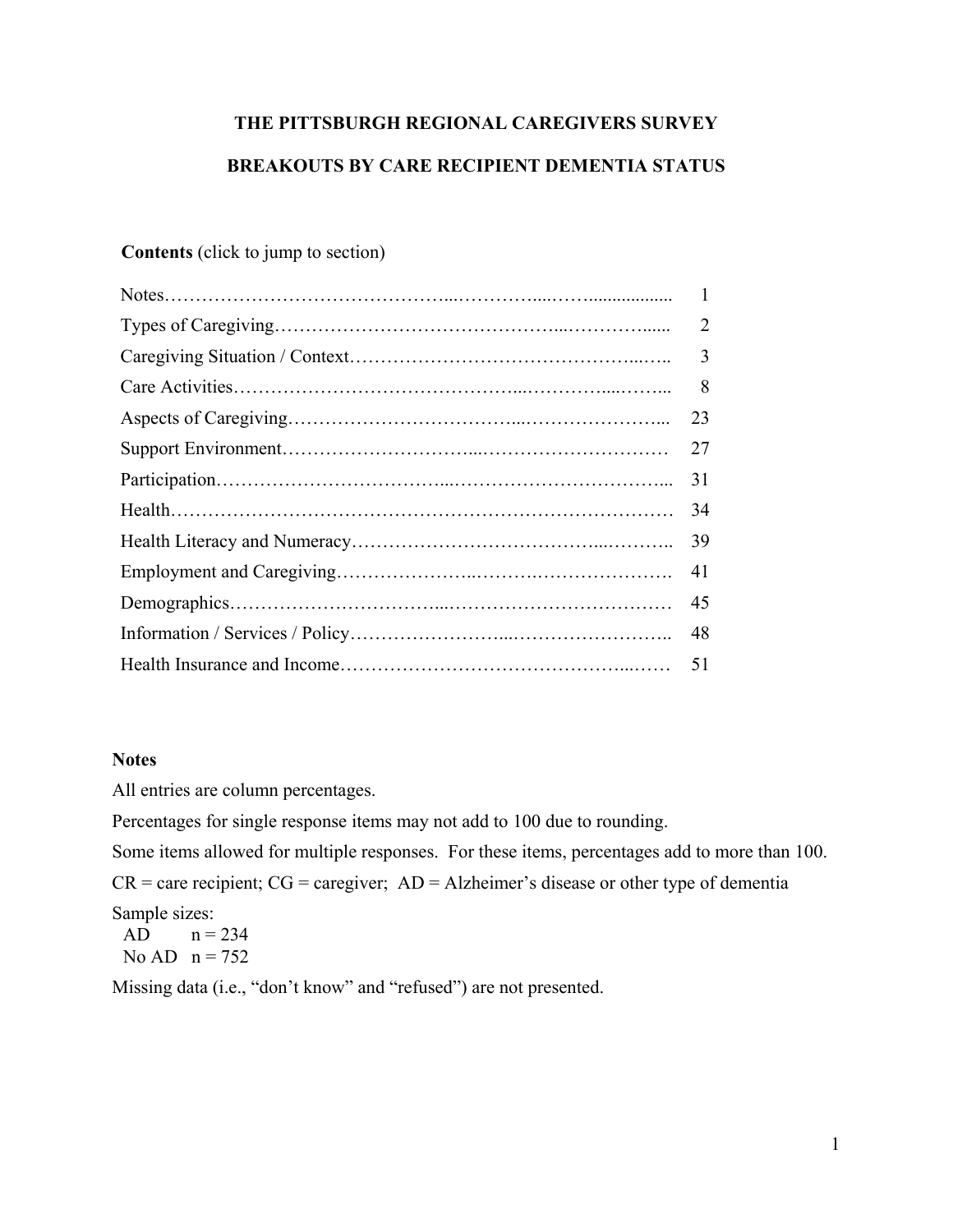## <span id="page-1-0"></span>**TYPES OF CAREGIVING**

SCRNPC. Do you currently help with PERSONAL CARE TASKS, such as bathing, dressing, grooming, eating, moving from bed to chair, or going to the toilet?

|     | AD | No AD |
|-----|----|-------|
| Yes | 65 | 46    |
| No  | 25 | ۲4    |

SCRNHT. Do you currently help with HOUSEHOLD TASKS, such as shopping, managing personal finances, arranging for outside services, or providing transportation?

|     | ΑD | No AD |
|-----|----|-------|
| Yes | 97 | 98    |
| No  | ت  |       |

SCRNMNT. Do you currently help with MEDICAL OR NURSING TASKS, such as managing medications, changing dressing on wounds, or monitoring equipment like oxygen tanks?

|     | AD | No AD |
|-----|----|-------|
| Yes |    | 60    |
| No  | 27 | 40    |

*Respondents were required to say YES to at least one of the three questions above to qualify. These tables present the responses of the 1,008 respondents who qualified.*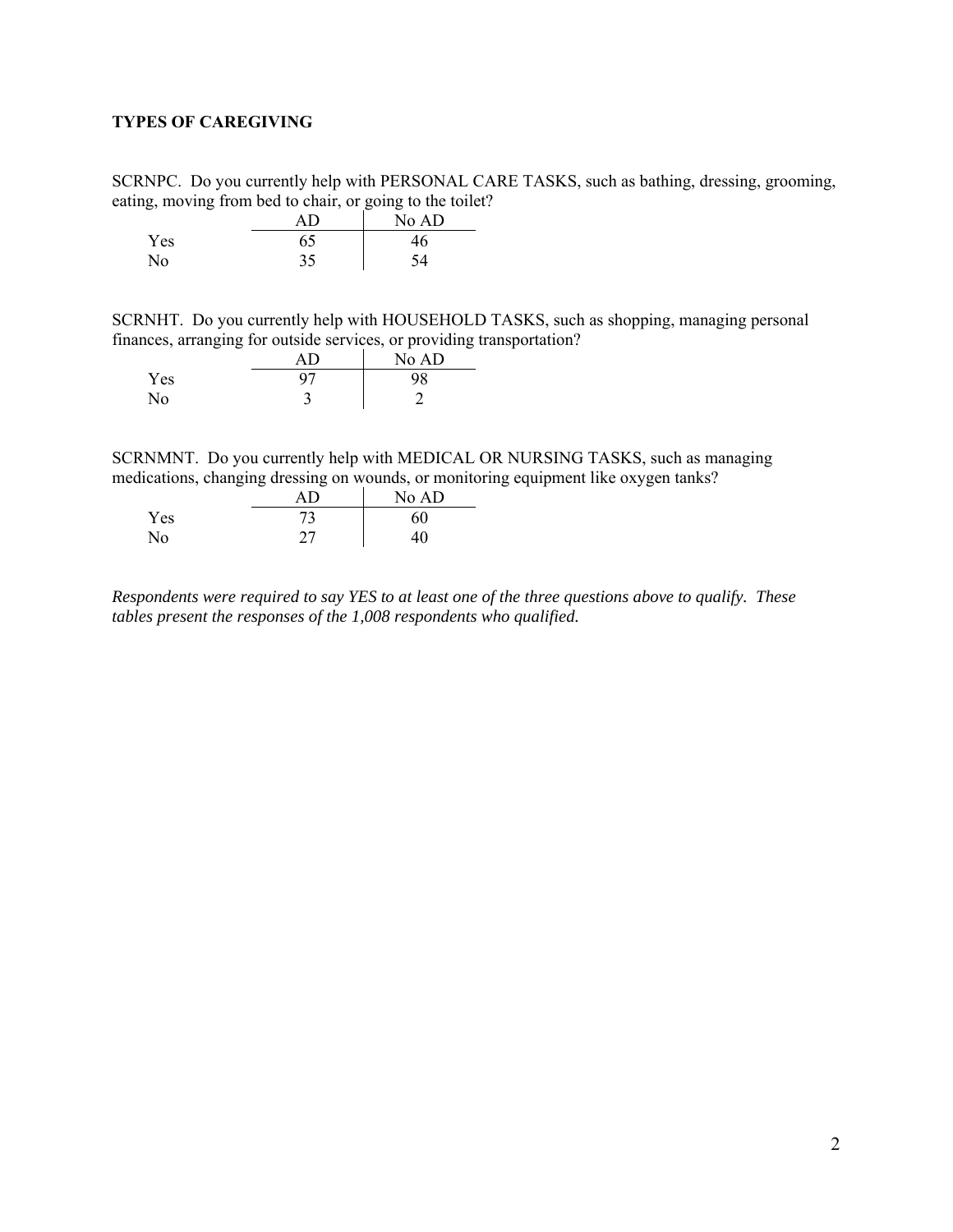## <span id="page-2-0"></span>**CAREGIVING SITUATION / CONTEXT**

QCS1. What is your relationship to the person you help with their personal care, routine household needs and/or medical/nursing tasks? Are you taking care of:

|                                  |    | No AD |
|----------------------------------|----|-------|
| Your mother or mother-in-law     | 47 |       |
| Your father or father-in-law     | 14 | 12    |
| Your wife / partner              | 5  | 6     |
| Your husband / partner           | 12 | 16    |
| Your daughter or daughter-in-law |    |       |
| Your son or son-in-law           |    |       |
| Some other relative              | 14 | 15    |
| A non-relative                   |    |       |

QCS2. Is the person you care for:

|        | ΔD | No AD |
|--------|----|-------|
| Male   | 33 | 37    |
| Female | 68 | 63    |

QCS4. How old is [he / she]? Your best estimate is fine. *(Results categorized for display.)*

|           | АD | No AD |
|-----------|----|-------|
| $50 - 64$ | 5  | 20    |
| $65 - 74$ | 10 | 21    |
| $75 - 84$ | 29 | 24    |
| $85 +$    | 56 | 36    |

#### QCS5. Where does [he/she] live?

|                                               | No AD |
|-----------------------------------------------|-------|
| In your household $\rightarrow$ QCS9          |       |
| Within 20 minutes of your home                | 43    |
| Between 20 minutes and an hour from your home |       |
| One to two hours from your home               |       |
| More than two hours away                      |       |

QCS6. Which of the following best describes where [he/she] lives?

|                                                                                                                                           |    | No AD |
|-------------------------------------------------------------------------------------------------------------------------------------------|----|-------|
| His or her own home                                                                                                                       | 62 | 74    |
| Someone else's home $\rightarrow$ QCS9                                                                                                    |    |       |
| An independent living or retirement community                                                                                             |    |       |
| In an assisted living facility where some care may be provided $\rightarrow$ QCS9                                                         | 19 |       |
| Somewhere else                                                                                                                            |    |       |
| $\sim$ $\sim$ $\sim$ $\sim$ $\sim$ $\sim$<br>$\mathbf{1} \cdot \mathbf{1} \cdot \mathbf{1} \cdot \mathbf{1}$<br>$\mathbf{r}$ $\mathbf{r}$ |    |       |

 *Note: Persons providing care to a CR in a nursing home were not eligible for the survey.*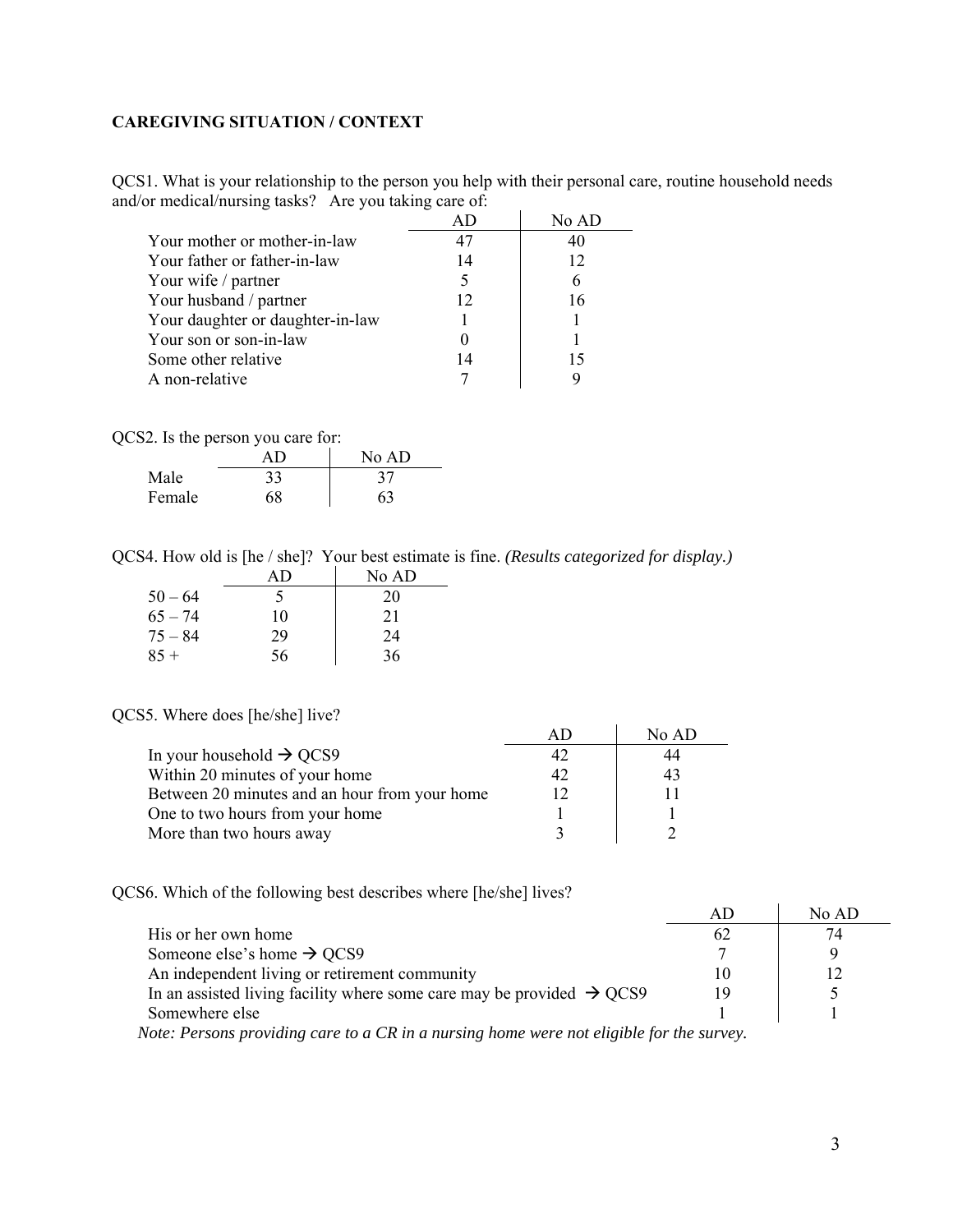QCS7. Does [he/she] live alone?

|     |    | No AD |
|-----|----|-------|
| Yes | 60 | 70    |
| No  | 38 | 30    |

QCS9. Does [he/she] need care because of a… *(multiple responses allowed therefore percentages add to more than 100)*  AD No AD

|                                                              | AD | NO AD |
|--------------------------------------------------------------|----|-------|
| Short-term physical condition                                |    |       |
| Long-term physical condition                                 | 74 | 79    |
| Emotional or mental health problem                           | 27 | 16    |
| Developmental or intellectual disorder or mental retardation |    |       |
| Behavioral issue                                             |    |       |
| Memory problem                                               | 88 | 28    |
| None of the above                                            |    |       |

Has a doctor ever told [him / her] that [he / she] had...

|  |  | QCS11. a heart attack or myocardial infarction? |
|--|--|-------------------------------------------------|
|  |  |                                                 |

|                | AΒ | No AD |
|----------------|----|-------|
| Yes            | 20 | 24    |
| N <sub>o</sub> | 80 | 76    |

QCS12. any other heart disease including angina or congestive heart failure?

|                | ΑD | No AD |
|----------------|----|-------|
| Yes            | 30 | 34    |
| N <sub>o</sub> | 70 | 66    |

QCS13. high blood pressure or hypertension?

|                | ΑĐ | No AD |
|----------------|----|-------|
| Yes            | 61 |       |
| N <sub>o</sub> | 39 | 33    |

QCS14. arthritis?

|     | ΑD | No AD |
|-----|----|-------|
| Yes |    | 66    |
| No  | 38 | 34    |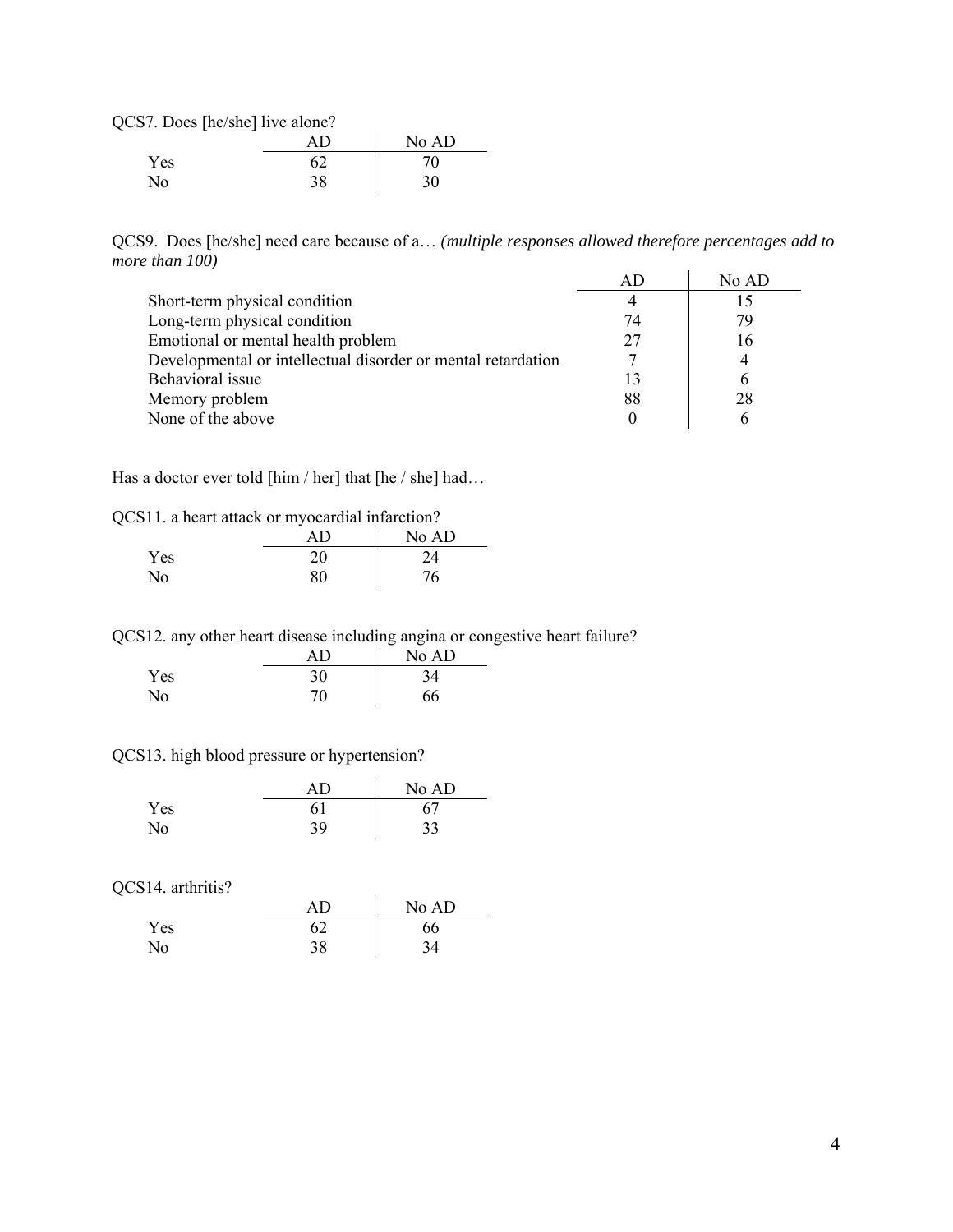| QCS15. osteoporosis or thinning of the bones?              |          |             |
|------------------------------------------------------------|----------|-------------|
|                                                            | AD       | No AD       |
| Yes                                                        | 39       | 34          |
| No                                                         | 61       | 66          |
| QCS16. diabetes?                                           |          |             |
|                                                            | AD       | No AD       |
| Yes                                                        | 22       | 29          |
| No                                                         | 78       | 71          |
| QCS17. lung disease, such as emphysema, asthma, or chronic |          |             |
|                                                            | AD       | No AD       |
| Yes                                                        | 15       | 26          |
| No                                                         | 85       | 74          |
| QCS18. cancer?                                             |          |             |
|                                                            | AD       | No AD       |
| Yes                                                        | 24       | 28          |
| No                                                         | 76       | 72          |
|                                                            |          |             |
| QCS18a. a stroke?                                          | AD       |             |
| Yes                                                        | 26       | No AD<br>20 |
| No                                                         | 74       | 80          |
|                                                            |          |             |
| QCS19. serious difficulty seeing?                          |          |             |
|                                                            | AD       | No AD       |
| Yes                                                        | 32       | 28          |
| No                                                         | 68       | 72          |
|                                                            |          |             |
| QCS20. serious difficulty hearing?                         |          |             |
|                                                            | AD       | No AD       |
| Yes                                                        | 47<br>53 | 34          |

bronchitis?

In the last month has [he / she] used…

QCS22A. glasses or other vision aids such as a magnifying glass?

|     | ۸n | No AD |
|-----|----|-------|
| Yes | 79 | 89    |
| No  |    |       |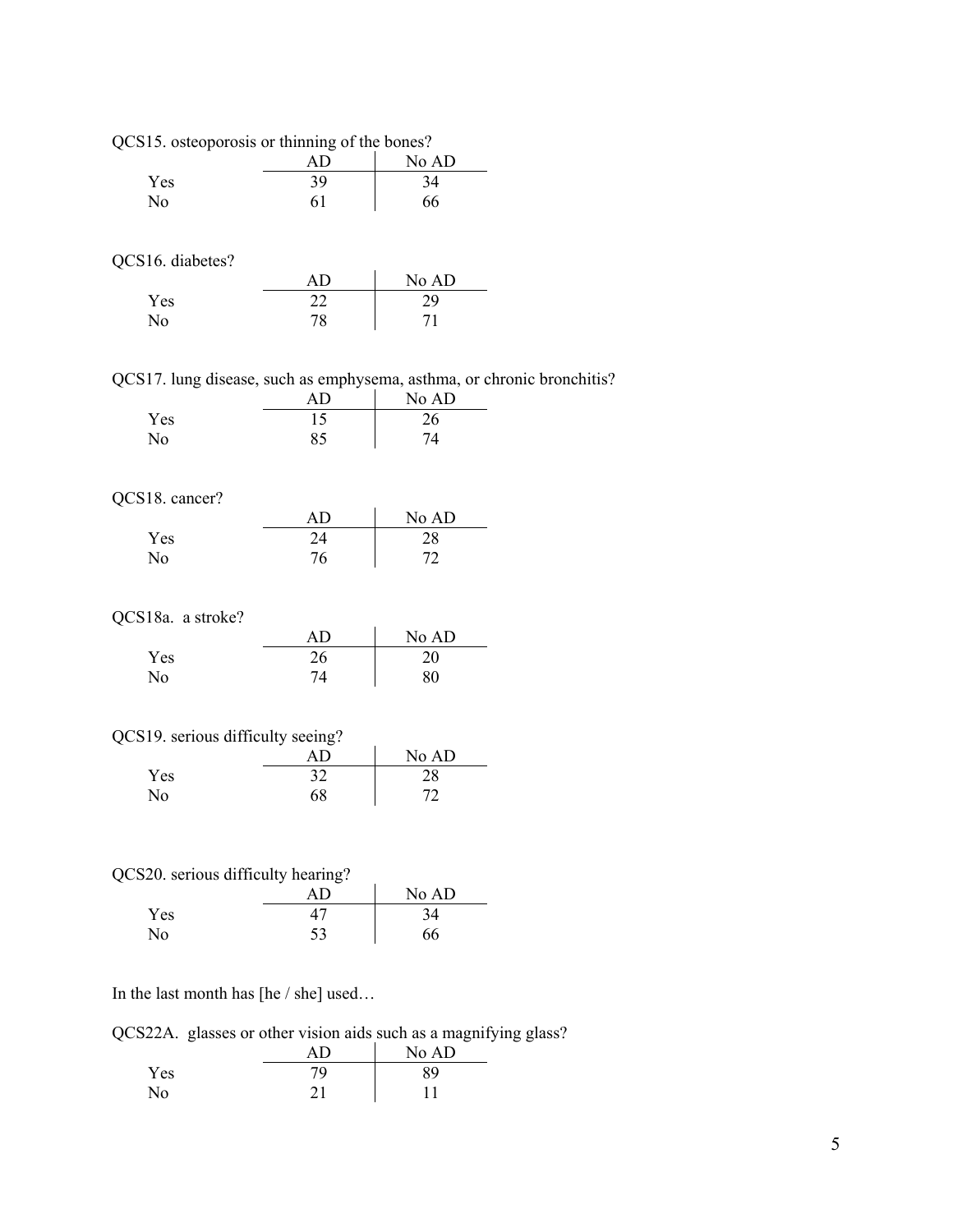|                 | QCS22B. a hearing aid? |    |                                                             |  |
|-----------------|------------------------|----|-------------------------------------------------------------|--|
|                 |                        | AD | No AD                                                       |  |
| Yes             |                        | 21 | 18                                                          |  |
| No              |                        | 80 | 82                                                          |  |
|                 |                        |    |                                                             |  |
|                 |                        |    |                                                             |  |
| QCS22C. a cane? |                        |    |                                                             |  |
|                 |                        | AD | No AD                                                       |  |
| Yes             |                        | 34 | $\overline{45}$                                             |  |
| No              |                        | 67 | 55                                                          |  |
|                 |                        |    |                                                             |  |
|                 |                        |    |                                                             |  |
|                 | QCS22D. a walker?      |    |                                                             |  |
|                 |                        | AD | No AD                                                       |  |
| Yes             |                        | 46 | 43                                                          |  |
| No              |                        | 54 | 57                                                          |  |
|                 |                        |    |                                                             |  |
|                 |                        |    |                                                             |  |
|                 | QCS22E. a wheelchair?  |    |                                                             |  |
|                 |                        | AD | No AD                                                       |  |
| Yes             |                        | 34 | 33                                                          |  |
| No              |                        | 66 | 67                                                          |  |
|                 |                        |    |                                                             |  |
|                 | QCS22F. a scooter?     |    |                                                             |  |
|                 |                        | AD |                                                             |  |
| Yes             |                        | 5  | No AD<br>8                                                  |  |
| No              |                        | 95 | 92                                                          |  |
|                 |                        |    |                                                             |  |
|                 |                        |    |                                                             |  |
|                 |                        |    | QCS22G. a reacher or grabber to pick things up more easily? |  |
|                 |                        | AD | No AD                                                       |  |
| Yes             |                        | 21 | 37                                                          |  |
| No              |                        | 79 | 63                                                          |  |
|                 |                        |    |                                                             |  |

QCS22H. special items to help with dressing, such as button hooks or clothes that are designed to get on and off easily?

|     | ΑŊ          | No AD |
|-----|-------------|-------|
| Yes | ر ے         | 20    |
| No  | $7^{\circ}$ | 80    |

QCS22I. adaptive utensils to help to eat or cut food? IF NEEDED: Adapted utensils include things like easy-to-grip silverware, knives that rock, and plates with high sides.

|     |    | No AD |
|-----|----|-------|
| Yes | ت  |       |
| No  | 95 | 95    |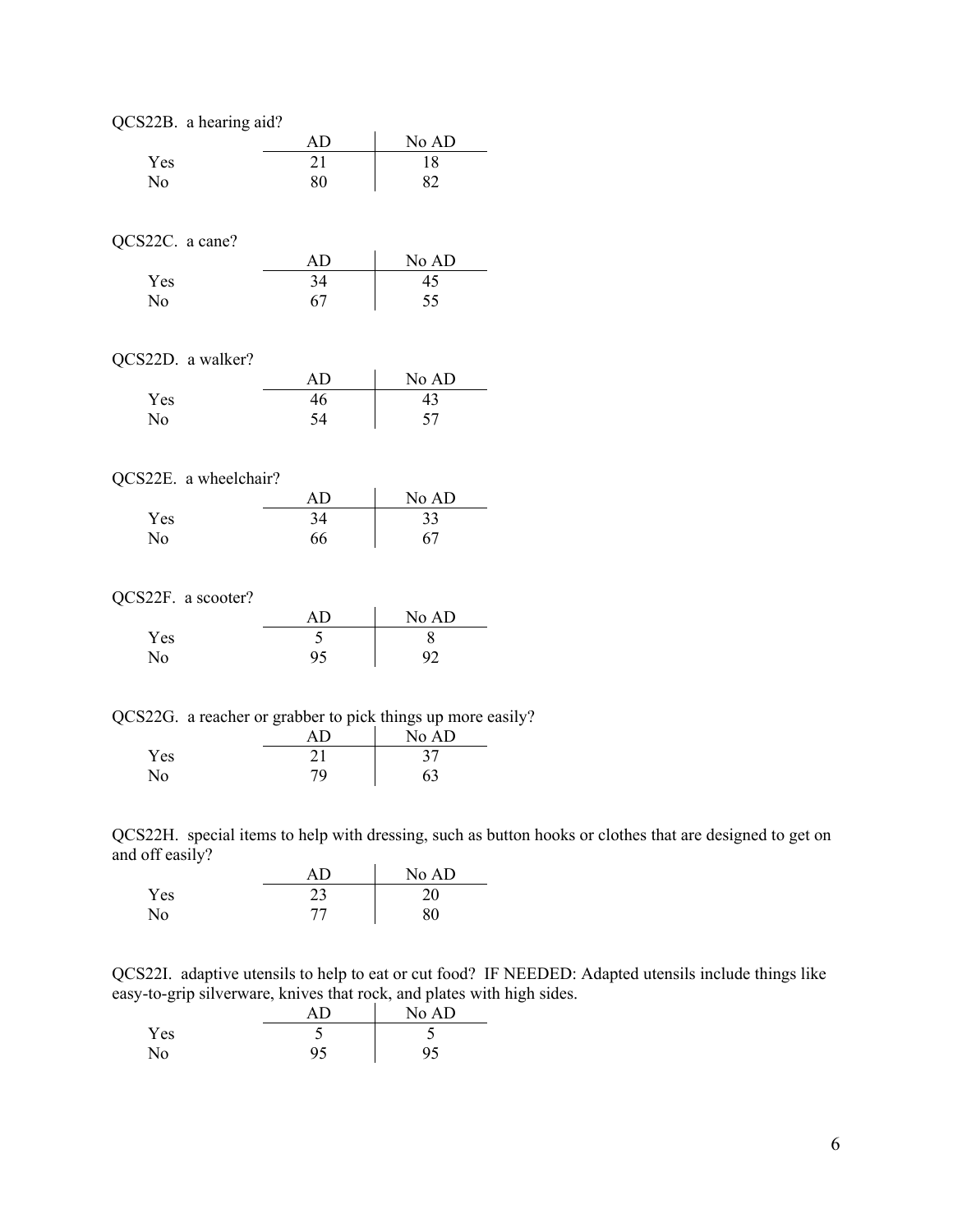QCS23. Does the CR's residence have features to make it easier for older adults such as a railing or a ramp, grab bars in the bathroom, a seat for the shower or tub, or an emergency call system?

| __                            | No AD |
|-------------------------------|-------|
| Yes                           |       |
| No $\rightarrow$ next section |       |

QCS24. Which of these features does the CR's residence have? *(multiple responses accepted)* 

|                              |    | No AD |
|------------------------------|----|-------|
| A railing or ramp            | 61 | 64    |
| Grab bars in the bathroom    | 84 | 75    |
| A seat for the shower or tub | 79 | 69    |
| An emergency call system     |    | 42    |
| Other                        | 34 | 34    |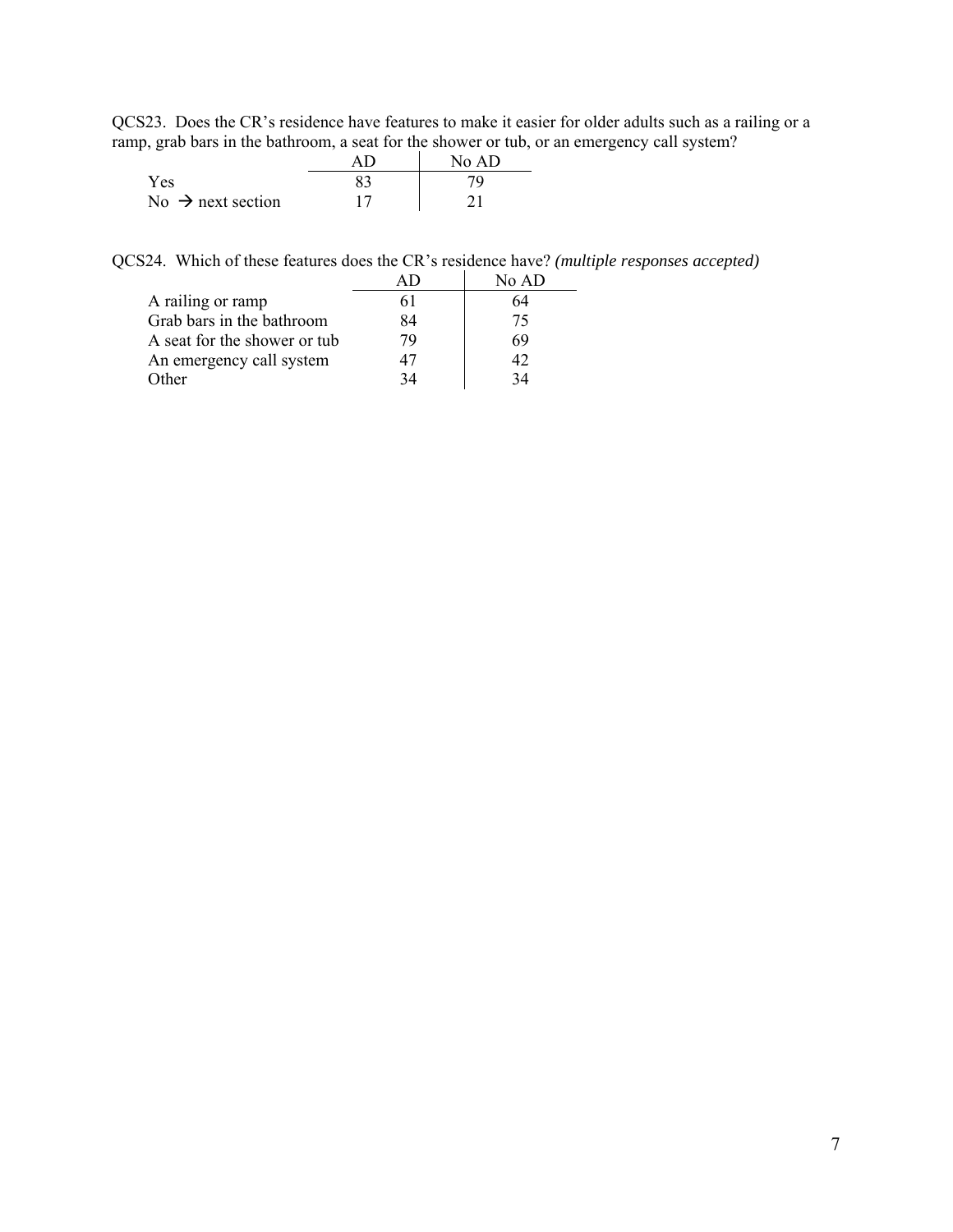#### <span id="page-7-0"></span>**CARE ACTIVITIES**

*Caregivers of persons living in assisted living were not asked QCA1 through QCA4B if they indicated they did not help the care recipient with household tasks (household tasks screener question SCRNHT).* 

QCA1PRE. Next we have a few questions about CR's needs for assistance and ways you may have helped CR in the last month because of [his/her] health and functioning. Let's start with chores you may do around CR's home. This includes laundry, cleaning, or making hot meals.

QCA1. In the last month, how often did [he/she] need help with laundry, cleaning, or making hot meals due to poor health and functioning?

|                                                                                | АD | No AD |
|--------------------------------------------------------------------------------|----|-------|
| Every day                                                                      | 72 | 43    |
| Most days                                                                      | 10 |       |
| Some days                                                                      |    | 22    |
| Rarely                                                                         |    |       |
| Never $\rightarrow$ QCA2                                                       |    |       |
| Does not do, but not because of poor health and functioning $\rightarrow$ QCA2 |    |       |

QCA1A. In the last month, how often did you help CR with laundry, cleaning, or making hot meals or do these chores for [him/her]?

|           |    | No AD |
|-----------|----|-------|
| Every day | 43 | 39    |
| Most days | 16 | 18    |
| Some days | 29 | 30    |
| Rarely    | 5  |       |
| Never     |    |       |

QCA1B. Does anyone else help CR with laundry, cleaning, or making hot meals or do these chores for [him/her]? *(Unpaid and paid could be both be selected therefore percentages may add to more than 100)* 

|                                            | No AD. |
|--------------------------------------------|--------|
| Yes, another unpaid family member / friend |        |
| Yes, a paid helper                         |        |
| No                                         |        |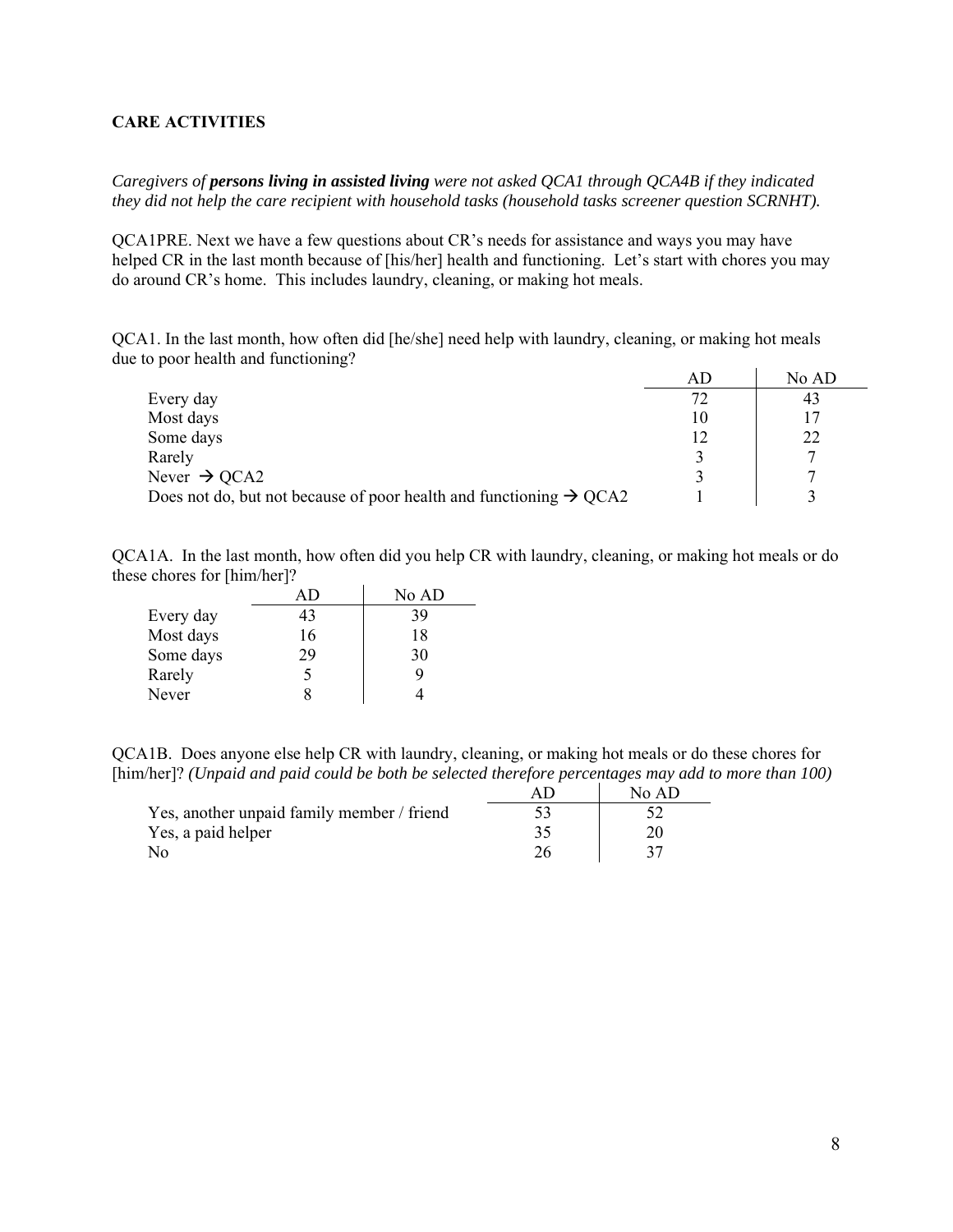QCA2. In the last month, how often did [he/she] need help with shopping for groceries or personal items due to poor health and functioning?

|                                                                                | AD | No AD |
|--------------------------------------------------------------------------------|----|-------|
| Every day                                                                      | 62 | 34    |
| Most days                                                                      |    | 24    |
| Some days                                                                      |    | 27    |
| Rarely                                                                         |    |       |
| Never $\rightarrow$ QCA3                                                       |    |       |
| Does not do, but not because of poor health and functioning $\rightarrow$ QCA3 |    |       |

QCA2A. In the last month, how often did you shop with CR for groceries or personal items or do [his/her] shopping for [him/her]?

|           |    | No AD |
|-----------|----|-------|
| Every day | 28 | 24    |
| Most days | 19 | 23    |
| Some days | 36 | 36    |
| Rarely    |    | 11    |
| Never     | 10 |       |

QCA2B. Does anyone else help CR with shopping for groceries or personal items? *(Unpaid and paid could be both be selected)* 

|                                            | No AD |
|--------------------------------------------|-------|
| Yes, another unpaid family member / friend |       |
| Yes, a paid helper                         |       |
| No                                         |       |

QCA3. In the last month, did CR need help with ordering medicines due to poor health and functioning?

|                                                                                | No AD |
|--------------------------------------------------------------------------------|-------|
| Yes                                                                            | 49    |
| No $\rightarrow$ QCA4                                                          | 48    |
| Does not do, but not because of poor health and functioning $\rightarrow$ QCA4 |       |

QCA3A. In the last month, did you ever help CR order [his/her] prescribed medicines or order these for [him/her]?

|     | AD | No AD |
|-----|----|-------|
| Yes | 71 | 79    |
| No  | 29 | 21    |

QCA3B. Does anyone else help CR with ordering medicines? *(Unpaid and paid could be both be selected)*

|                                            | No AD |
|--------------------------------------------|-------|
| Yes, another unpaid family member / friend |       |
| Yes, a paid helper                         |       |
| N٥                                         |       |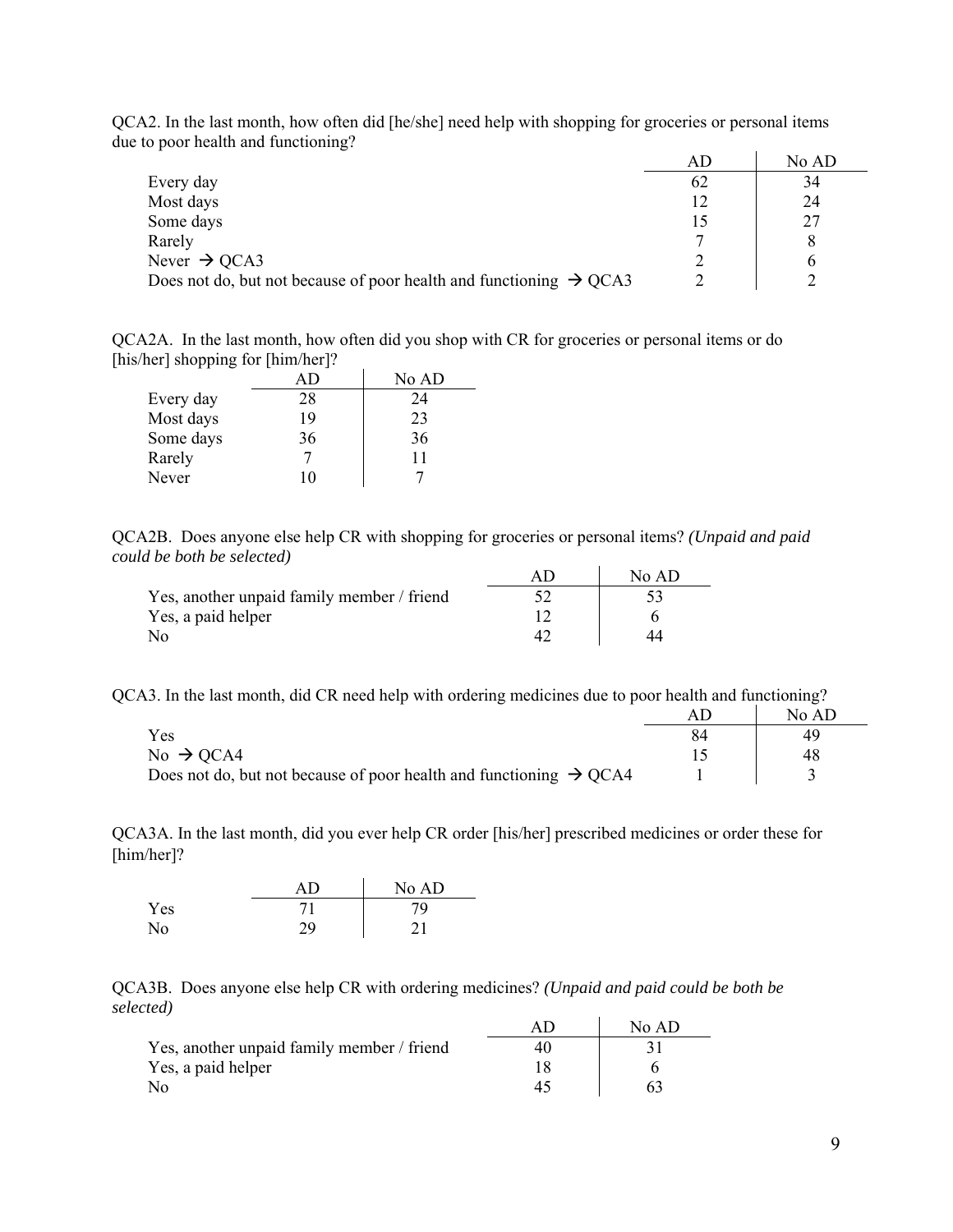QCA4. In the last month, did CR need help with handling bills or banking due to poor health and functioning?

|                                                                                | No AD |
|--------------------------------------------------------------------------------|-------|
| Yes                                                                            |       |
| $No \rightarrow QCA5$                                                          |       |
| Does not do, but not because of poor health and functioning $\rightarrow$ QCA5 |       |

QCA4A. In the last month, did you ever help CR with handling bills or banking or do this for [him/her]?

|                | AD | No AD |
|----------------|----|-------|
| Yes            |    | 80    |
| N <sub>o</sub> |    | 20    |

QCA4B. Does anyone else help CR with handling bills or banking? *(Unpaid and paid could be both be selected)*

|                                            | No AD |
|--------------------------------------------|-------|
| Yes, another unpaid family member / friend |       |
| Yes, a paid helper                         |       |
| No                                         |       |

*Caregivers of persons living in assisted living were not asked QCA5 through QCA12C if they indicated they did not help the care recipient with personal care (personal care screener question SCRNPC).* 

QCA5PRE. Now, a few questions about personal care.

QCA5. In the last month, how often did CR need help with eating due to poor health and functioning?

|                          |    | No AD |
|--------------------------|----|-------|
| Every day                | 21 |       |
| Most days                | g  |       |
| Some days                | q  |       |
| Rarely                   | 11 | 10    |
| Never $\rightarrow$ QCA6 | 50 | 75    |

QCA5A. In the last month, how often did you help [him/her] with eating?

|           | AD. | No AD |
|-----------|-----|-------|
| Every day | 30  | 22    |
| Most days | 12  | 13    |
| Some days | 29  | 24    |
| Rarely    | 15  | 30    |
| Never     | 15  |       |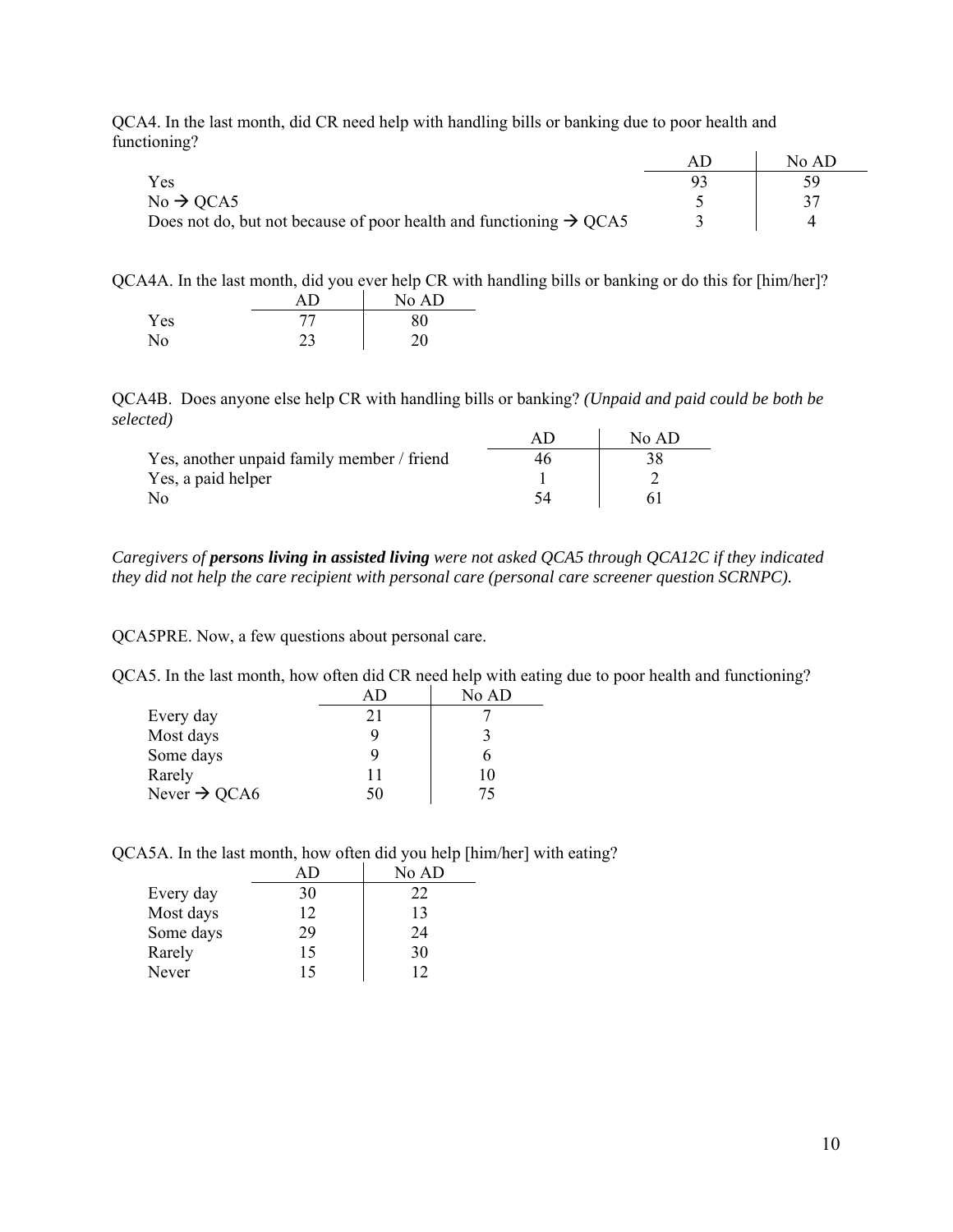| QCA5B. Does anyone else help [him/her] with eating? (Unpaid and paid could be both be selected) |     |       |  |
|-------------------------------------------------------------------------------------------------|-----|-------|--|
|                                                                                                 | AD. | No AD |  |
| Yes, another unpaid family member / friend                                                      | 46  |       |  |
| Yes, a paid helper                                                                              | 23  |       |  |
| N٥                                                                                              | 40  |       |  |

QCA6. In the last month, how often did CR need help with showering or bathing due to poor health and functioning?

|                          |    | No AD |
|--------------------------|----|-------|
| Every day                |    | 18    |
| Most days                | 12 |       |
| Some days                | 12 | 12    |
| Rarely                   | 10 | 11    |
| Never $\rightarrow$ QCA7 | 24 | 51    |

QCA6A. In the last month, how often did you help [him/her] with showering or bathing?

|           |    | No AD |
|-----------|----|-------|
| Every day | 23 | 20    |
| Most days | 16 | 11    |
| Some days | 19 | 23    |
| Rarely    | 13 | 18    |
| Never     | 29 | 77    |

QCA6B. Does anyone else help [him/her] with showering or bathing? *(Unpaid and paid could be both be selected)*

|                                            | No AD |
|--------------------------------------------|-------|
| Yes, another unpaid family member / friend |       |
| Yes, a paid helper                         |       |
| No                                         |       |

QCA7. In the last month, how often did CR need help with dressing or grooming due to poor health and functioning?

|                          |    | No AD |
|--------------------------|----|-------|
| Every day                | 45 | 16    |
| Most days                |    |       |
| Some days                | 17 | 14    |
| Rarely                   | 9  | 15    |
| Never $\rightarrow$ QCA8 | 21 |       |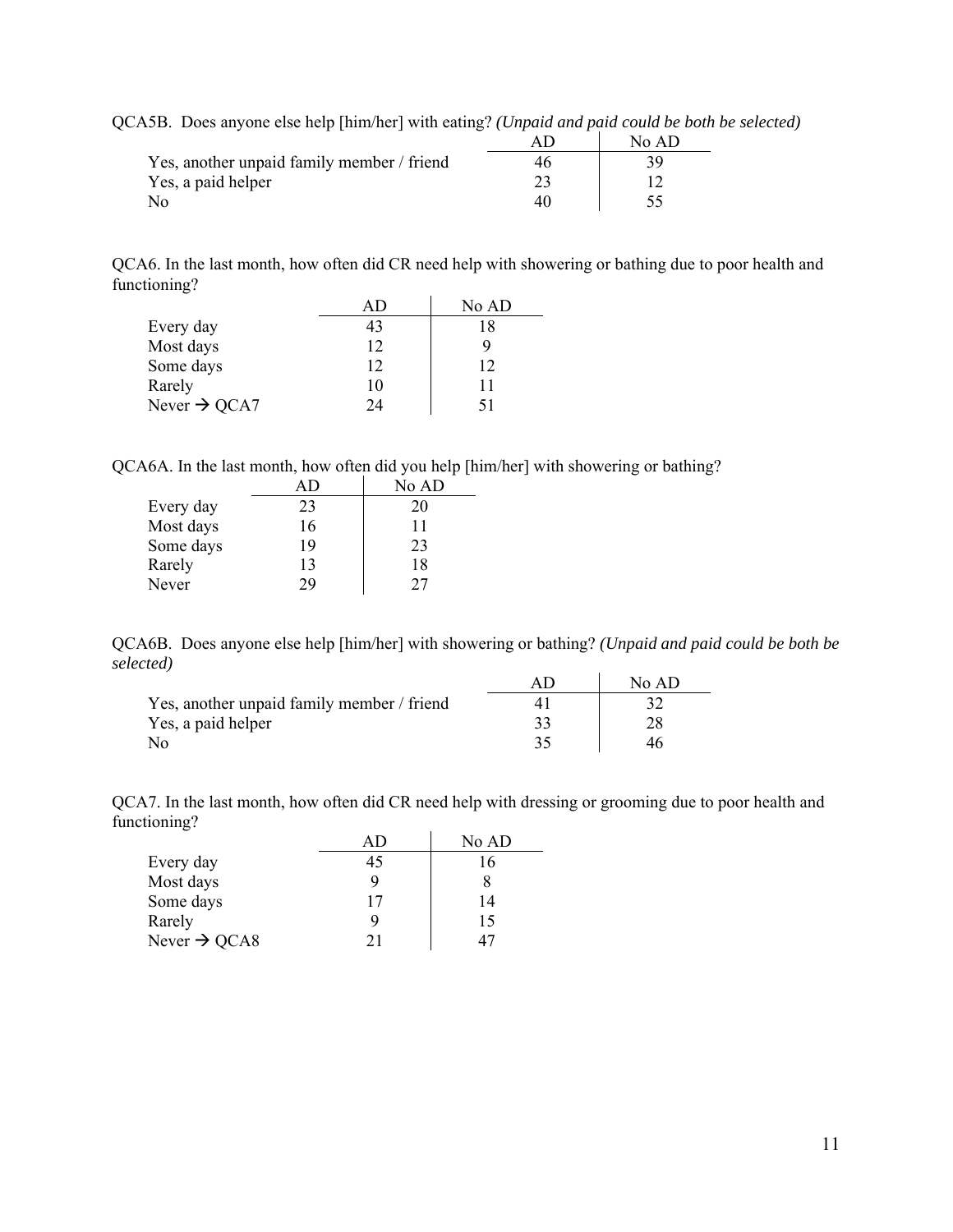|           |    | No AD |
|-----------|----|-------|
| Every day | 27 | 19    |
| Most days | 16 | 14    |
| Some days | 34 | 29    |
| Rarely    | 15 | 25    |
| Never     |    | 13    |

QCA7A. In the last month, how often did you help CR with dressing or grooming?

QCA7B. Does anyone else help [him/her] with dressing or grooming? *(Unpaid and paid could be both be selected)*

|                                            | No $AD$ |
|--------------------------------------------|---------|
| Yes, another unpaid family member / friend |         |
| Yes, a paid helper                         |         |
| No                                         |         |

QCA8. In the last month, how often CR need help with using the toilet due to poor health and functioning?

|                          |    | No AD |
|--------------------------|----|-------|
| Every day                | 30 | 12    |
| Most days                |    |       |
| Some days                |    |       |
| Rarely                   | 13 |       |
| Never $\rightarrow$ QCA9 | 14 | 70    |

QCA8A. In the last month, how often did you help CR with using the toilet?

|           | AD. | No AD |
|-----------|-----|-------|
| Every day | 33  | 27    |
| Most days | 15  |       |
| Some days | 18  | 23    |
| Rarely    | 18  | 25    |
| Never     | 15  |       |

QCA8B. Does anyone else help [him/her] with using the toilet? *(Unpaid and paid could be both be selected)*

|                                            | No AD |
|--------------------------------------------|-------|
| Yes, another unpaid family member / friend |       |
| Yes, a paid helper                         |       |
| No                                         |       |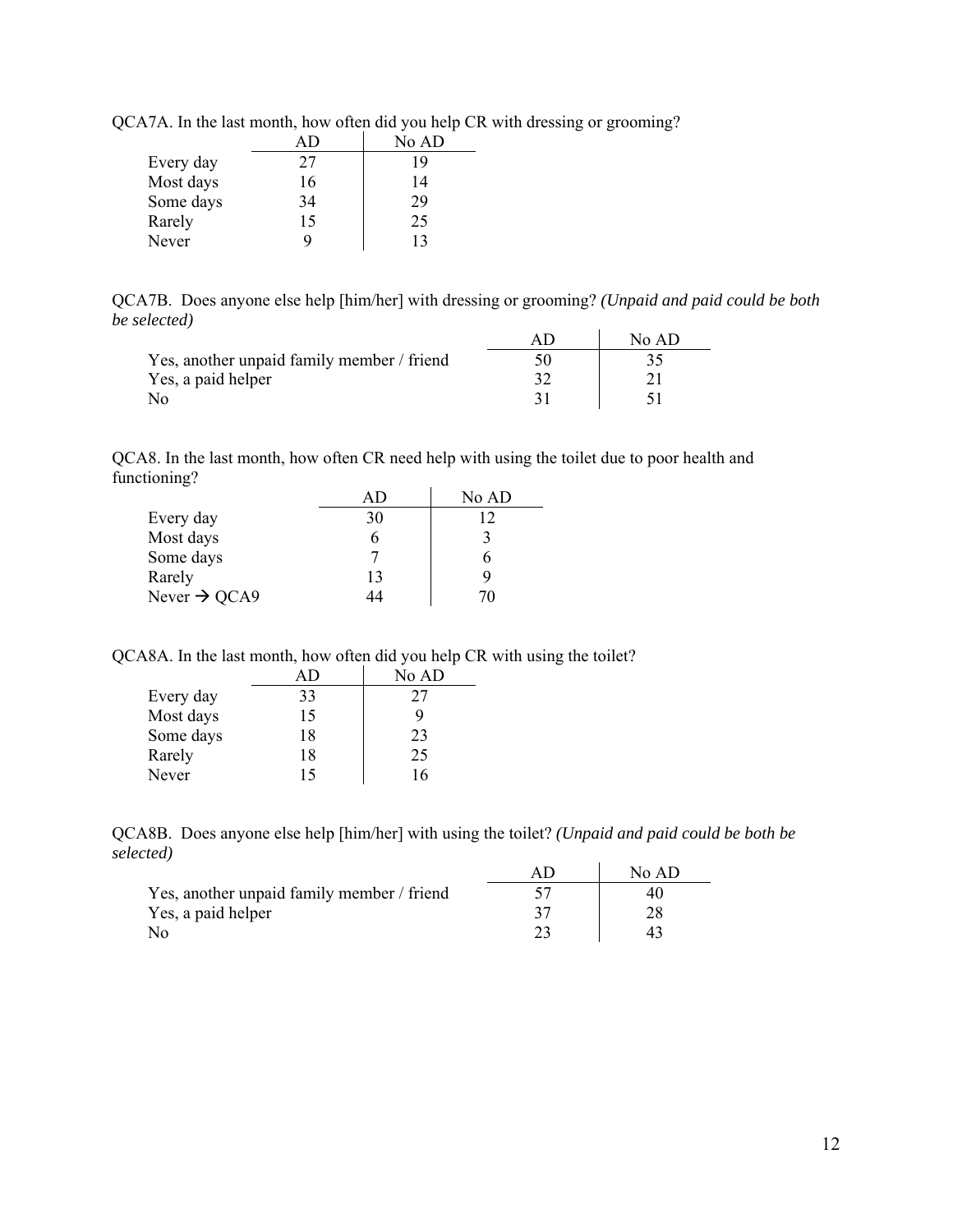|                           |    | No AD |
|---------------------------|----|-------|
| Every day                 | 28 | 13    |
| Most days                 |    |       |
| Some days                 |    |       |
| Rarely                    | 14 | 13    |
| Never $\rightarrow$ QCA10 | ŦU | 63    |

QCA9. In the last month, how often did CR need help getting in and out of bed due to poor health and functioning?

QCA9A. In the last month, how often did you help CR get in and out of bed?

|           |    | No AD |
|-----------|----|-------|
| Every day | 22 | 20    |
| Most days | 12 | 8     |
| Some days | 27 | 23    |
| Rarely    | 24 | 33    |
| Never     | 15 | 16    |

QCA9B. Does anyone else help [him/her] get in and out of bed? *(Unpaid and paid could be both be selected)*

|                                            | No AD |
|--------------------------------------------|-------|
| Yes, another unpaid family member / friend |       |
| Yes, a paid helper                         |       |
| No                                         | 46    |

QCA10. In the last month, how often did CR need help getting around [his/her] home due to poor health and functioning?

|                           |    | No AD |
|---------------------------|----|-------|
| Every day                 | 27 | 14    |
| Most days                 |    |       |
| Some days                 | 14 | 12    |
| Rarely                    | 17 | 17    |
| Never $\rightarrow$ QCA11 | 37 | 53    |

QCA10A. In the last month, how often did you help CR get around [his/her] home?

|           | АD | No AD |
|-----------|----|-------|
| Every day | 25 | 18    |
| Most days | 12 | 11    |
| Some days | 37 | 31    |
| Rarely    | 21 | 31    |
| Never     |    | Q,    |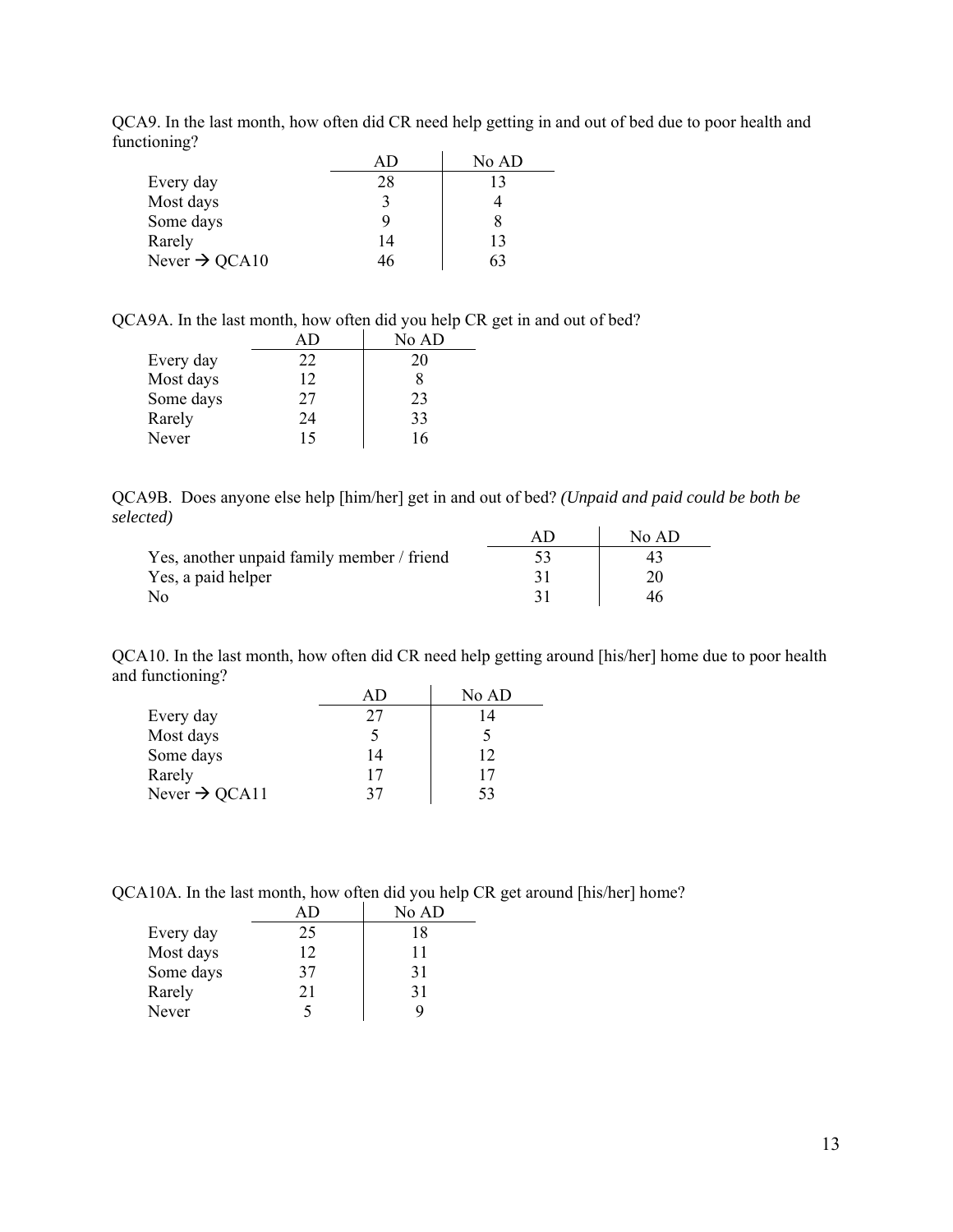| ,,,,,,,,,                                  |       |
|--------------------------------------------|-------|
|                                            | No AD |
| Yes, another unpaid family member / friend |       |
| Yes, a paid helper                         |       |
| No                                         |       |

QCA10B. Does anyone else help [him/her] get around [his/her] home? *(Unpaid and paid could be both be selected)*

QCA11. In the last month, how often did CR need help leaving [his/her] home to go outside due to poor health and functioning?

|                                                |    | No AD |
|------------------------------------------------|----|-------|
| Every day                                      | 38 | 20    |
| Most days                                      | 12 |       |
| Some days                                      | 15 | 21    |
| Rarely                                         | 11 | 14    |
| Never $\rightarrow$ skip logic prior to QCA12A | 25 | 34    |

QCA11A. In the last month, how often did you help CR leave [his/her] home to go outside?

|           |    | No AD |
|-----------|----|-------|
| Every day | 25 | 19    |
| Most days | 21 | 15    |
| Some days | 39 | 37    |
| Rarely    | 12 | 21    |
| Never     |    |       |

QCA11B. Does anyone else help [him/her] leave [his/her] home to go outside? *(Unpaid and paid could be both be selected)*  $AD \tM_2AD$ 

|                                            | No AL |
|--------------------------------------------|-------|
| Yes, another unpaid family member / friend |       |
| Yes, a paid helper                         |       |
| No                                         |       |

*Skip logic: QCA12A, QCA12B, and QCA12C were asked if CG responded he / she ever provided care on QCA5A, QCA6A, QCA7A, QCA8A, QCA9A, QCA10A, or QCA11A (i.e., response of every day, most days, some days, or rarely on one or more of these items)* 

QCA12A. In the last month when you helped CR with personal care, did you ever lift [him/her] from a seated or lying position?

|     | ΑŊ        | No AD |
|-----|-----------|-------|
| Yes | 1 Q<br>t٥ | 37    |
| No  | <າ        | 68    |

QCA12B. [In the last month when you helped CR with personal care,] did you ever let [him/her] lean on you or support [his/her] weight?

|     | AP        | No AD |
|-----|-----------|-------|
| Yes | ر ،       | 70    |
| No  | າເ<br>ر ے | 30    |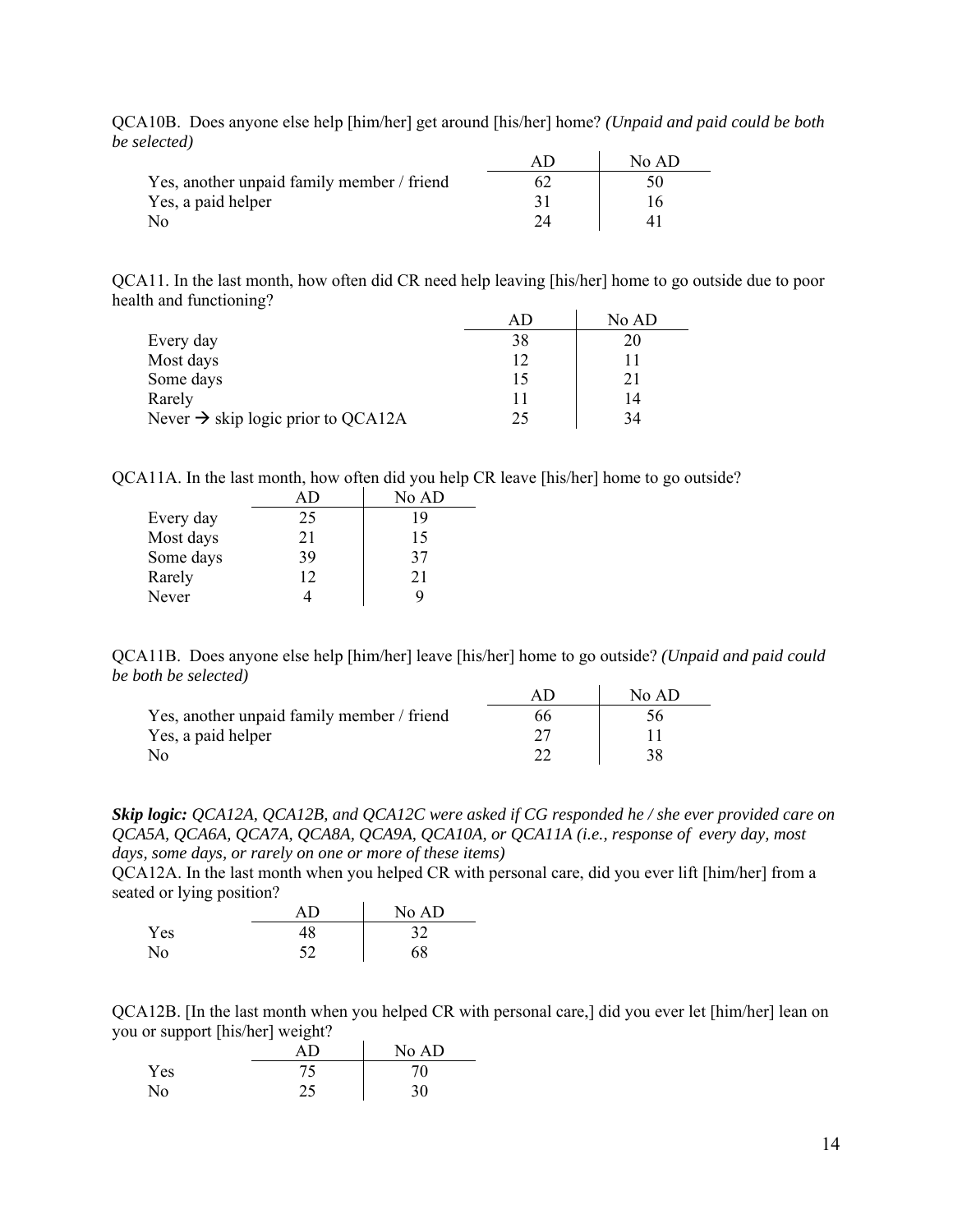QCA12C. [In the last month when you helped CR with personal care,] did you ever hold [him/her] steady while [he/she] walked or stood?

|     |    | No AD |
|-----|----|-------|
| Yes | 77 | 70    |
| No  | າາ | 30    |

QCA13. In the last month, how often did you drive CR places?

|           |    | No AD |
|-----------|----|-------|
| Every day | 17 | 10    |
| Most days | 12 | 17    |
| Some days | 37 | 37    |
| Rarely    | 14 | 17    |
| Never     | 21 | 18    |

QCA14. In the last month, how often did you go with CR in a van, shuttle or cab, or take public transportation -- the bus, subway, train, or light rail – with [him/her]?

|            |    | No AD                       |
|------------|----|-----------------------------|
| Every day  |    | 2                           |
| Most days  |    | $\mathcal{D}_{\mathcal{L}}$ |
| Some days  |    |                             |
| Rarely     | 6  |                             |
| Never      | 56 | 61                          |
| Do not use | 30 | 27                          |

*Caregivers of persons living in assisted living were not asked QCA15A through QCA19 if they indicated they did not help the care recipient with medical / nursing task care (medical / nursing tasks screener question SCRNMNT).* 

QCA15PRE. The next few questions are about help related to CR's health care.

QCA15A. In the last month, did you ever help CR keep track of [his/her] medications?

|     | ΑD | No AD |
|-----|----|-------|
| Yes | 79 | 56    |
| No  |    |       |

QCA15A1. In the last month, did you ever actually give CR [his/her] medications?

|                | AD | No AD |
|----------------|----|-------|
| Yes            | 70 | 40    |
| N <sub>o</sub> | 30 | 61    |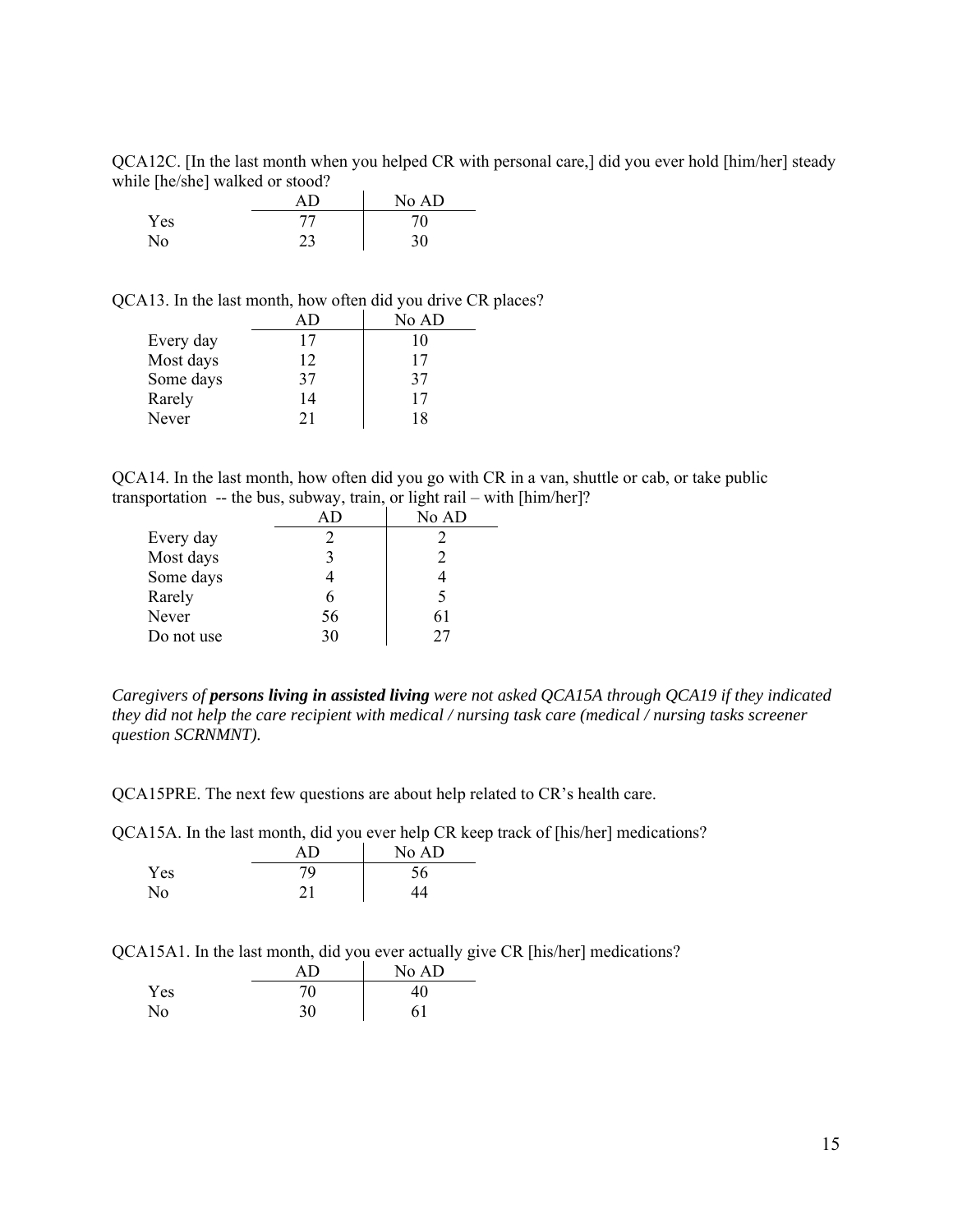|                                              | AD  | No AD |
|----------------------------------------------|-----|-------|
| Orally (by mouth as pills, capsules, liquid) | 100 | 98    |
| Insulin injection                            |     | 14    |
| Other injection                              |     |       |
| Infusion pump                                |     |       |
| Inhaler                                      | 8   | 15    |
| Suppository                                  |     |       |
| Medication patch                             | 6   |       |
| Spray                                        |     |       |
| Eye/Ear drops                                | 23  | 15    |
| Other                                        |     |       |

QCA15A2. How are these drugs administered? *(multiple responses could be selected)* 

QCA15B. [In the last month, did you ever help CR] take shots or injections?

|     | . .<br>AΠ | -<br>No AD |
|-----|-----------|------------|
| Yes |           |            |
| No  | 92        | 94         |

QCA15C. [In the last month, did you ever help CR] manage medical tasks like ostomy care, IVs, or testing blood?

|     | AD | No AD          |
|-----|----|----------------|
| Yes |    |                |
| No. | 89 | Q <sub>1</sub> |

QCA15D. [In the last month, did you ever help CR] with exercises [he/she] was supposed to do?

|            | AD | No AD |
|------------|----|-------|
| <b>Yes</b> | 34 | 26    |
| No         | 66 | 74    |

QCA15E. [In the last month, did you ever help CR] with a special diet?

|                | ΑŊ | No AD |
|----------------|----|-------|
| Yes            |    | 28    |
| N <sub>o</sub> | 73 | 72    |

QCA15F. [In the last month, did you ever help CR] care for [his/her] teeth or dentures?

|                | ΑŊ | No AD |
|----------------|----|-------|
| Yes            | 33 | 16    |
| N <sub>o</sub> | 67 | 85    |

QCA15G. [In the last month, did you ever help CR] care for [his/her] feet, like clipping nails?

|     | AΒ | No AD |
|-----|----|-------|
| Yes | 34 | 28    |
| No  | 66 |       |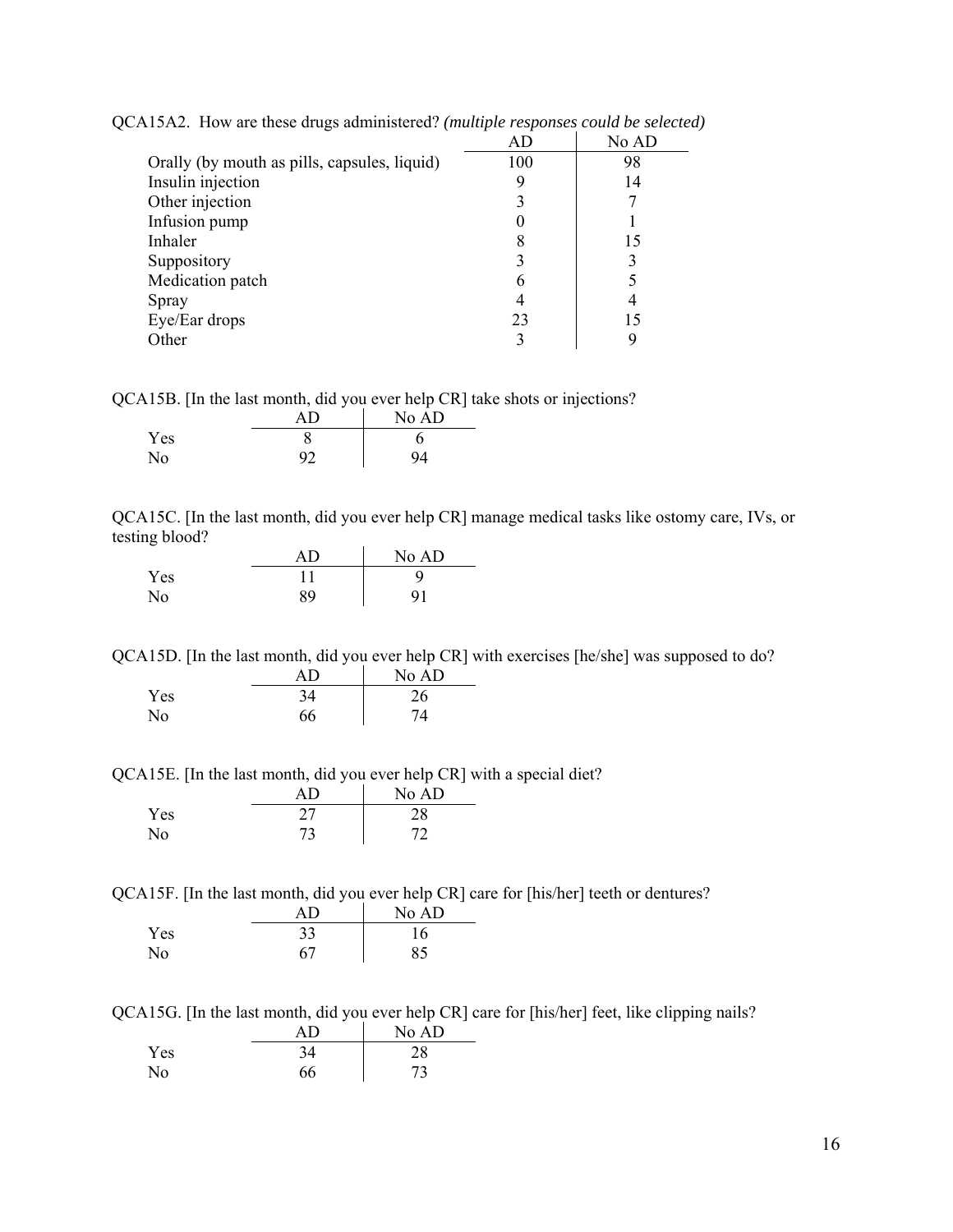QCA15H. [In the last month, did you ever help CR] with skin care related to wounds or sores?

|     | AD | No AD |
|-----|----|-------|
| Yes | 34 | 26    |
| No  | 66 | 74    |

QCA15I. [In the last month, did you ever help CR] with assistive devices for mobility like canes or walkers?

|                | AD | No AD |
|----------------|----|-------|
| Yes            | 52 | 46    |
| N <sub>o</sub> | 48 | ۲4    |

*Caregivers were only asked QCA15J through QCA19 if they indicated they did help the care recipient with medical / nursing task care (medical / nursing task screener question SCRNMNT).* 

You indicated at the beginning of the survey that you perform some medical/nursing tasks. Many different tasks are considered medical/nursing tasks even though they are done at home. Some require equipment; others do not. Which of the following additional medical tasks do you perform?

QCA15J. [In the last month, did you ever] use incontinence equipment like catheters, supplies like adult diapers, or administer enemas?

|     | AD | No AD |
|-----|----|-------|
| Yes | 53 | 34    |
| No  |    | 66    |

QCA15K. [In the last month, did you ever] use meters/monitors (e.g., thermometer, glucometer, stethoscope, weight scales, blood pressure monitors, oxygen saturation monitors)?

|                | ΑD | No AD |
|----------------|----|-------|
| Yes            |    | 52    |
| N <sub>o</sub> | 55 | 48    |

QCA15L. [In the last month, did you ever] administer test kits (bladder infection test, for example)?

|     | AP | No AD |
|-----|----|-------|
| Yes |    |       |
| No  |    | 07    |

QCA15M. [In the last month, did you ever] operate durable medical equipment (hospital beds, lifts, wheelchairs, scooters, toilet or bath chairs, geri-chairs, for example)

|     | AD | No AD |
|-----|----|-------|
| Yes |    |       |
| No  | 53 | 53    |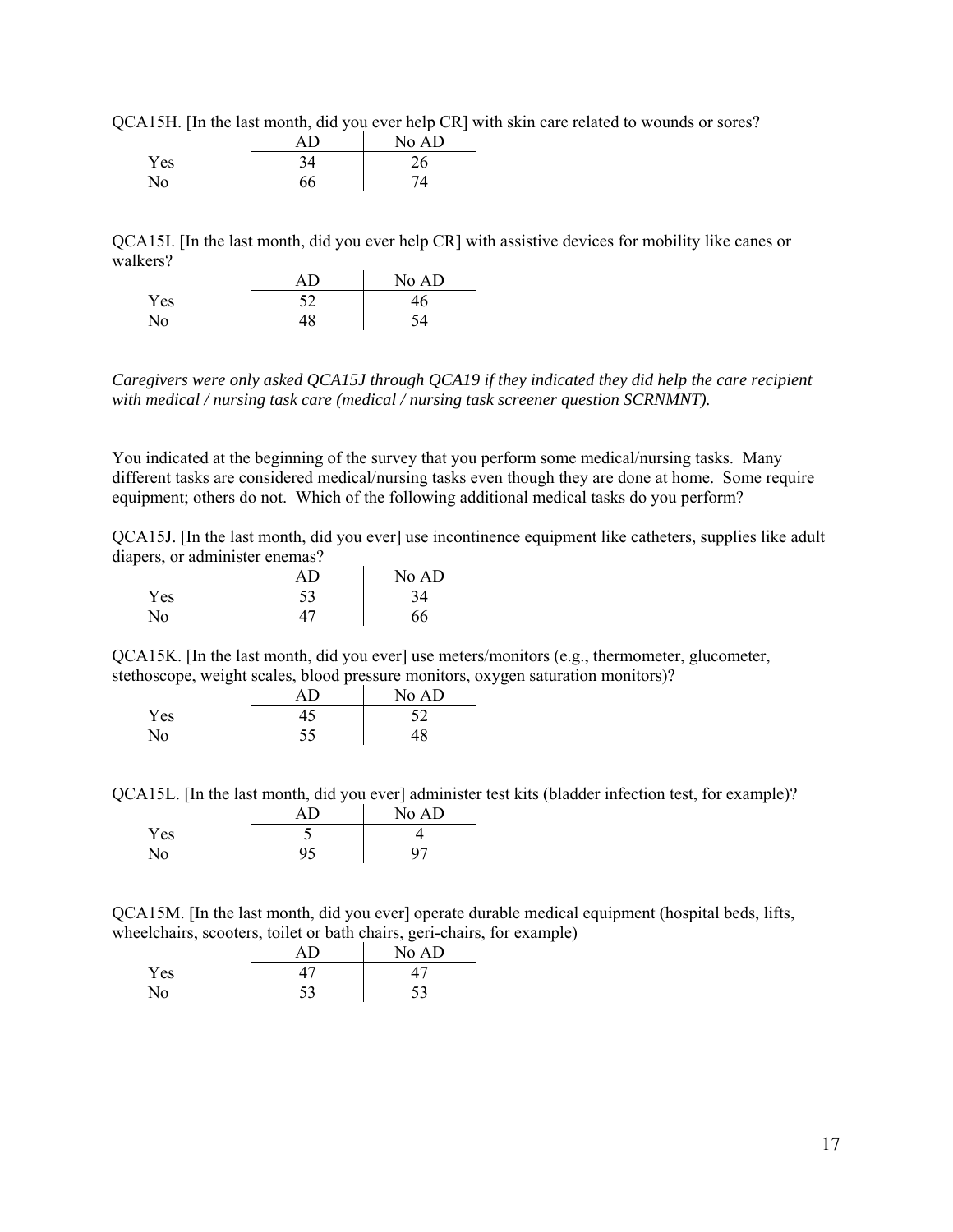QCA15N. [In the last month, did you ever] operate mechanical ventilators, oxygen, tube feeding equipment, or home dialysis equipment?

|     | - 1<br>ΑD | No AD |
|-----|-----------|-------|
| Yes |           | 20    |
| No  | 90        | 80    |

QCA15O. [In the last month, did you ever] use telehealth equipment (cameras, sensors, phone lines to collect medical data in the home and transmit it to doctor or nurse)

|     | ΑD  | No AD |
|-----|-----|-------|
| Yes |     |       |
| No. | Q 1 | Q٥    |

*(If YES to any of QCA15A – QCA15O, ask QCA16 – QCA19; otherwise skip to QCA21)* 

QCA16. How difficult is it for you to do the medical and nursing tasks that are required to help CR? Please answer by choosing a number between 1 and 5, where 1 means not at all difficult and 5 means very difficult.

|                         |    | No AD |
|-------------------------|----|-------|
| 1. Not at all difficult | 51 | 56    |
|                         | 21 | 20    |
|                         |    | 14    |
|                         |    |       |
| 5. Very difficult       |    |       |

QCA17. Did anyone prepare you to do these tasks?

|                        |    | No AD |
|------------------------|----|-------|
| Yes                    |    | 26    |
| $No \rightarrow QCA21$ | 78 |       |

QCA18. Who prepared you to do the medical and nursing tasks needed to help CR? *(multiple responses could be selected)* 

|                                                | AD | No AD |
|------------------------------------------------|----|-------|
| Hospital nurse                                 | 14 | 24    |
| Hospital doctor                                |    |       |
| Primary care doctor                            |    | 17    |
| Nurse in doctor's office or outpatient setting | 14 | 11    |
| Home care nurse                                | 16 | 27    |
| Social worker/geriatric care manager           |    | 3     |
| Physical or occupational therapist             | 14 | 20    |
| Pharmacist                                     |    | 6     |
| Medical supply technician                      |    |       |
| Friend or neighbor                             | 9  |       |
| You learned on your own                        | 30 | 26    |
| Other                                          |    | 38    |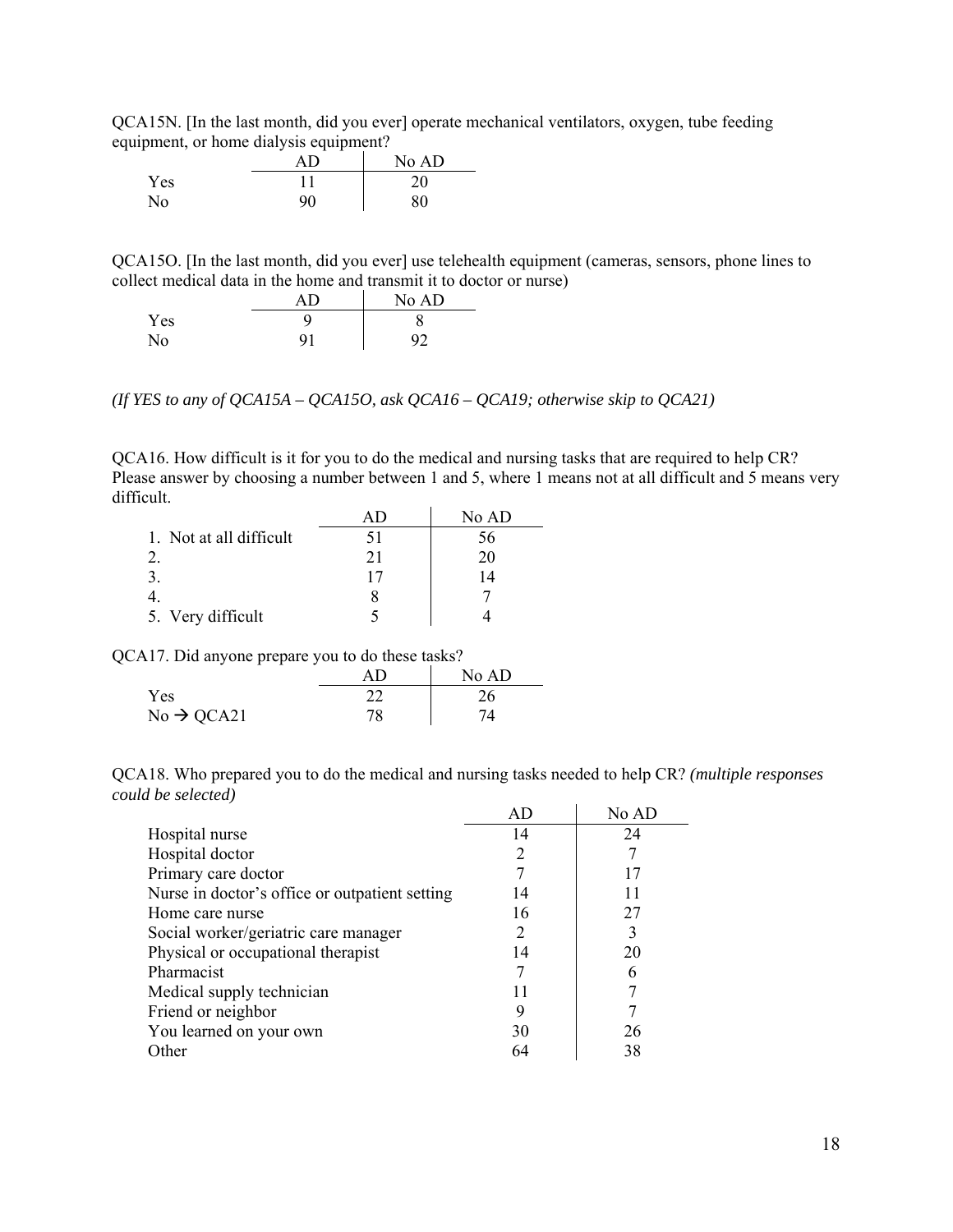QCA19. How well do you feel that person prepared you to take on these medical and nursing tasks?

|               |    | No AD |
|---------------|----|-------|
| Very well     | 81 | 79    |
| Somewhat well | 19 | 19    |
| Not well      |    |       |

QCA21. During that last 12 months, how many times has [he/she] been hospitalized overnight?

|                             |    | No AD |
|-----------------------------|----|-------|
| None $\rightarrow$ QCA24PRE | 52 |       |
| One time                    | 20 | 21    |
| 2 times                     | 14 | 16    |
| 3 or more times             | 14 | ን 1   |

QCA22. When [he/she] was in the hospital, were you included by health care workers, like nurses, doctors, or social workers, in discussions about CR's care? Would you say…

|                                |    | No AD |
|--------------------------------|----|-------|
| Yes, all the time              | 67 | 55    |
| Only some of the time          | 17 | 26    |
| No, and you should have been   |    |       |
| No, but you did not need to be |    | 14    |

QCA23. Before CR left the hospital or was discharged, did you receive clear instructions about any medical or nursing tasks you would need to perform for [him/her]?

|                |    | No AD |
|----------------|----|-------|
| <b>Yes</b>     |    |       |
| No             | 16 |       |
| Not applicable |    |       |

QCA23b. How prepared did you feel to take on any medical and nursing tasks after CRs hospitalization?

|               |    | No AD |
|---------------|----|-------|
| Very well     | 57 | 54    |
| Somewhat well | 34 | 35    |
| Not well      | Q  |       |

QCA24PRE. Now think about the last YEAR.

QCA24A. In the last year, did you ever make appointments for CR with a medical provider?

|     | ΑD | No AD |
|-----|----|-------|
| Yes |    | 63    |
| No  | 26 | 37    |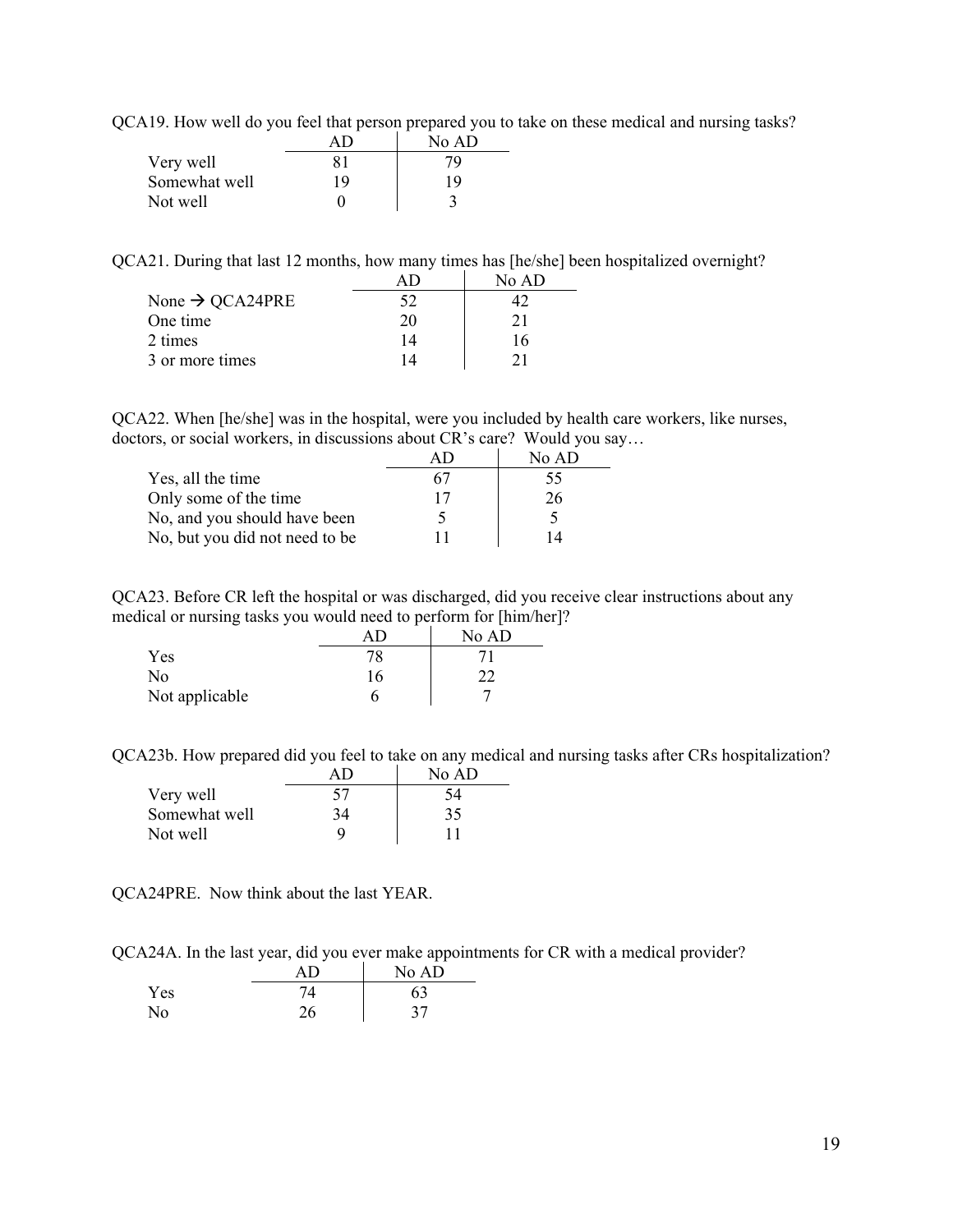QCA24B. [In the last year, did you ever] speak to or email CR's medical provider about [his/her] care?

|     | AD | No AD |
|-----|----|-------|
| Yes |    | 64    |
| No  |    | 36    |

QCA24B1. [In the last year, did you ever] go with the CR to appointments with a medical provider?

|     | AD | No AD |
|-----|----|-------|
| Yes | 82 | 86    |
| No  | 18 | 14    |

QCA24C. [In the last year, did you ever] help [him/her] change or add a health insurance or prescription drug plan? [IF NEEDED: For example, changed or helped [him/her] change a Medicare supplemental plan or prescription drug plan , or helped [him/her] decide to join or leave a managed care plan.]

|     |    | No AD |
|-----|----|-------|
| Yes | 29 | 26    |
| No  |    | 74    |

QCA24D. [In the last year, did you ever] handle any other health insurance matters related to [his/her] medical care? [IF NEEDED: This includes contacting Medicare or another insurer to find out what is covered, comparing plans or providers, finding out about bills, or filing a claim.]

| $\sim$<br>- - | $\sim$ | No AD |
|---------------|--------|-------|
| Yes           |        | 36    |
| No            | 53     | 64    |

QCA25. About how many hours per week on average do you help this person with personal care, routine household needs and/or medical/nursing tasks?

|                           |              | No AD |
|---------------------------|--------------|-------|
| 8 hours or less per week  | 32           | 44    |
| 9 to 19 hours per week    | $22^{\circ}$ | 26    |
| 20 to 39 hours per week   |              | 14    |
| 40 or more hours per week | 25           | 15    |

QCA25b. Thinking about all of the ways you helped CR in the last month, did you help on a regular basis or did it vary? By regular schedule, we mean the same days or times every week.

|                  | No AD |
|------------------|-------|
| Regular schedule |       |
| Varied           | 49    |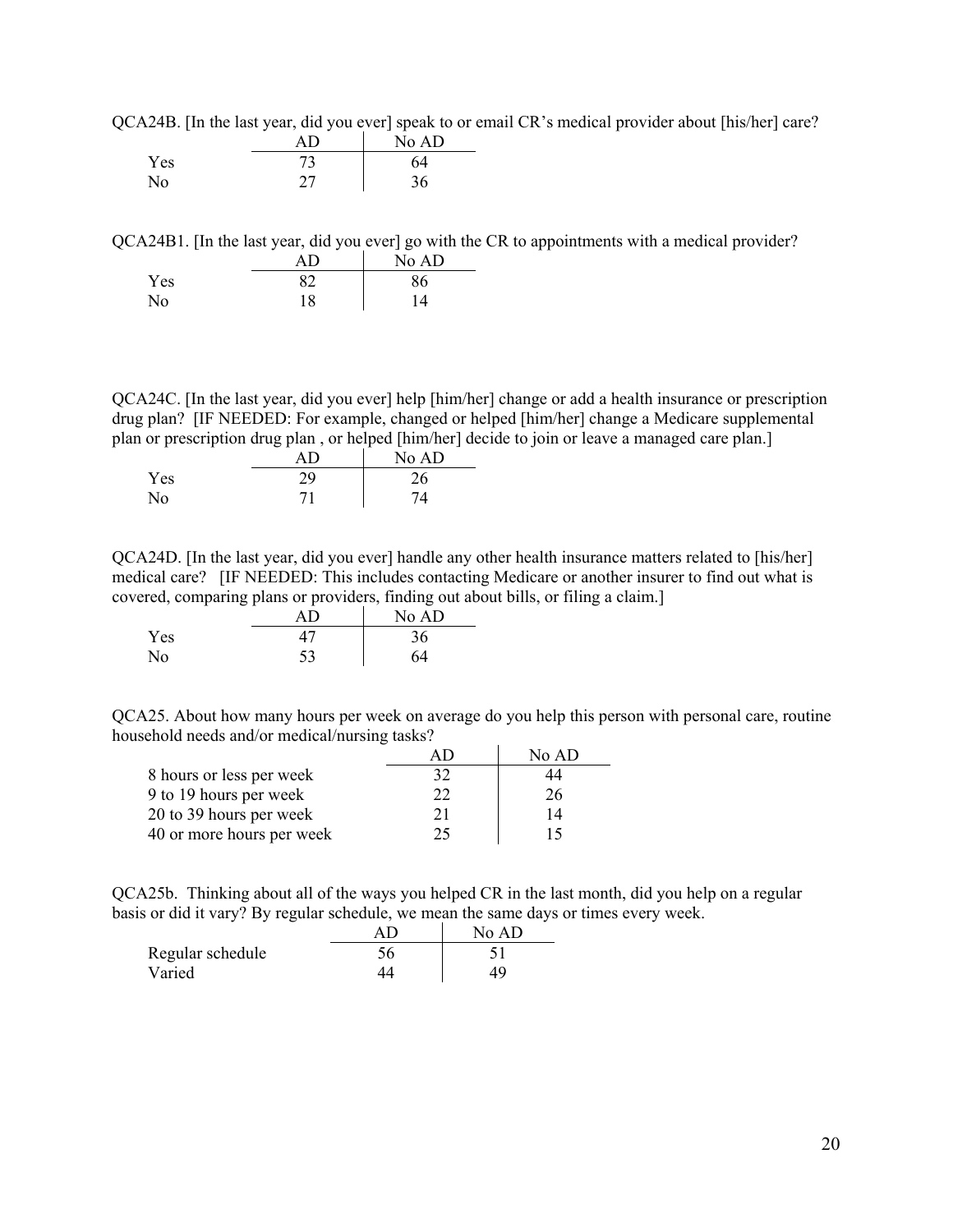QCA26. For how long have you been helping this person with personal care routine household needs and/or medical/nursing tasks?

|                   |    | No AD |
|-------------------|----|-------|
| 3 months or less  |    |       |
| 4 to 12 months    |    |       |
| $1 - 2$ years     | 23 | 18    |
| $3 - 5$ years     | 34 | 27    |
| More than 5 years | 34 |       |

QCA27. Over the past month, has the amount you helped CR increased, decreased, or been about the same as before?

|                                       | AII | No AD |
|---------------------------------------|-----|-------|
| Increased in the past month           |     |       |
| Been about the same in the past month | 44  | 59    |
| Decreased in the past month           |     |       |

QCA28. Thinking ahead to next few months, do you think the amount you will help CR will increase, decrease, or be about the same as the past month?

|                        |    | $N_0$ AD |
|------------------------|----|----------|
| Will increase          | 44 | 29       |
| Will be about the same |    |          |
| Will decrease          |    |          |

QCA29. Do you feel you had a choice in taking on this responsibility for caring for CR?

|     | ΑD | No AD |
|-----|----|-------|
| Yes |    | 46    |
| No  | 56 | ۲4    |

QCA30. In general, how worried are you about making a mistake or error, or unintentionally hurting CR while caring for him / her?

|                  |    | No AD |
|------------------|----|-------|
| Very worried     |    |       |
| Somewhat worried | 12 | כי ו  |
| Only a little    | 35 | 27    |
| Not at all       |    | 57    |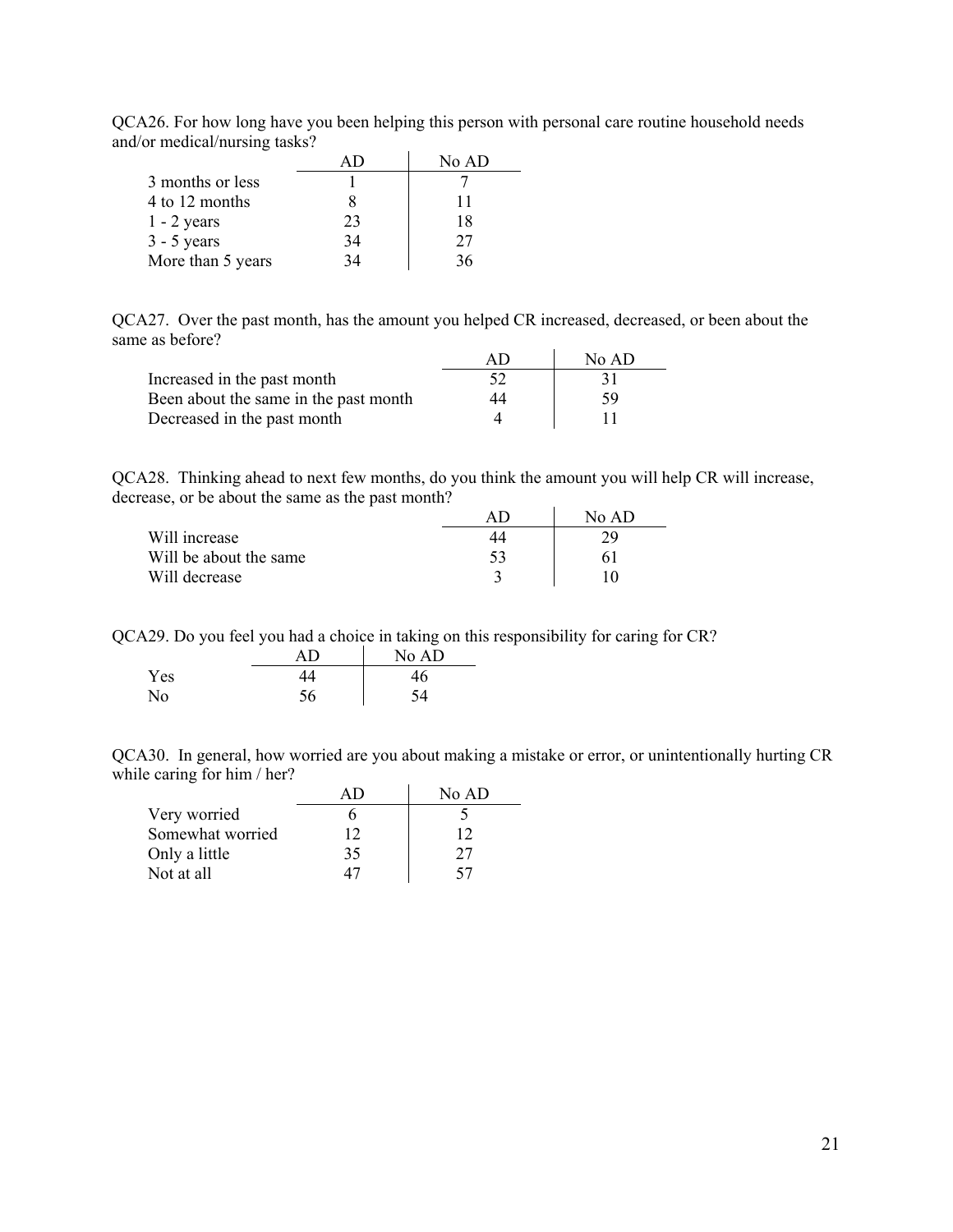Illness, disability, and life circumstances may cause some people to suffer either physically or psychologically.

QCA31. I'd like to ask you to the degree to which you think CR has been suffering physically during the past month on a scale from 1 to 10 where 1 equals "CR has not been suffering physically," and 10 equals "CR has been suffering terribly".)

|                                        |    | No AD |
|----------------------------------------|----|-------|
| 1 CR has not been suffering physically |    |       |
|                                        | 14 |       |
|                                        | 15 | 14    |
|                                        |    |       |
|                                        | 14 |       |
|                                        | 13 |       |
|                                        |    | 13    |
|                                        |    |       |
|                                        |    |       |
| 10 CR has been suffering terribly      |    |       |

QCA32. Now, please rate the degree to which you think CR has been suffering psychogically or emotionally during the past month on a scale from 1 to 10 where 1 equals "CR has not been suffering psychologically / emotionally," and 10 equals "CR has been suffering terribly".)

|                                        | AD | No AD |
|----------------------------------------|----|-------|
| 1 CR has not been suffering physically |    |       |
|                                        |    |       |
|                                        |    | 12    |
|                                        |    |       |
|                                        |    | 15    |
|                                        | 12 |       |
|                                        |    |       |
|                                        |    |       |
|                                        |    |       |
| 10 CR has been suffering terribly      |    |       |
|                                        |    |       |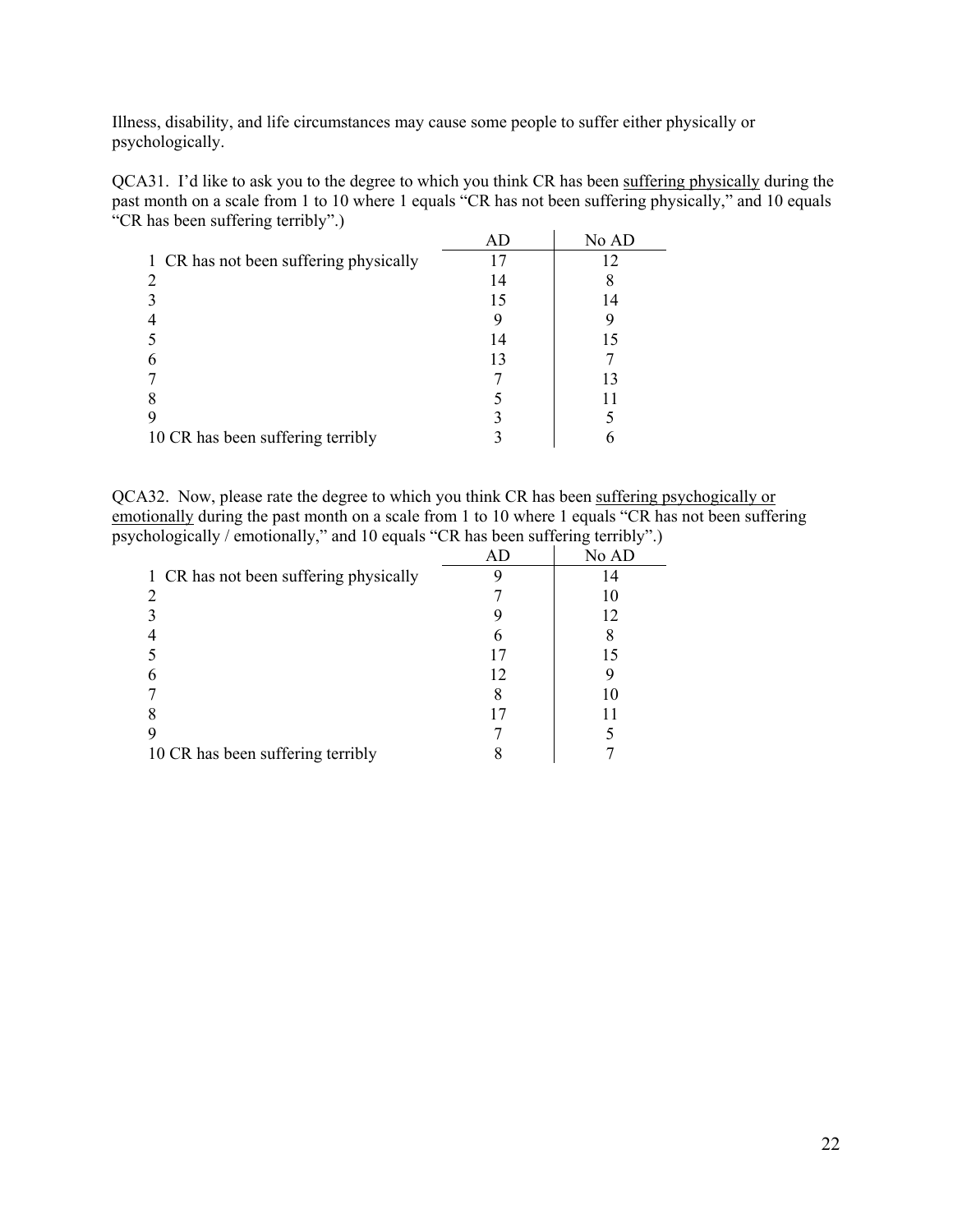## <span id="page-22-0"></span>**ASPECTS OF CAREGIVING**

QAC1PRE. Now we have a few questions about your relationship with CR.

QAC1. How much do you enjoy being with [him/her]?

|            |    | -<br>No AD |
|------------|----|------------|
| A lot      | 64 | 72         |
| Some       | 30 | 22         |
| A little   |    |            |
| Not at all |    |            |

QAC2. How much does [he/she] argue with you?

|            |    | No AD |
|------------|----|-------|
| A lot      | 16 | 19    |
| Some       | 30 | 24    |
| A little   | 30 | 29    |
| Not at all | 24 | 28    |

QAC3. How much does CR appreciate what you do for [him/her]?

|            |    | No AD |
|------------|----|-------|
| A lot      | 75 | 82    |
| Some       | 16 |       |
| A little   |    | n     |
| Not at all |    |       |

QAC4. How often does [he/she] get on your nerves?

|            |    | No AD |
|------------|----|-------|
| A lot      | 19 | 20    |
| Some       | 36 | 29    |
| A little   | 30 | 33    |
| Not at all | 14 | 18    |

QAC4b. How would you say the quality of your relationship with CR has changed, if at all, since you began helping him/her? Would you say your relationship has…

|                        |    | No $AD$ |
|------------------------|----|---------|
| Gotten much better     |    | 17      |
| Gotten somewhat better | 18 | 21      |
| Stayed about the same  |    | 48      |
| Gotten somewhat worse  |    | 11      |
| Gotten much worse      |    |         |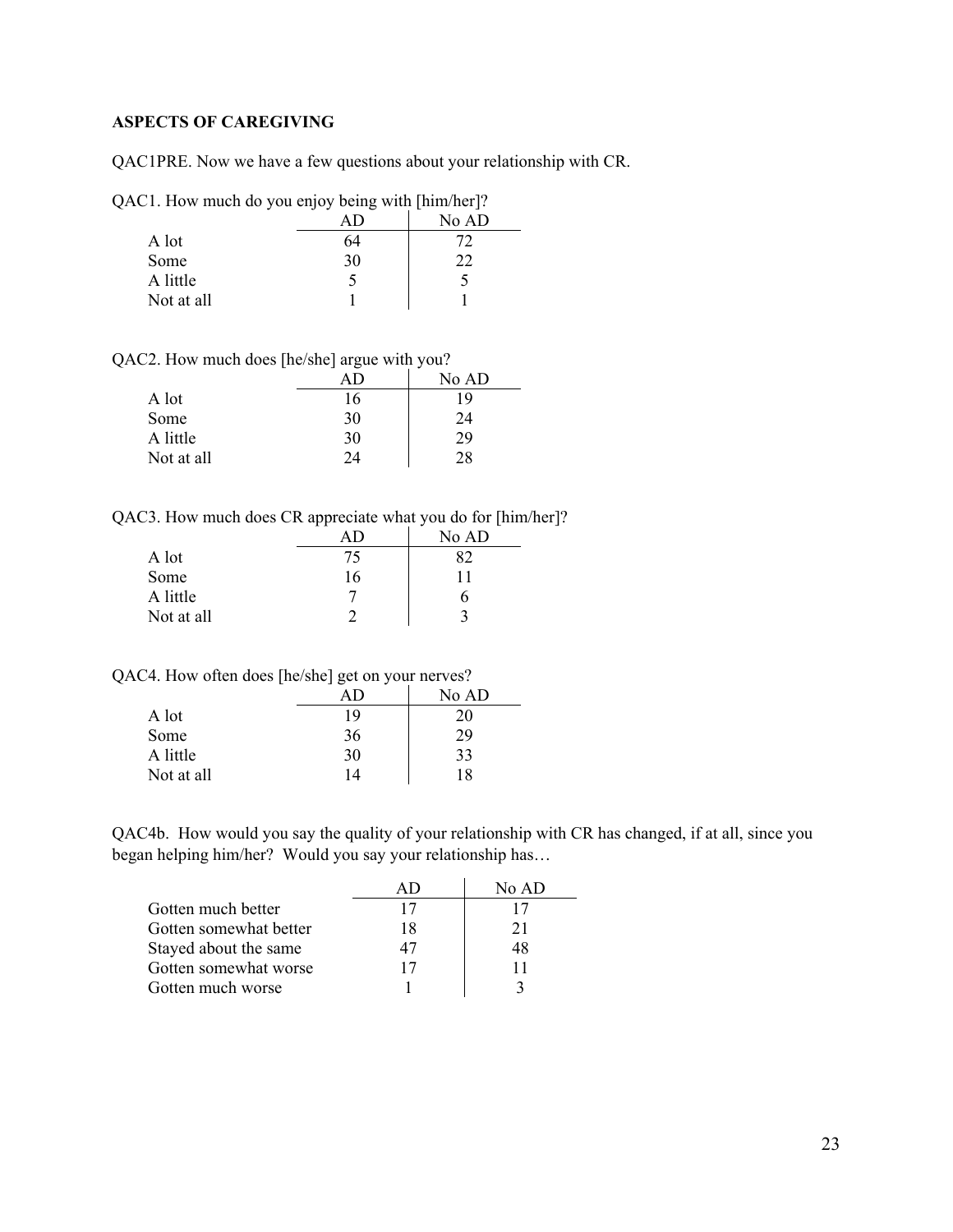QAC5PRE. Next we have a few questions about your experience helping CR. For each statement I read, please tell me whether this describes your situation very much, somewhat, or not so much.

QAC5A. Helping [him/her] has made you more confident about your abilities.

|             |     | No AD |
|-------------|-----|-------|
| Very much   | 39. | 38    |
| Somewhat    | 43  | 35    |
| Not so much | 18  | 27    |

QAC5B. Helping [him/her] has taught you to deal with difficult situations.

|             |    | No AD |
|-------------|----|-------|
| Very much   | 52 | 46    |
| Somewhat    | 37 | 37    |
| Not so much |    |       |

QAC5C. Helping CR has brought you closer to [him/her].

|             |    | No AD |
|-------------|----|-------|
| Very much   |    | 18    |
| Somewhat    | 37 | 35    |
| Not so much | 16 | 17    |

QAC5D. Helping CR gives you satisfaction that [he/she] is well cared for.

|             |    | No AD |
|-------------|----|-------|
| Very much   |    |       |
| Somewhat    | 16 | 19    |
| Not so much |    |       |

#### QAC6A. Is helping CR financially difficult for you?

|     |          | No AD |
|-----|----------|-------|
| Yes | ററ<br>20 | ົາ 1  |
| No. | ⇁        | 79    |

QAC6B. Is helping [him/her] emotionally difficult for you?

|     | ΔŊ        | No AD |
|-----|-----------|-------|
| Yes | 76        | 56    |
| No  | つぐ<br>ر گ |       |

QAC6C. Is helping [him/her] physically difficult for you?

| <br>. . | . . | . .<br>No AD |
|---------|-----|--------------|
| Yes     | 31  | 28           |
| No      | 69  |              |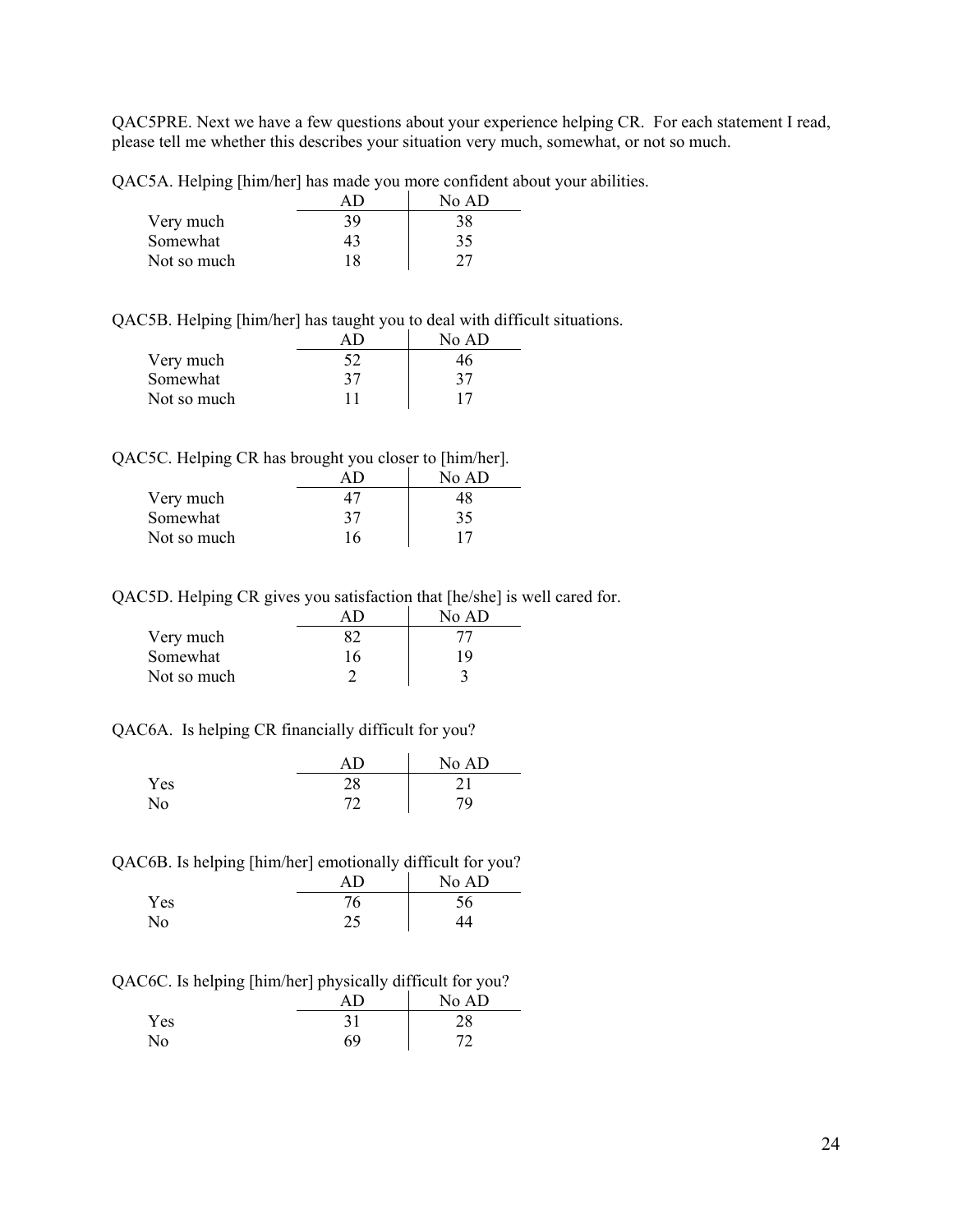QAC7A. Please tell me how difficult helping is by picking a number from 1 to 5. The number 5 means very difficult and the number 1 means a little difficult. How financially difficult is helping CR? *(Asked if "yes" to QAC6A)*

|                       |    | No AD |
|-----------------------|----|-------|
| 1. A little difficult | 12 |       |
|                       | 11 | 10    |
|                       | 30 | 32    |
|                       | 26 | 24    |
| 5. Very difficult     |    | ) Д   |

QAC7B. How emotionally difficult is helping [him/her]? *(Asked if "yes" to QAC6B)* 

|                       |    | No AD |
|-----------------------|----|-------|
| 1. A little difficult | 10 | 13    |
|                       | 11 | 19    |
| 3.                    | 33 | 27    |
|                       | 23 | 23    |
| 5. Very difficult     | 23 | 18    |

QAC7C. How physically difficult is helping [him/her]? *(Asked if "yes" to QAC6C)*

|                       |    | No AD |
|-----------------------|----|-------|
| 1. A little difficult |    |       |
|                       | 18 | 18    |
|                       | 33 | 37    |
|                       | 27 | フフ    |
| 5. Very difficult     | 16 |       |

QAC8. In general, how much has your family disagreed over the details of [his/her] care? *(Asked if CR was related to CG)* 

|             |    | No AD |
|-------------|----|-------|
| Very much   |    |       |
| Somewhat    | 34 | 18    |
| Not so much | 57 |       |

QAC9PRE. Please listen to a few more statements and answer whether this describes your situation very much, somewhat, or not so much.

QAC9A. You are exhausted when you go to bed at night.

|             |    | No AD |
|-------------|----|-------|
| Very much   | 40 | 29    |
| Somewhat    | 33 | 29    |
| Not so much |    |       |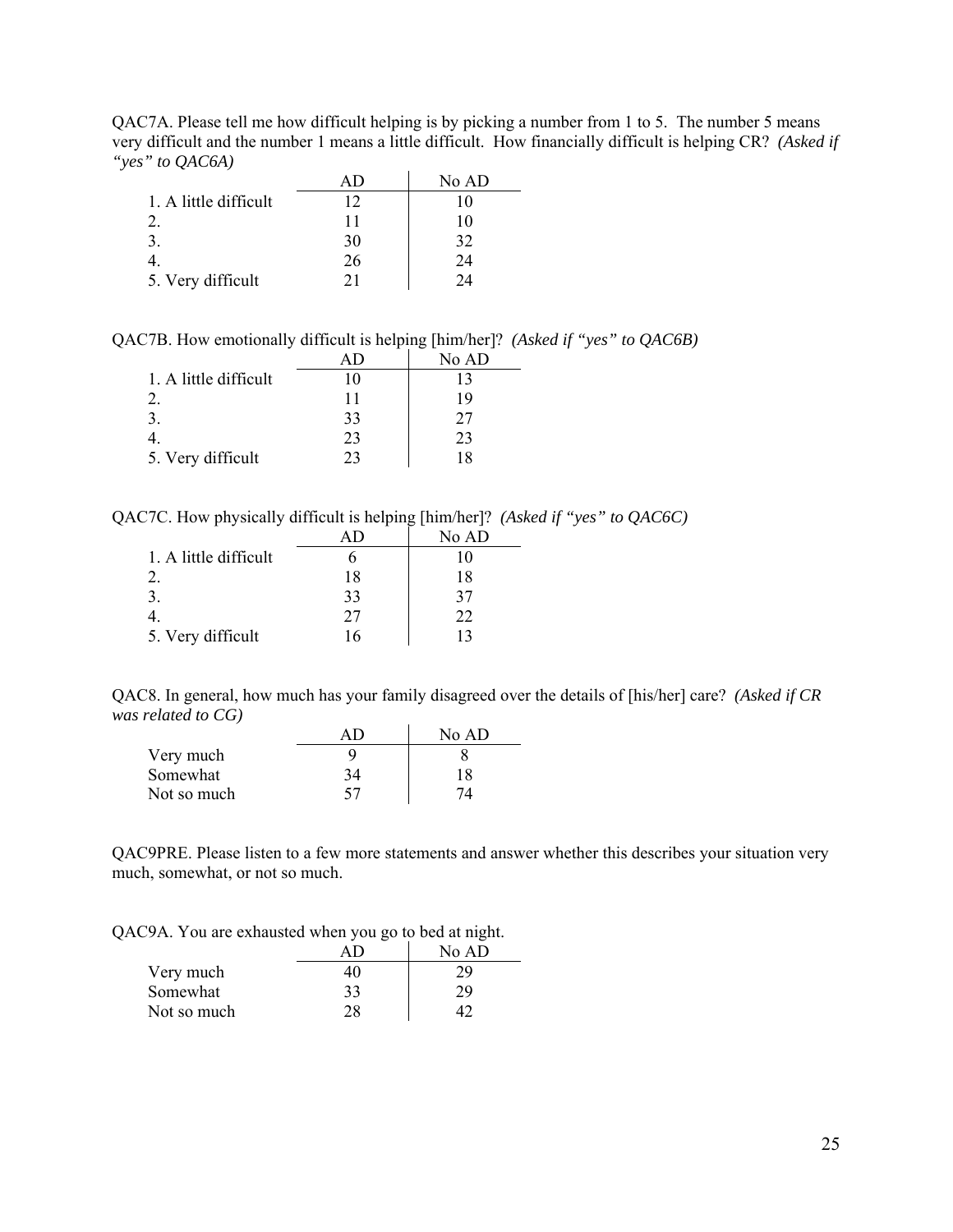QAC9B. You have more things to do than you can handle.

|             |    | No AD |
|-------------|----|-------|
| Very much   |    |       |
| Somewhat    | 38 | 33    |
| Not so much | 36 |       |

QAC9C. You don't have time for yourself.

|             |    | No AD |
|-------------|----|-------|
| Very much   | 29 | 25    |
| Somewhat    | 38 | 32    |
| Not so much | २२ |       |

QAC9D. As soon as you get a routine going, CR's needs change.

|             |    | No AD |
|-------------|----|-------|
| Very much   |    |       |
| Somewhat    | 36 | 25    |
| Not so much |    | 64    |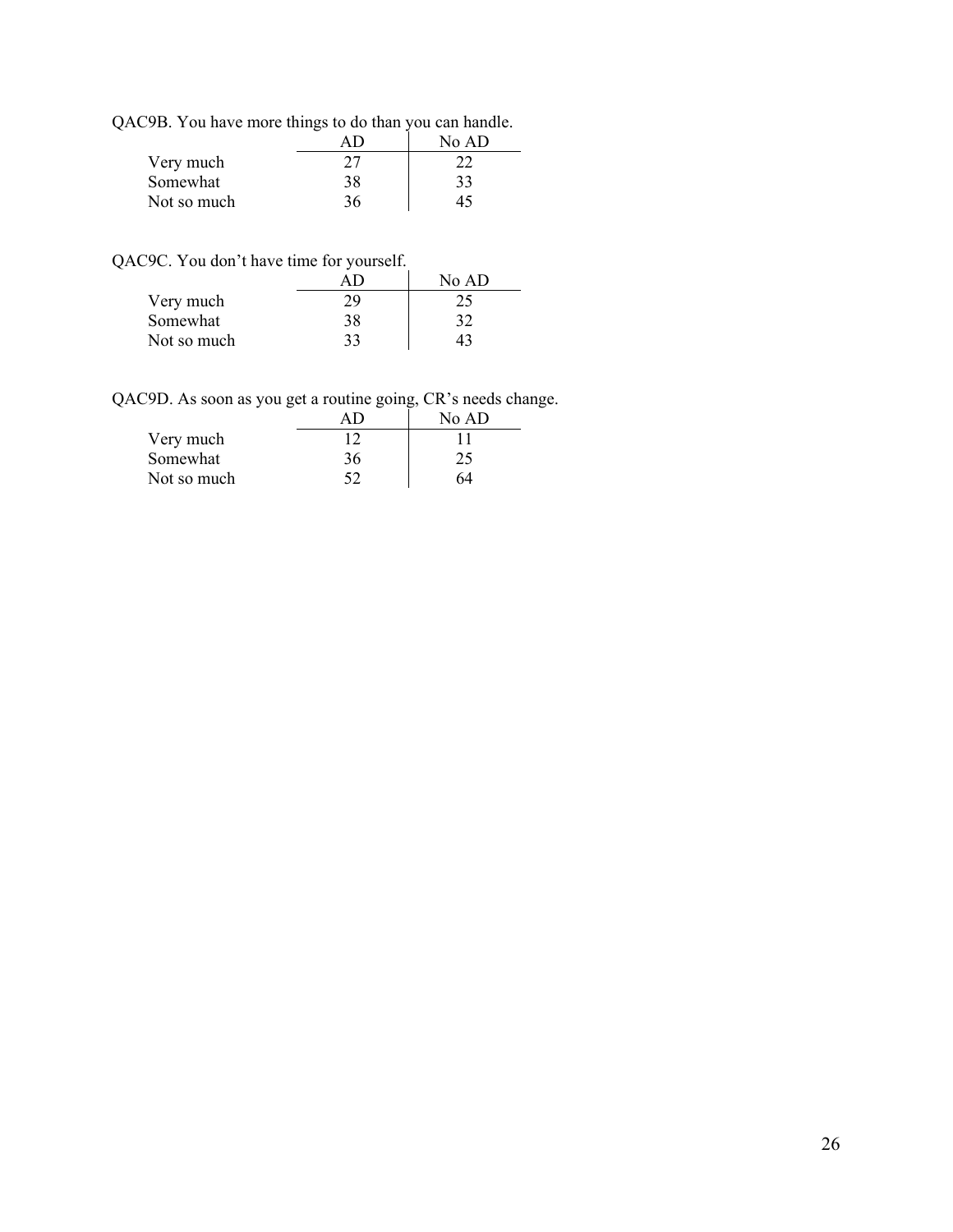#### <span id="page-26-0"></span>**SUPPORT ENVIRONMENT**

QSE1PRE. The next questions are about support you may be getting.

QSE1. Do you have friends or family that you talk to about important things in your life?

|                | AD | No AD |
|----------------|----|-------|
| Yes            | 94 | 88    |
| N <sub>o</sub> |    | 1つ    |

QSE2. Do you have friends or family that help you with your daily activities, such as running errands, or helping you with things around the house?

|     |    | No AD |
|-----|----|-------|
| Yes | 53 | 52    |
| No  |    | 48    |

QSE3. Do you have friends or family that help you care for CR?

|     |                      | No AD |
|-----|----------------------|-------|
| Yes | רי<br>$\overline{ }$ | 66    |
| No  | 28                   | 34    |

QSE4. In the last year, have you gone to a support group for people who give care?

|     | ΔŊ | No AD |
|-----|----|-------|
| Yes |    |       |
| No  | 89 | 96    |

QSE4a. In the last year, have you used any service that took care of CR so that you could take some time away from helping?

|                | ΑD | No AD |
|----------------|----|-------|
| Yes            | 33 | 16    |
| N <sub>0</sub> | 68 | 84    |

QSE5. In the last year, have you received any training to help you take care of CR?

|     | AΒ | No AD |
|-----|----|-------|
| Yes | 10 |       |
| No  | 90 | 91    |

QSE6. In the last year, have you found financial help for CR, including helping [him/her] apply for Medicaid?

|     |    | No AD |
|-----|----|-------|
| Yes |    | 16    |
| No  | 79 | 84    |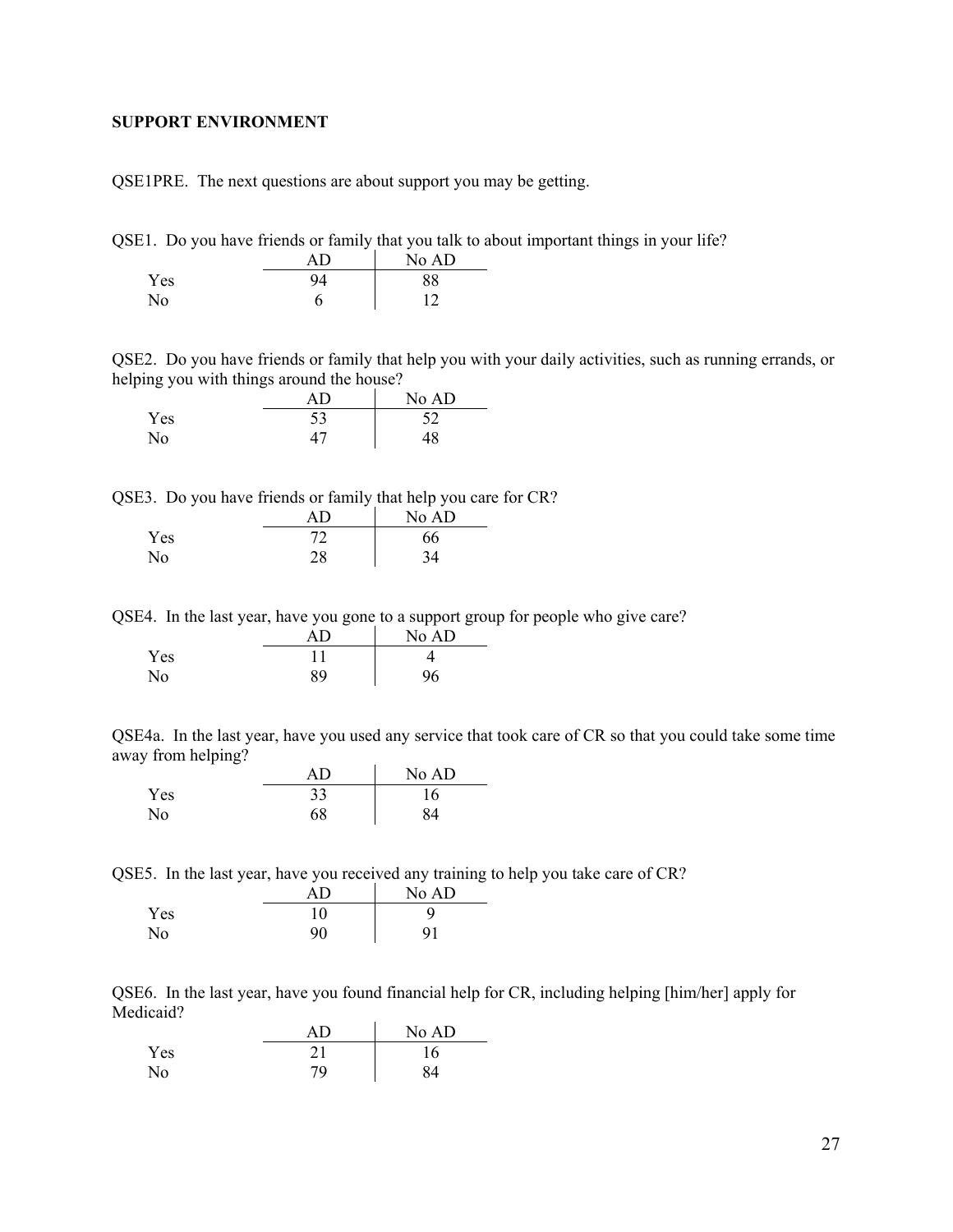QSE7. Have you ever looked for [A support group for people who provide care] or [A service to care for CR so you could take time away] or [Training to help you care for CR] or [Information about how to get financial help for CR]? *(Asked regarding items the respondent did not say YES to)* 

|     | ΑD         | No AD |
|-----|------------|-------|
| Yes | つく<br>ں کے |       |
| No  | 75<br>IJ   | 84    |

QSE8. In the last year, have you helped [him/her] to get devices to get around more easily, such as a cane, walker, wheelchair, or scooter?

|     | ΑD | No AD |
|-----|----|-------|
| Yes |    |       |
| No  | 53 | 59    |

QSE9. In the last year, have you [made your home safer] [helped CR make [his/her] home safer] by adding features such as a railing or a ramp, grab bars in the bathroom, a seat for the shower or tub, or an emergency call system?

|     |    | No AD |
|-----|----|-------|
| Yes | 50 |       |
| No. | 50 | 59    |

QSE10. In the last year, have you helped [him/her] find a paid helper to do household chores or personal care?

|     |    | No AD |
|-----|----|-------|
| Yes | 35 |       |
| No  | 65 | 83    |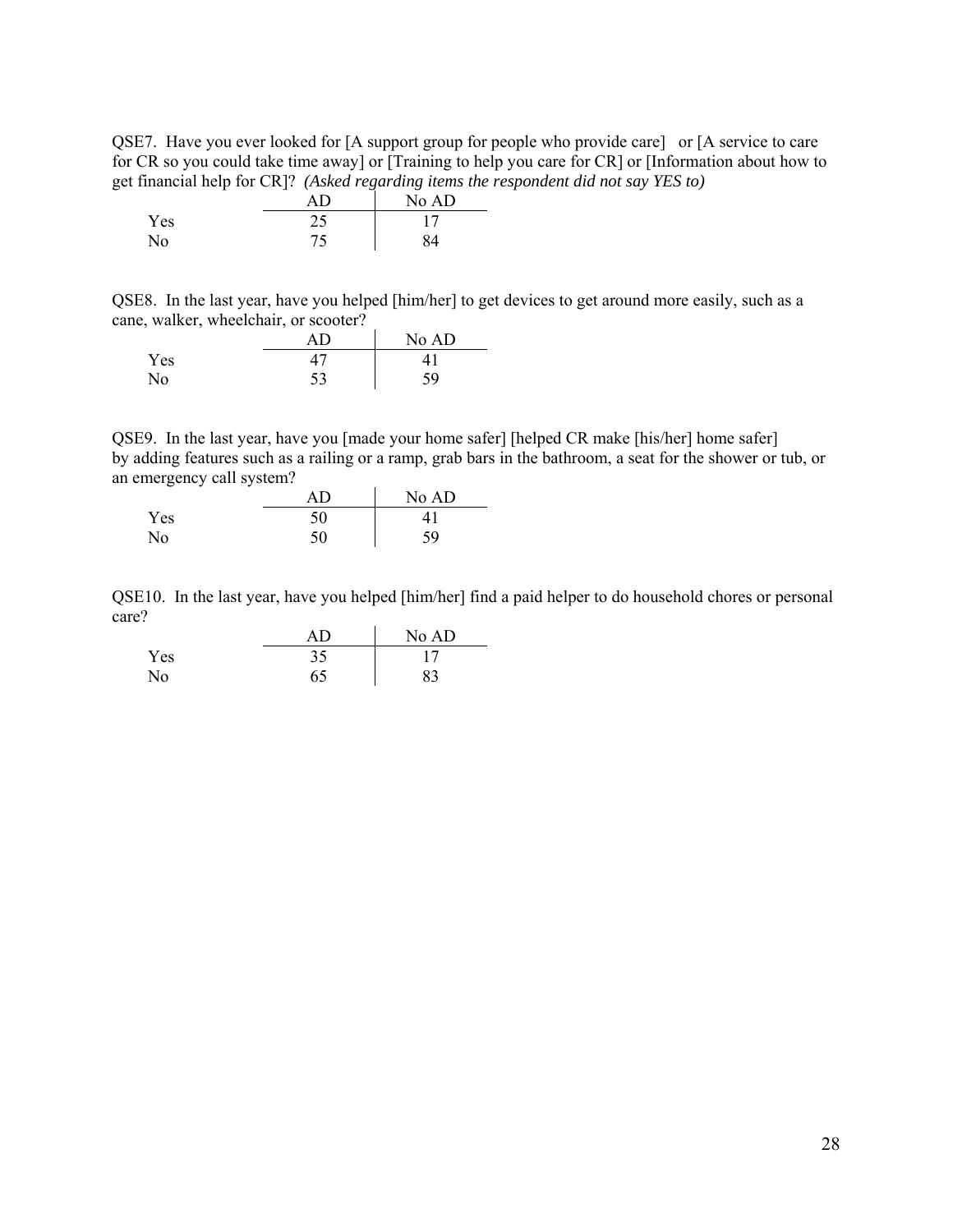**Shared Caregiving** *(Questions QSE11 through QSE16 were asked if the respondent indicated that he/she has family or friends to help care for CR in QSE3)* 

You mentioned that you have other family or friends that help you care for CR. I'd now like to ask a few questions about that.

QSE11. First, how many other family and friends help you care for CR?

|               |    | No AD |
|---------------|----|-------|
| One           | 16 | 25    |
| Two           | 33 | 26    |
| Three or more |    |       |

QSE11A. Who is that (are they)? *(multiple responses accepted)*

|                                    |    | No AD |
|------------------------------------|----|-------|
| Caregiver's Brother(s)             | 31 | 25    |
| CG's Sister(s)                     | 39 | 39    |
| CG's husband                       | 19 | 20    |
| $CG's$ wife                        |    | 8     |
| CG's other relative(s) / in-law(s) | 57 | 53    |
| CG's friend(s)                     | 18 | 11    |
| Other                              | າາ | 25    |

QSE12. Which of the following best describes where this/these additional helper(s) live(s)? *(multiple responses accepted)*

|                                                   |    | No AD |
|---------------------------------------------------|----|-------|
| Live(s) with you                                  | 39 | 39    |
| Within twenty minutes of your home                | 66 | 64    |
| Between twenty minutes and an hour from your home | 27 | 25    |
| One to two hours from your home                   |    | 6     |
| Two to four hours away                            |    |       |
| More than four hours away                         |    |       |

| QSE13. Which of the following best describes how you divide the tasks of caring for CR? |  |  |
|-----------------------------------------------------------------------------------------|--|--|
|                                                                                         |  |  |

|                                                                       |    | No AD |  |
|-----------------------------------------------------------------------|----|-------|--|
| We complement each other $-$ we<br>each help CR with different tasks. | 27 | 30    |  |
| We help with the same things but<br>we divide the help over time.     | 18 | 17    |  |
| We share some tasks, and others we<br>do separately                   | 55 | 53    |  |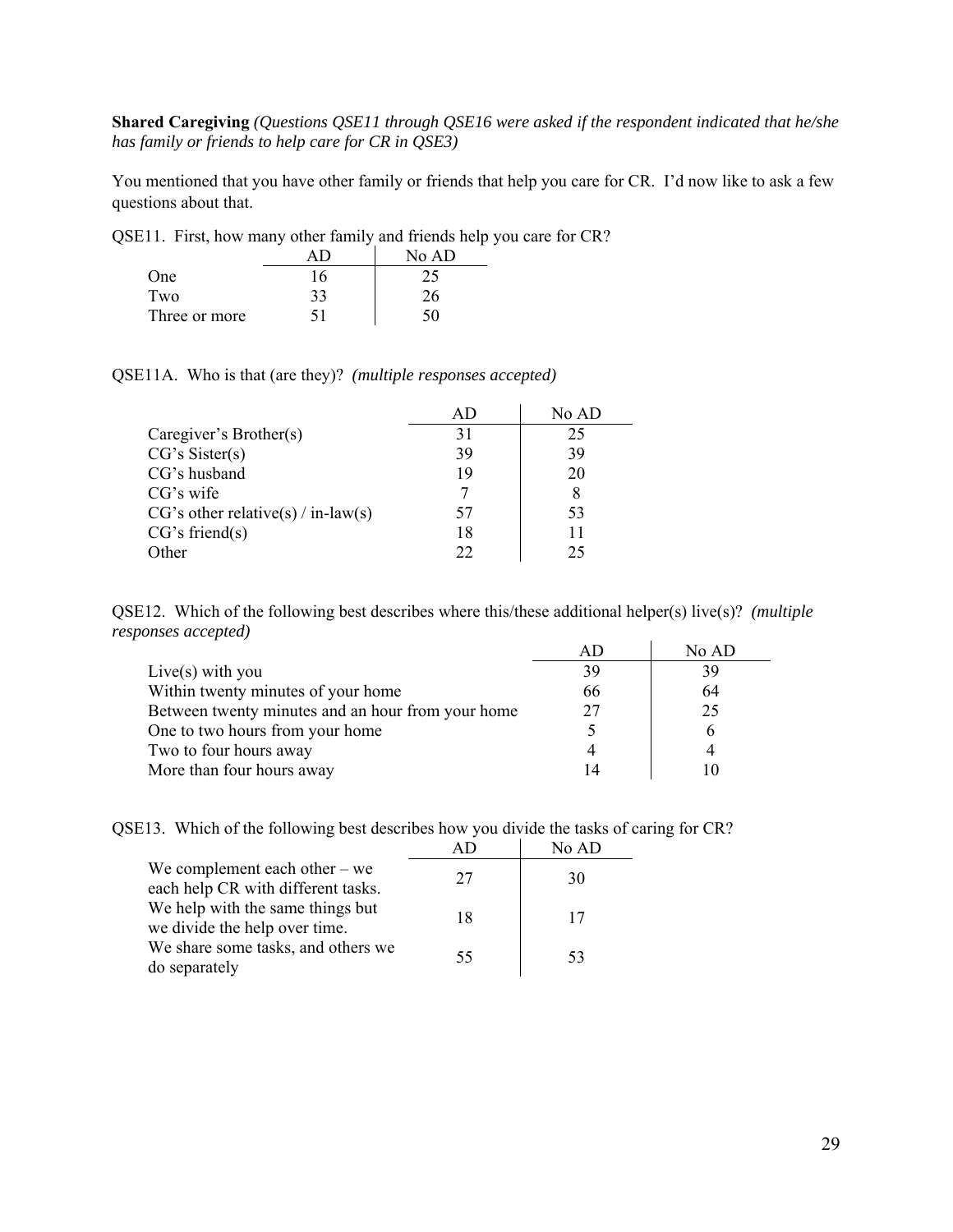QSE14. Would you say that you or someone else is the "primary caregiver," or the person that provides MOST of the help for your CR?

|                                       |    | No AD |
|---------------------------------------|----|-------|
| Respondent is the primary caregiver   | 49 | 58    |
| Someone else is the primary caregiver | 36 | 28    |
| Care is equally shared                |    |       |

QSE15. To what extent would you say that you and the other caregiver(s) experience confilict or disagreement over coordinating care for the CR?

|                      |    | No AD |
|----------------------|----|-------|
| To a great extent    |    |       |
| To a moderate extent | 13 |       |
| Only a little        | 32 | 28    |
| Not at all           | 52 | 64    |

QSE16. Overall, how satisfied or dissatisifed are you with the care coordination between you and your family / friends?

|                         |    | No AD |
|-------------------------|----|-------|
| Very satisfied          | 62 | 70    |
| Moderately satisfied    | 29 | 24    |
| Moderately dissatisfied |    |       |
| Very dissatisfied       |    |       |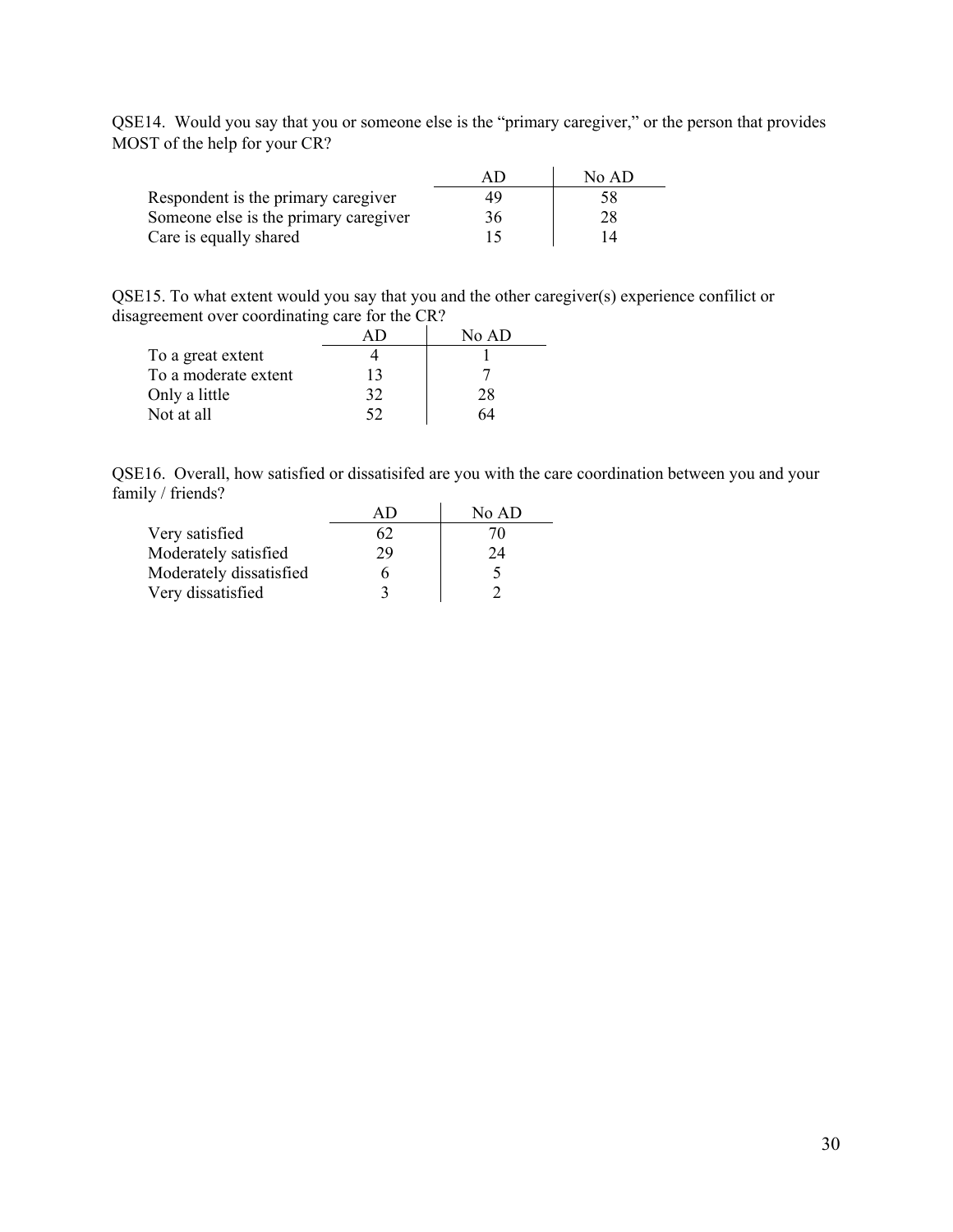## <span id="page-30-0"></span>**PARTICIPATION**

QPP1PRE. Now let's talk about other activities you may have done in the last month.

QPP1. In the last month, did you ever visit in person with friends or family NOT living with you, either at your home or theirs?

|     |    | No AD |
|-----|----|-------|
| Yes | 85 | 85    |
| No  | 16 | 15    |

QPP2. In the last month, did helping CR ever keep you from doing this [visiting in person with friends or family NOT living with you]?

| . .<br> | . .<br>ΑD | No AD |
|---------|-----------|-------|
| Yes     |           |       |
| No      | 58        | 73    |

QPP3. How important is it to you to visit in person with friends or family NOT living with you?

|                    |    | No AD |
|--------------------|----|-------|
| Very important     | 58 |       |
| Somewhat important | 32 | 34    |
| Not so important   | 10 | 15    |

QPP4. In the last month, did you ever attend religious services?

|     |          | No AD |
|-----|----------|-------|
| Yes | ۲Q<br>υo |       |
| No  |          | 39    |

QPP5. In the last month, did helping CR ever keep you from doing this [attending religious services]?

|     | ΑD | No AD |
|-----|----|-------|
| Yes |    |       |
| No  | 85 | 88    |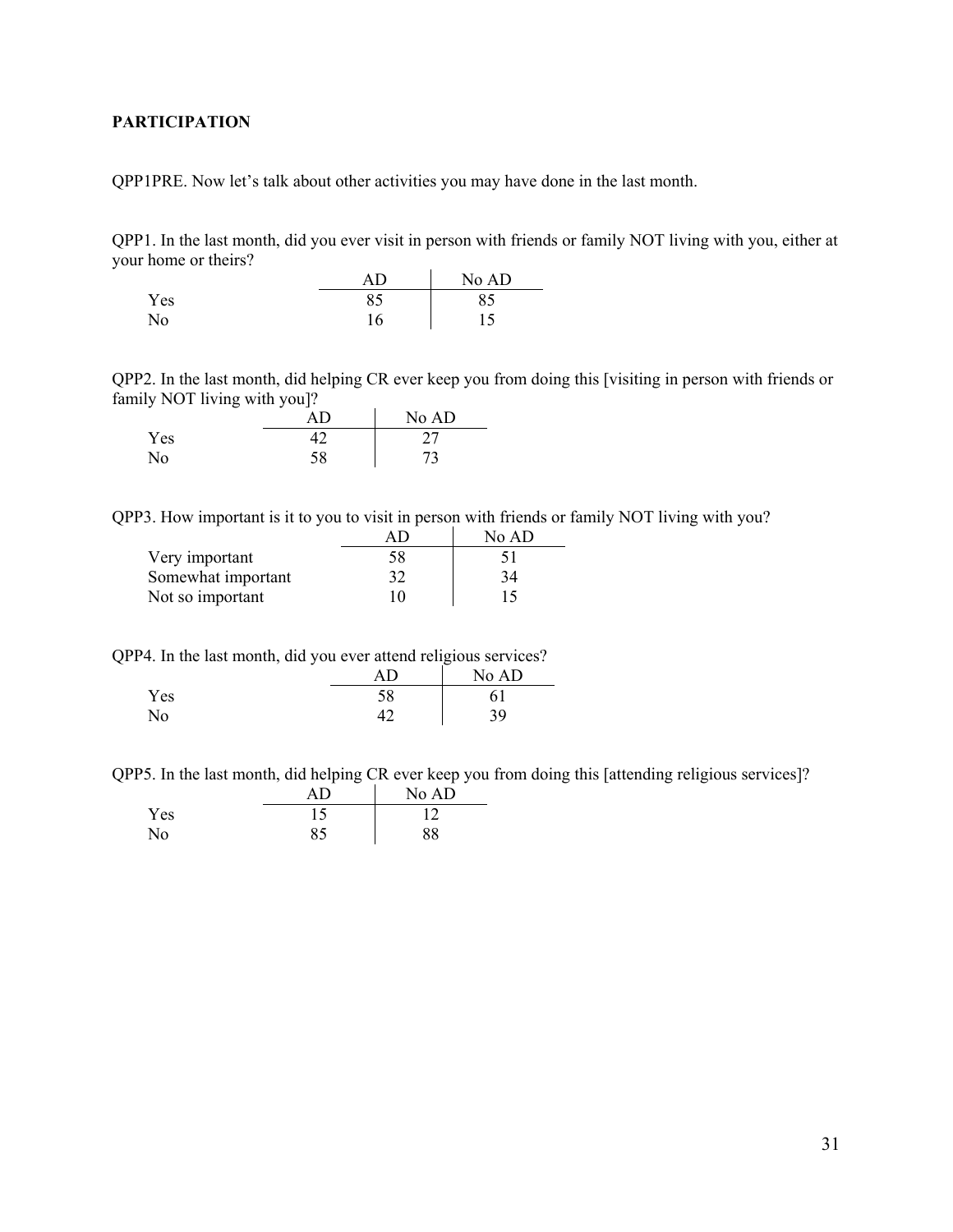QPP6. How important is it to you to attend religious services?

|                    | ΔF | No AD |
|--------------------|----|-------|
| Very important     | 45 |       |
| Somewhat important | 25 | 23    |
| Not so important   | 30 | 30    |

QPP7. In the last month, [besides religious services,] did you ever participate in club meetings or group activities? [IF NEEDED: These could be any ongoing group activity including dinner or bridge clubs, neighborhood or political organizations, knitting or regular exercise groups.]

| $\sim$ |    | No AD |
|--------|----|-------|
| Yes    | 46 | 48    |
| No     |    | ເາ    |

QPP8. In the last month, did helping CR ever keep you from doing this [participating in club meetings or group activities [other than religious services]]? [IF NEEDED: These could be any ongoing group activity including dinner or bridge clubs, neighborhood or political organizations, knitting or regular exercise groups.]

|     | ΔŊ | No AD |
|-----|----|-------|
| Yes | ገሬ | 19    |
| No  |    | О 1   |

QPP9. How important is it to you to participate in club meetings or group activities [other than religious services]? [IF NEEDED: These could be any ongoing group activity including dinner or bridge clubs, neighborhood or political organizations, knitting or regular exercise groups.]

|                    |    | No AD |
|--------------------|----|-------|
| Very important     | 29 |       |
| Somewhat important | 37 | 29    |
| Not so important   | 34 | 40    |

QPP10. In the last month, [besides for club or group activities,] did you ever go out for enjoyment? This includes things like going out to dinner, a movie, to gamble, or to hear music or see a play.

| -<br>- | -  | . .<br>-<br>No AD |
|--------|----|-------------------|
| Yes    | oς | 83                |
| No     |    | 17                |

QPP11. In the last month, did helping CR ever keep you from doing this [going out for enjoyment]? [IF NEEDED: This includes things like going out to dinner, a movie, to gamble, or to hear music or see a play.]

|     |    | No AD |
|-----|----|-------|
| Yes | 34 | ົ     |
| No. | 66 | 78    |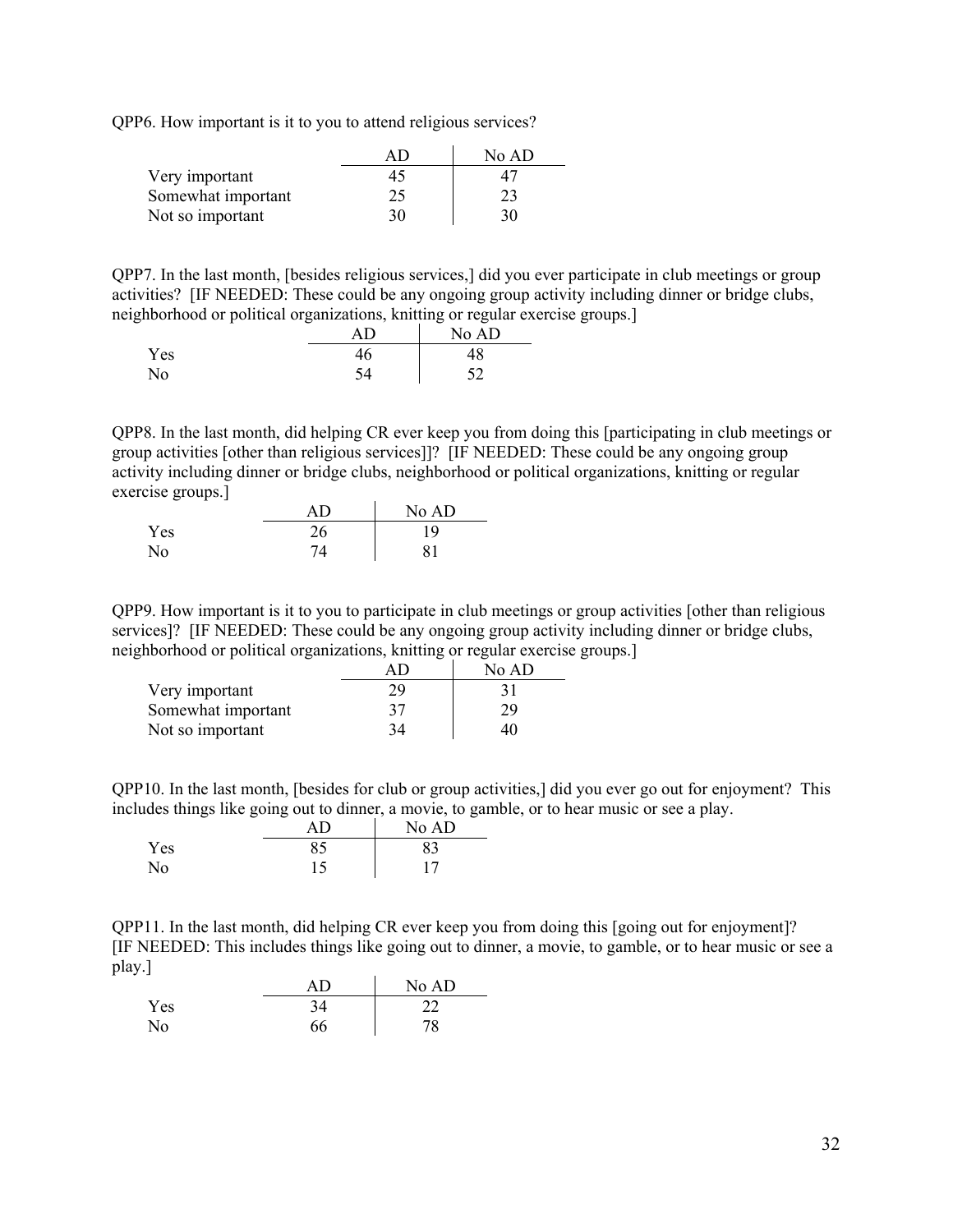QPP12. How important is it to you to go out for enjoyment? [IF NEEDED: This includes things like going out to dinner, a movie, to gamble, or to hear music or see a play.]

|                    |    | No AD |
|--------------------|----|-------|
| Very important     | 49 | 48    |
| Somewhat important | 43 | 36    |
| Not so important   |    |       |

QPP13. In the last month, did you ever do volunteer work?

|     | ΑD | No AD |
|-----|----|-------|
| Yes | 36 |       |
| No  | 65 | 63    |

QPP14. In the last month, did helping CR ever keep you from doing this [volunteer work]?

|     |          | No AD |  |
|-----|----------|-------|--|
| Yes | ົາ       |       |  |
| No  | 70<br>70 | 86    |  |

QPP15. In the last month, [besides as a job or volunteer work,] did you ever provide care to or look after a child or adult who cannot care for themselves? We mean someone besides CR.

|     |           | No AD |
|-----|-----------|-------|
| Yes |           |       |
| No  | 50<br>ر ر | 59    |

QPP16. In the last month, did helping CR ever keep you from doing this [caring for a child or other adult]? J.

|     |    | No AD |
|-----|----|-------|
| Yes |    |       |
| No  | 93 | റാ    |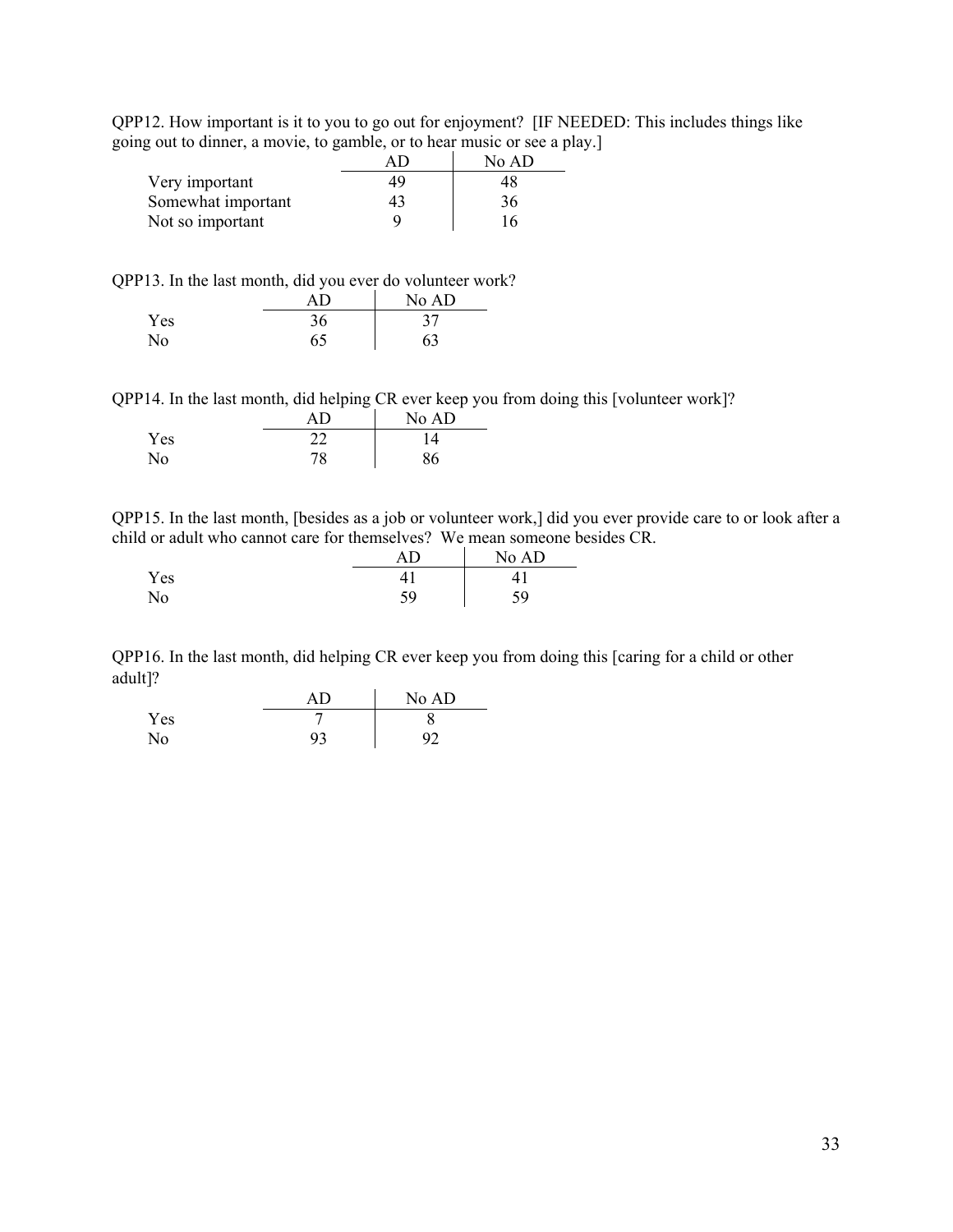## <span id="page-33-0"></span>**HEALTH**

|           |    | No AD |
|-----------|----|-------|
| Excellent | 13 | 16    |
| Very good | 33 | 31    |
| Good      | 37 | 30    |
| Fair      | 15 | 19    |
| Poor      |    |       |

QHE1. Would you say that in general, your health is excellent, very good, good, fair, or poor?

QHE2. Has a doctor ever told you that you had a heart attack or myocardial infarction?

|     | Δn | No AD          |
|-----|----|----------------|
| Yes |    |                |
| No  |    | Q <sub>3</sub> |

QHE3. Has a doctor ever told you that you had any other heart disease including angina or congestive heart failure?

|     |    | No AD |
|-----|----|-------|
| Yes |    |       |
| No  | 88 | 92    |

QHE4. [Has a doctor ever told you that you had] high blood pressure or hypertension?

|     |    | No AD |
|-----|----|-------|
| Yes |    |       |
| No  | 59 | 59    |

QHE5. [Has a doctor ever told you that you had] arthritis?

|     | ΔŊ | No AD |
|-----|----|-------|
| Yes |    | 49    |
| No  | 55 | 51    |

QHE6. [Has a doctor ever told you that you had] osteoporosis or thinning of the bones?

|                | ΑD           | No AD |
|----------------|--------------|-------|
| Yes            | $^{\circ}$ 1 | 20    |
| N <sub>o</sub> | 79           | 80    |

QHE7. [Has a doctor ever told you that you had] diabetes?

|     | AD | No AD |
|-----|----|-------|
| Yes |    |       |
| No  | 83 | 86    |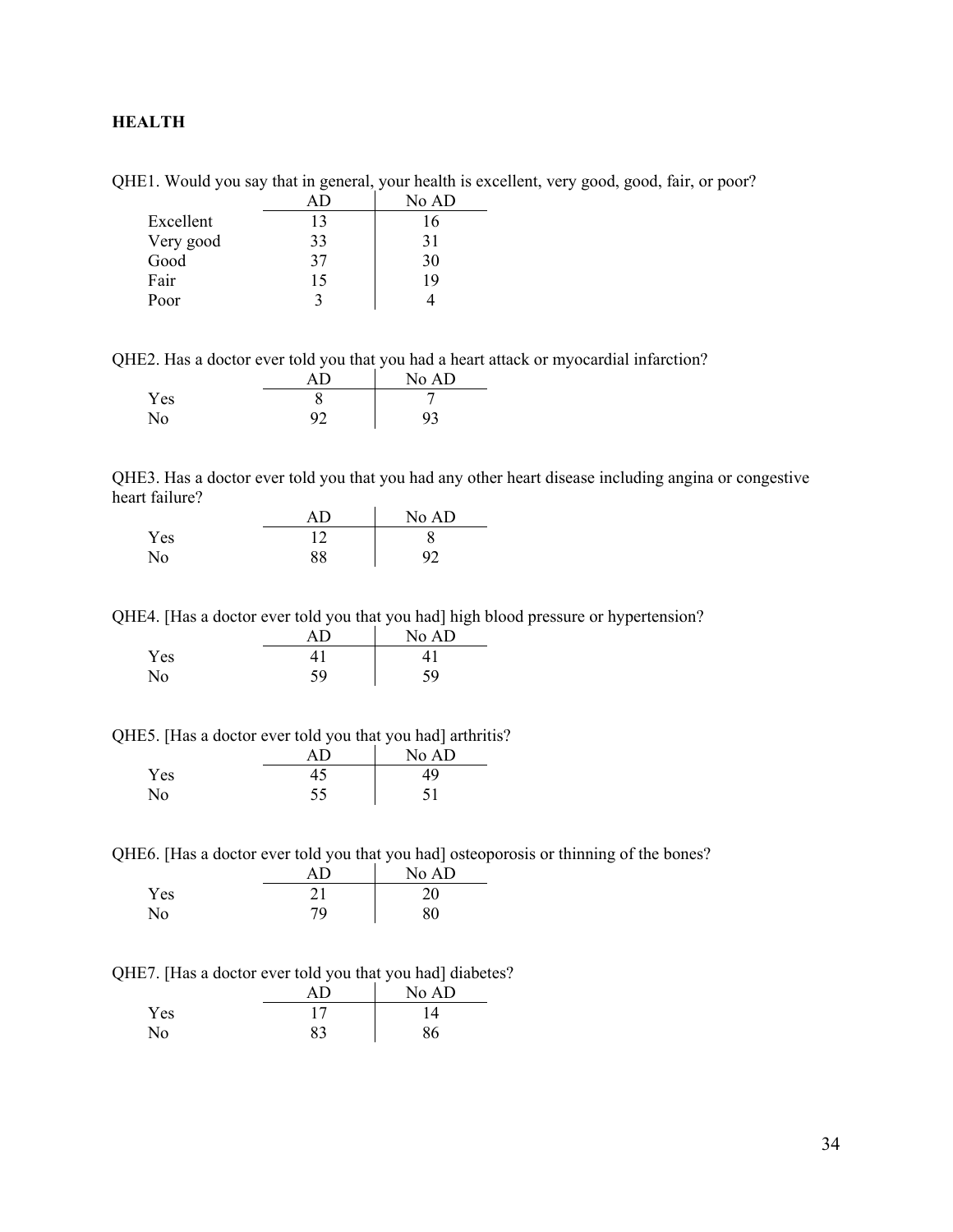QHE8. [Has a doctor ever told you that you had] lung disease, such as emphysema, asthma, or chronic bronchitis?  $\bar{a}$ 

|                | ΔŊ | No AD |
|----------------|----|-------|
| Yes            |    | 16    |
| N <sub>o</sub> | 85 | 84    |

QHE9. [Has a doctor ever told you that you had] cancer?

|     |                | No AD |
|-----|----------------|-------|
| Yes |                | 14    |
| No  | O <sub>7</sub> | 86    |

QHE10PRE. Now I have a few questions about health problems.

QHE10. In the last month, have you been bothered by pain?

|     | ΑD | No AD |
|-----|----|-------|
| Yes | 64 | 61    |
| No  | 27 | 39    |

QHE12. In the last month, did you have any breathing problems, including shortness of breath or difficulty breathing?

|     | ΑD | No AD |
|-----|----|-------|
| Yes | 19 | 16    |
| No  | 81 | 84    |

QHE14. In the last month, did you have limited strength or movement in your shoulders, arms, or hands?  $AD$   $N_0 AD$ 

|     | AD | $150 \, \text{AU}$ |
|-----|----|--------------------|
| Yes | 29 |                    |
| No. |    | 69                 |

QHE16. In the last month, did you have limited strength in your hips, legs, knees, or feet?

|     | AD | No AD |
|-----|----|-------|
| Yes | +v | 39    |
| No  | 60 | 61    |

QHE18. In the last month, did you have low energy or were you easily exhausted?

|                |    | No AD |
|----------------|----|-------|
| Yes            | 57 | 50    |
| N <sub>0</sub> |    | 50    |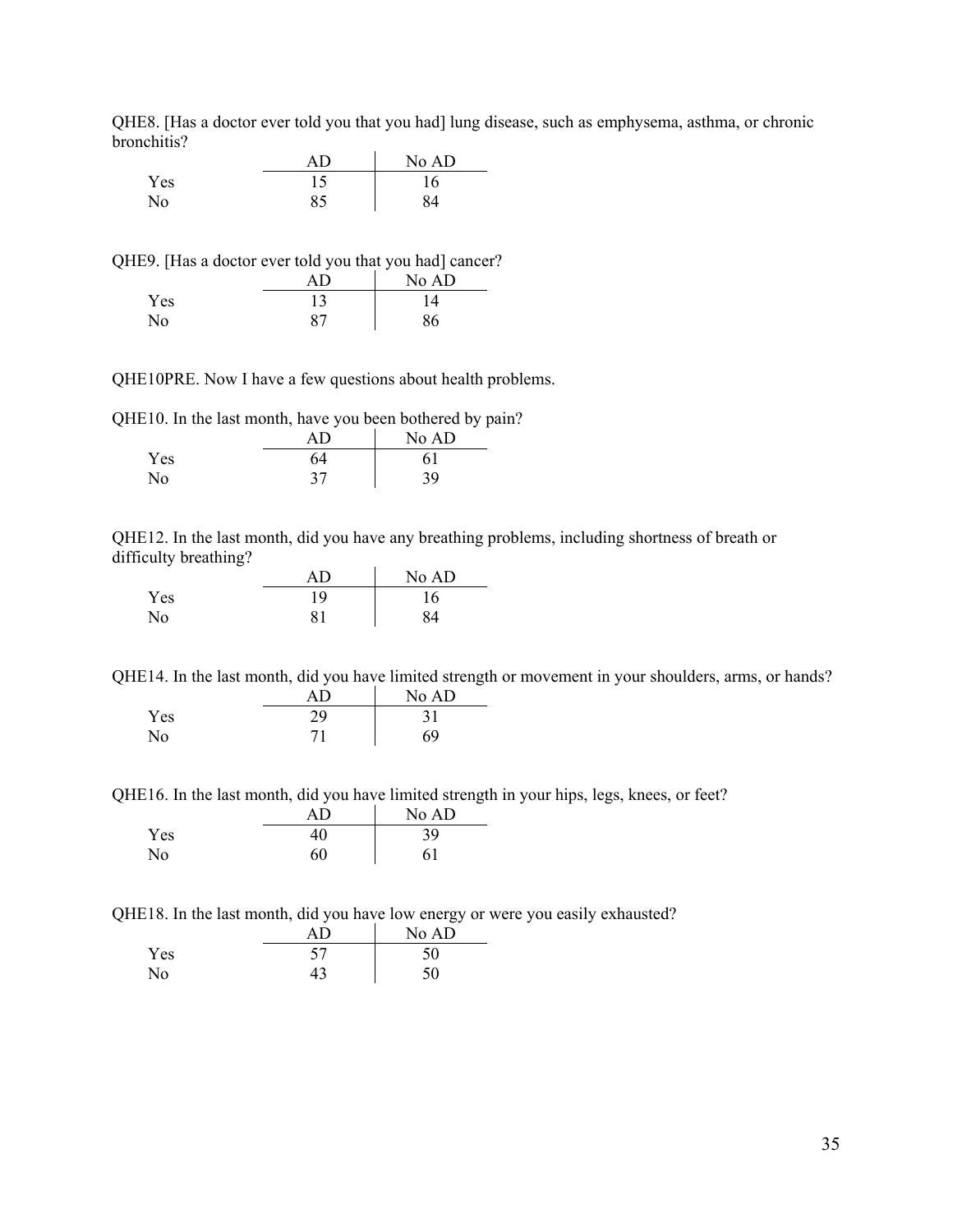QHE20. In the last month, on nights when you woke up before you wanted to, how often did you have trouble falling back asleep?

|             | AΠ | No AD |
|-------------|----|-------|
| Every night | 11 |       |
| Most nights | 18 | 14    |
| Some nights | 35 | 32    |
| Rarely      | 22 | 28    |
| Never       | 16 | 18    |

QHE21. In the last month, how often did helping CR cause your sleep to be interrupted?

|             |    | No AD |
|-------------|----|-------|
| Every night |    |       |
| Most nights |    |       |
| Some nights | 25 | 17    |
| Rarely      | 23 | 23    |
| Never       |    | 53    |

QHE23a. How tall are you? *(see BMI below)* QHE23b. How tall are you? *(see BMI below)* QHE22. How much do you currently weigh? *(see BMI below)* 

BMI categories:

| categories:                      |    |       |
|----------------------------------|----|-------|
|                                  | AD | No AD |
| $\leq$ 18.5 (underweight)        |    |       |
| $18.5 - 24.9$ (normal)           | 28 | 27    |
| $25.0 - 29.9$ (overweight)       | 39 | 35    |
| $30.0 - 34.9$ (moderately obese) | 21 | 23    |
| $35.0 - 39.9$ (severely obese)   | 6  | 8     |
| $40.0 +$ (very severely obese)   |    |       |

QHE24. Have you lost 10 or more pounds in the last 12 months?

|                         | ΑD | No AD |
|-------------------------|----|-------|
| Yes                     |    | 29    |
| $No \rightarrow QHE25A$ | 68 |       |

#### QHE24a. Were you trying to lose weight?

|     | ΑD | No AD |
|-----|----|-------|
| Yes |    | 67    |
| No  | 29 | 33    |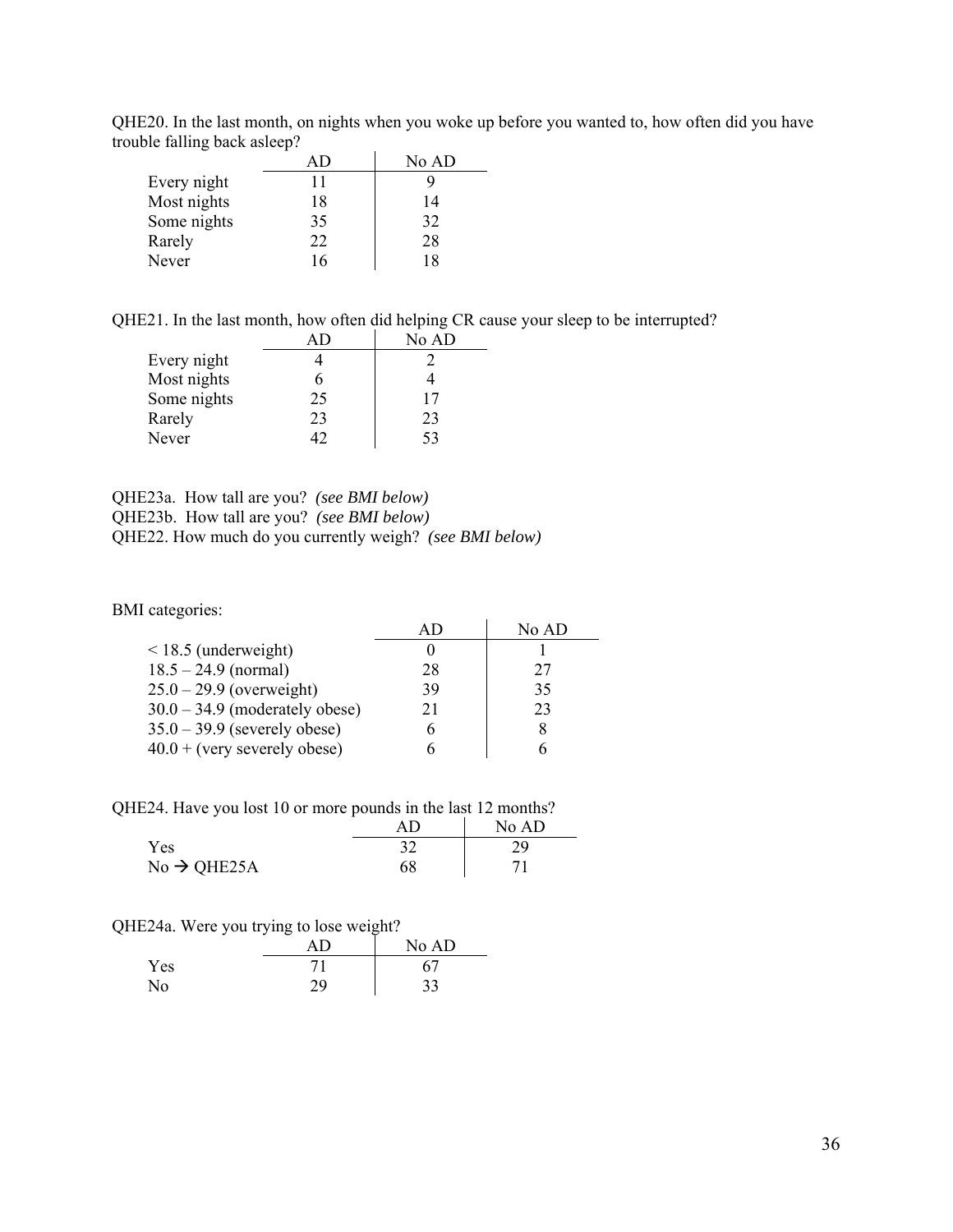|           |    | No AD |
|-----------|----|-------|
| Every day | 10 | 16    |
| Most days | 47 | 46    |
| Some days | 31 | 29    |
| Rarely    | 10 | x     |
| Never     |    |       |

QHE25a. Thinking about the last month, how often did you feel cheerful?

QHE25b. Thinking about the last month, how often did you feel calm and peaceful?

|           |    | No AD |
|-----------|----|-------|
| Every day |    | 14    |
| Most days | 38 | 39    |
| Some days | 35 | 32    |
| Rarely    | 16 | 13    |
| Never     | ζ  |       |

QHE25c. [Thinking about the last month,] how often did you feel full of life?

|           |    | No AD |
|-----------|----|-------|
| Every day | 11 | 17    |
| Most days | 33 | 32    |
| Some days | 35 | 31    |
| Rarely    | 17 | 16    |
| Never     |    |       |

QHE25d. [Thinking about the last month,] how often did you feel bored?

|           |    | No AD |
|-----------|----|-------|
| Every day |    |       |
| Most days |    |       |
| Some days | 23 | 22    |
| Rarely    | 35 | 31    |
| Never     | 35 | 40    |

QHE25e. [Thinking about the last month,] how often did you feel lonely?

|           |    | No AD |
|-----------|----|-------|
| Every day |    |       |
| Most days | 10 | 6     |
| Some days | 25 | 19    |
| Rarely    | 29 | 28    |
| Never     | 32 | 14    |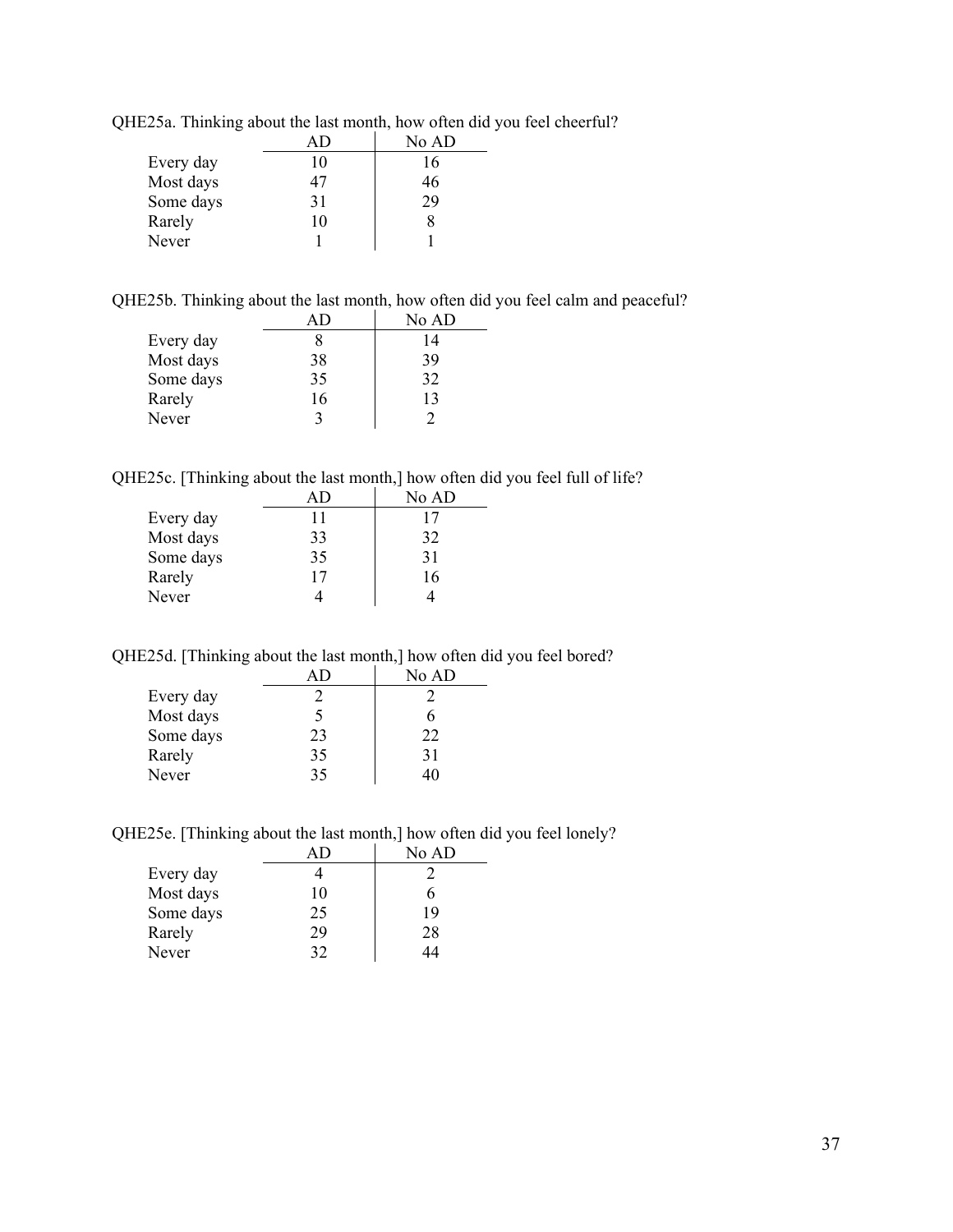|           |    | No AD |
|-----------|----|-------|
| Every day |    |       |
| Most days | n  |       |
| Some days | 58 | 44    |
| Rarely    | 29 | 36    |
| Never     |    |       |

QHE25f. [Thinking about the last month,] how often did you feel upset?

QHE26a. Over the last month, how often have you had little interest or pleasure doing things?

|                         |    | No AD |
|-------------------------|----|-------|
| Not at all              | 52 | 57    |
| Several days            | 35 | 31    |
| More than half the days | 10 |       |
| Nearly every day        |    |       |

QHE26b. [Over the last month, how often have you] felt down, depressed, or hopeless?

|                         |    | No AD |
|-------------------------|----|-------|
| Not at all              | 50 | 59    |
| Several days            | 38 | 31    |
| More than half the days |    |       |
| Nearly every day        |    |       |

QHE26c. [Over the last month, how often have you] felt nervous, anxious, or on edge?

|                         |    | No AD |
|-------------------------|----|-------|
| Not at all              | 40 |       |
| Several days            | 43 | 44    |
| More than half the days | 13 |       |
| Nearly every day        |    |       |

QHE26d. [Over the last month, how often have you] been unable to stop or control worrying?

|                         | AU | No AD |
|-------------------------|----|-------|
| Not at all              | 45 | 53    |
| Several days            | 33 | 31    |
| More than half the days | 14 |       |
| Nearly every day        |    | 10    |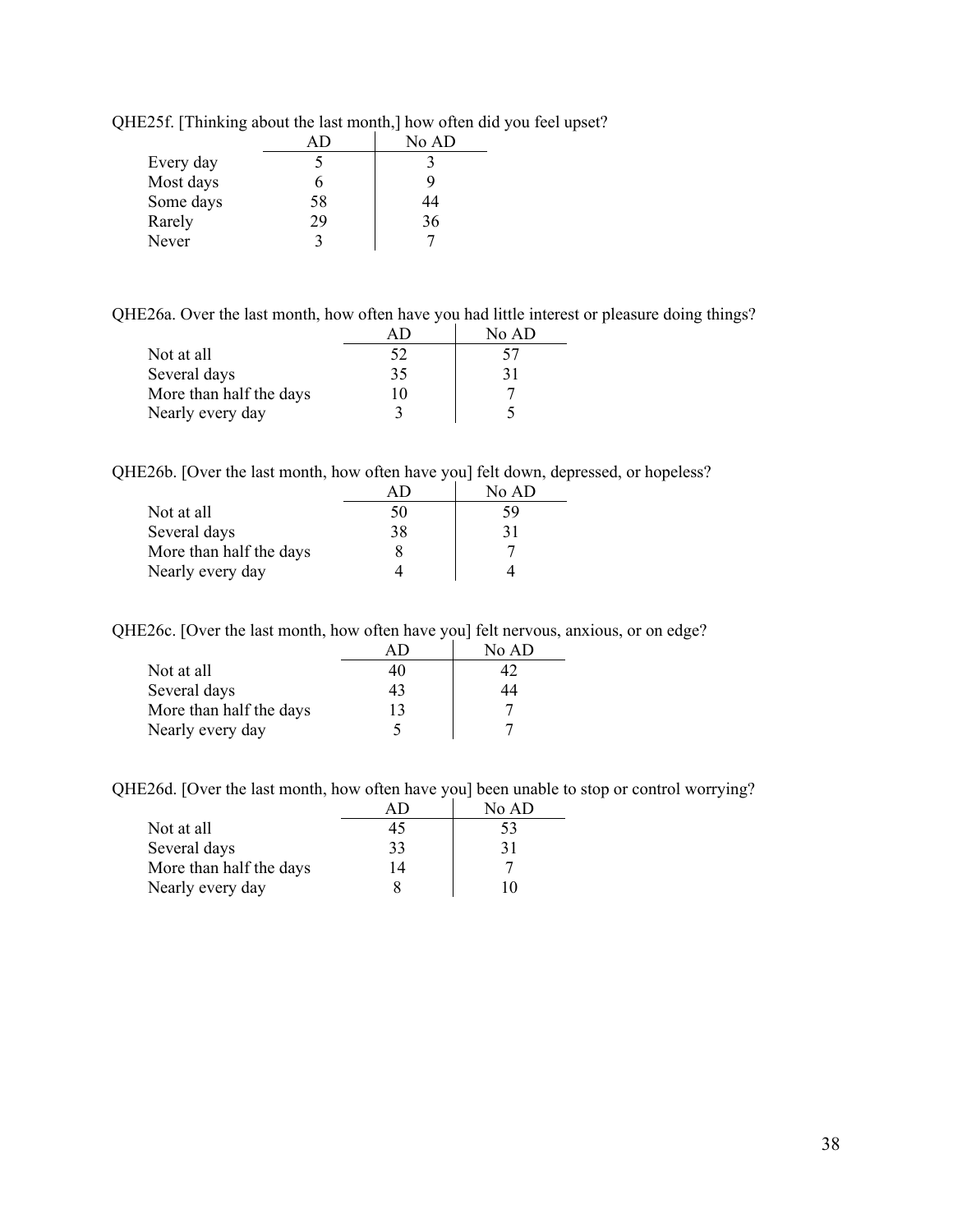## <span id="page-38-0"></span>**HEALTH LITERACY AND NUMERACY**

QLN1PRE. The next few questions are about your abilities and skills in understanding medical information when you have a health problem.

QLN1. How confident are you filling out medical forms by yourself?

|              |    | No AD |
|--------------|----|-------|
| Not at all   |    |       |
| A little bit |    |       |
| Somewhat     | 10 |       |
| Quite a bit  | 27 | 29    |
| Extremely    | 58 | 55    |

QLN2. How often do you need to have someone help you when you read instructions, pamphlets, or other written material from a doctor or pharmacy?

|           | ΑD | $\sim$<br>No AD |
|-----------|----|-----------------|
| Never     | 67 | 68              |
| Rarely    | 22 | 24              |
| Sometimes | g  |                 |
| Often     |    |                 |
| Always    |    |                 |

QLN3. How often do you have problems learning about a medical condition because of difficulty understanding written information?

|           |    | No AD |
|-----------|----|-------|
| Never     | 63 | 65    |
| Rarely    | 25 | 25    |
| Sometimes | 11 |       |
| Often     |    |       |
| Always    |    |       |
|           |    |       |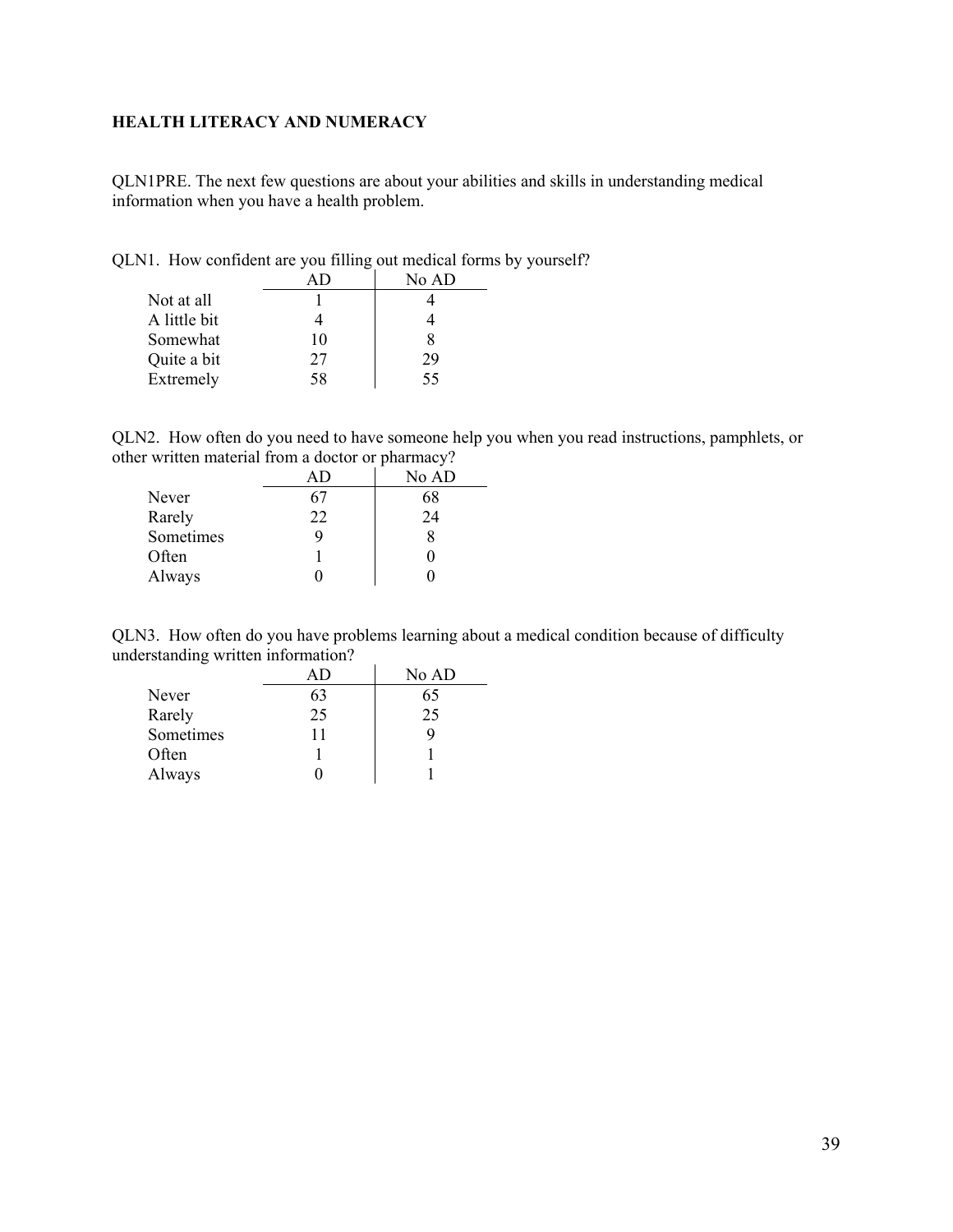QLN4PRE. As a caregiver, you might be asked to help CR understand medical information like test results, diagnoses, or the likelihood of side effects of various medications. This can sometimes involve working with and understanding numbers. The next few questions are designed to measure your ability to work with numbers. Many people have trouble with some of these questions, so don't worry if you find any of them difficult. Just do the best you can.

QLN4. Which of the following numbers represents the biggest risk of getting a disease (1 in 100; 1 in 1,000; or 1 in 10)?

|           |    | No AD |
|-----------|----|-------|
| Correct   | 64 |       |
| Incorrect | 36 |       |

QLN5. If the chance of getting a disease is 10%, how many people out of 1000 would be expected to get the disease? *(open-ended question; responses categorized for presentation)*

| . .       | . .<br>No AD |
|-----------|--------------|
| Correct   |              |
| Incorrect | 19           |

QLN6. If the chance of getting a disease is 20 out of 100, this would be the same as having a what percent chance of getting the disease? *(open-ended question; responses categorized for presentation)*

|           | No AD |
|-----------|-------|
| Correct   |       |
| Incorrect |       |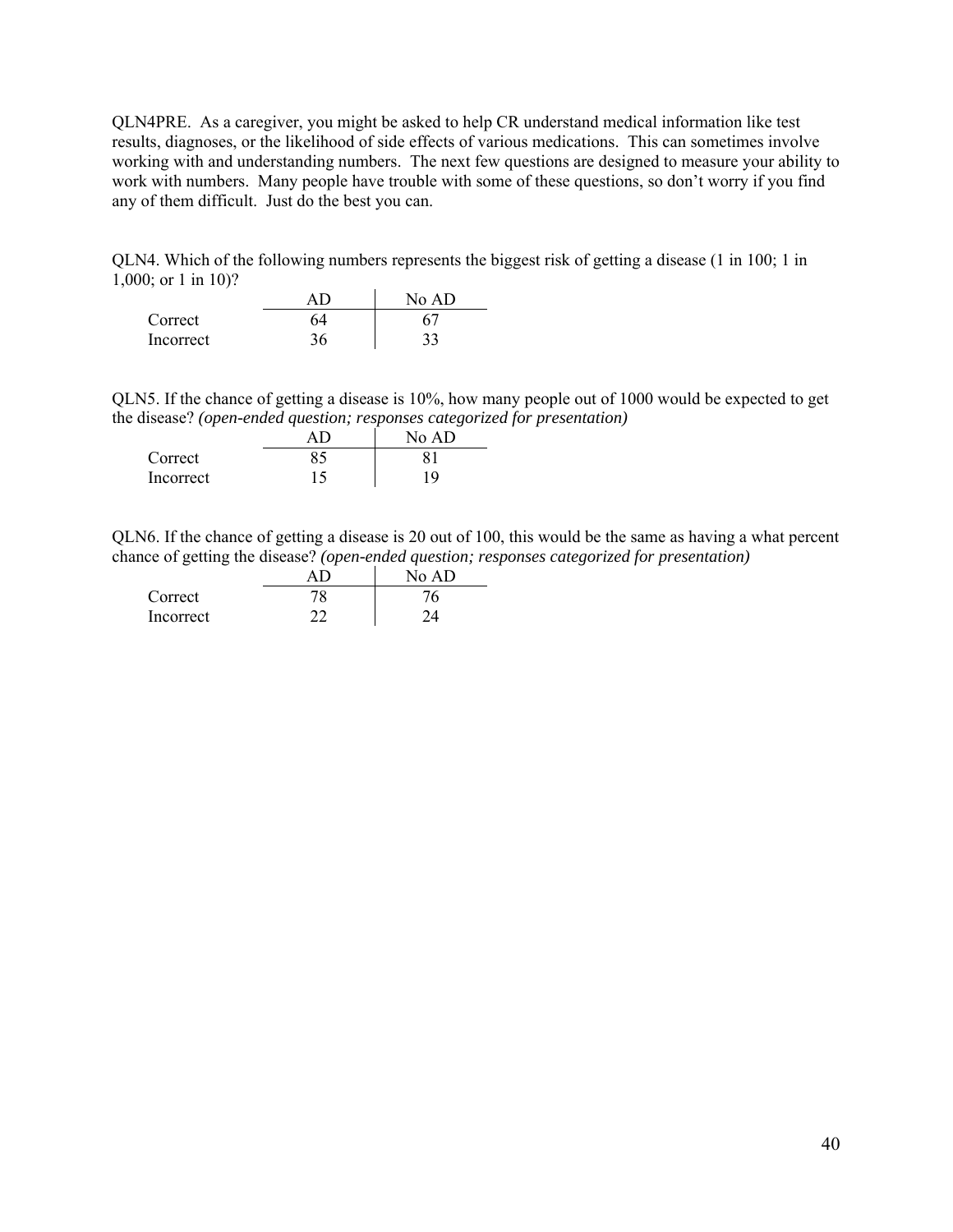#### <span id="page-40-0"></span>**EMPLOYMENT AND CAREGIVING**

QEC1PRE. Now I'd like to ask you some questions about work and jobs you may have had.

QEC1. Did you do any work for pay in the last week? By the last week, I mean the last full week beginning on a Sunday and ending on a Saturday.

|                                                  | No AD |
|--------------------------------------------------|-------|
| Yes $\rightarrow$ QEC4                           | 46    |
| No                                               |       |
| Retired / don't work anymore $\rightarrow$ QEC16 |       |

QEC2. Do you have a job from which you were absent last week because of illness, vacation, or some other reason?

|                                                  | No AD |
|--------------------------------------------------|-------|
| Yes $\rightarrow$ QEC4                           |       |
| No.                                              | 68    |
| Retired / don't work anymore $\rightarrow$ QEC16 | 24    |

QEC3. In the last week, were you looking for a job or were you on layoff from a job?

|                                                  | AI) | No AD |
|--------------------------------------------------|-----|-------|
| Yes, looking for a job $\rightarrow$ QEC16       | 16  |       |
| Yes, on layoff $\rightarrow$ QEC16               |     |       |
| $No \rightarrow$ QEC16                           | 69  | 74    |
| Retired / don't work anymore $\rightarrow$ QEC16 |     |       |

QEC4. Last week, did you have more than one job, including part-time, evening, or weekend work?

|                | ΑD | No AD |
|----------------|----|-------|
| Yes            |    |       |
| N <sub>o</sub> | 78 | 78    |

QEC5. How many total hours per week do you usually work? *(open-ended question; categorized for display)* 

|             |          | $N_0$ AD |
|-------------|----------|----------|
| 20 or fewer | $\gamma$ |          |
| $21 - 39$   | 21       | 19       |
| 40 or more  | 57       |          |

QEC6. [On your main job do / Do] you have flexible work hours that allow you to vary or make changes in the time you begin and end work?

|     |          | No AD |
|-----|----------|-------|
| Yes | 65<br>09 | 58    |
| No  | 35       |       |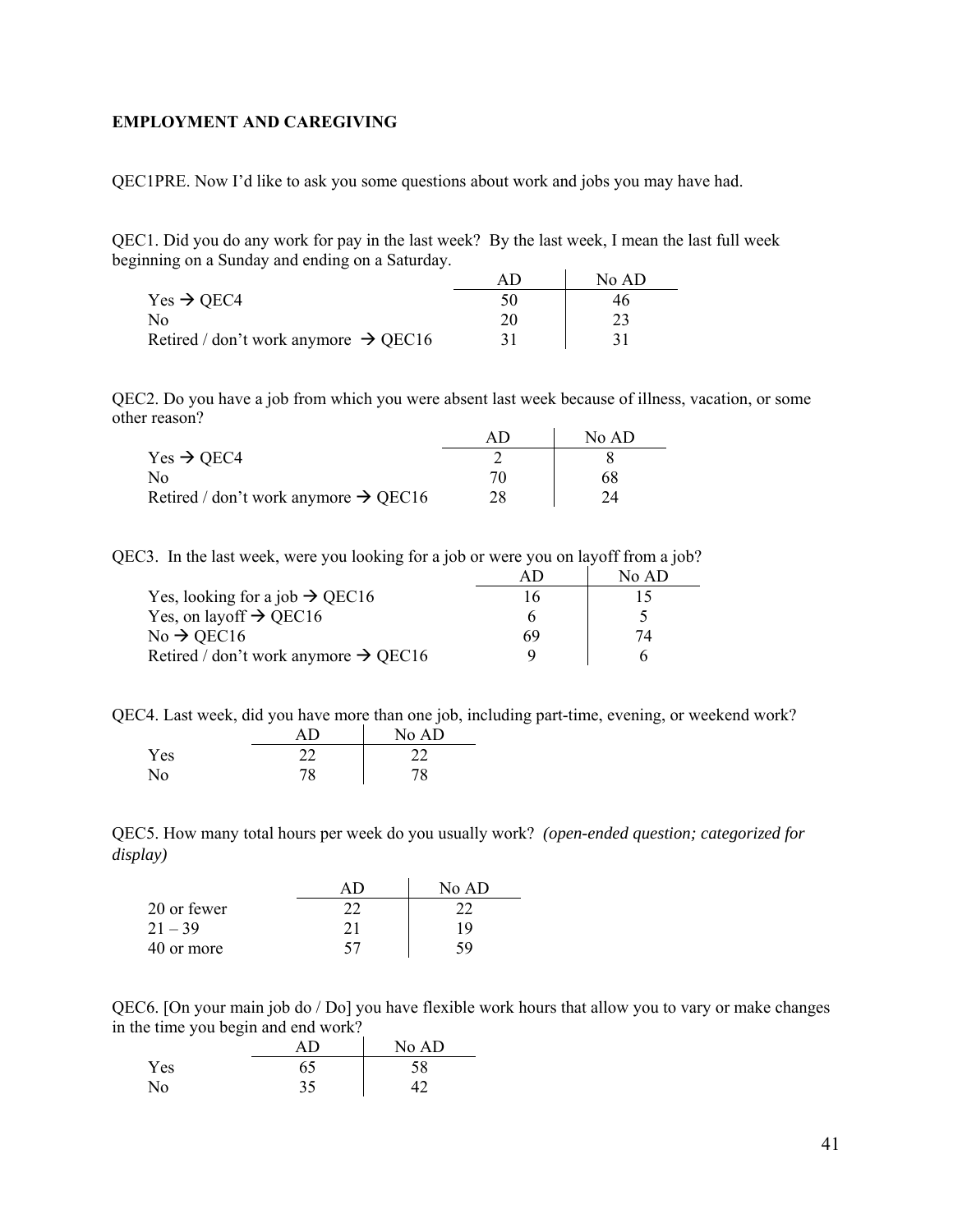| QEC7. [On your main job do / Do] you usually work a daytime schedule or some other schedule? |
|----------------------------------------------------------------------------------------------|
|----------------------------------------------------------------------------------------------|

|                     | No AD |
|---------------------|-------|
| Daytime             | 80    |
| Some other schedule |       |

#### *If response to QEC2 was yes, skip to QEC9A*

QEC8. Now thinking back over the last month, were you ever absent from work for any reason?

|                        | No AD |
|------------------------|-------|
| Yes                    | 44    |
| $No \rightarrow QEC12$ | 56    |

QEC9A. I will read a few reasons people miss work. For each one, please say "yes" if this was a reason you missed work over the last month, and say "no" if you did not miss work for this reason.

You were on vacation.

|     | ΑD | No AD |
|-----|----|-------|
| Yes | 35 | 30    |
| No. |    | 70    |

QEC9B. You were sick.

|     | ΑD        | No AD |
|-----|-----------|-------|
| Yes | 49        | 38    |
| No  | ۲1<br>IJΙ | 62    |

| QEC9C. You took time off to help CR. |  |  |  |  |  |  |
|--------------------------------------|--|--|--|--|--|--|
|--------------------------------------|--|--|--|--|--|--|

|     | AD | No AD |
|-----|----|-------|
| Yes |    | 46    |
| No  | 59 | 54    |

QEC9D. Other family members were sick.

|     | AΒ | No AD |
|-----|----|-------|
| Yes | 18 | າ 1   |
| No  | 82 | 79    |

QEC9E. You took personal time for other reasons. [IF NEEDED: For example, a school visit for a child, looking for a job, taking classes.]

|     |    | No AD |
|-----|----|-------|
| Yes |    | 35    |
| No  | 59 | 65    |

*If response to QEC9C was yes, ask QEC10; otherwise, skip to QEC12*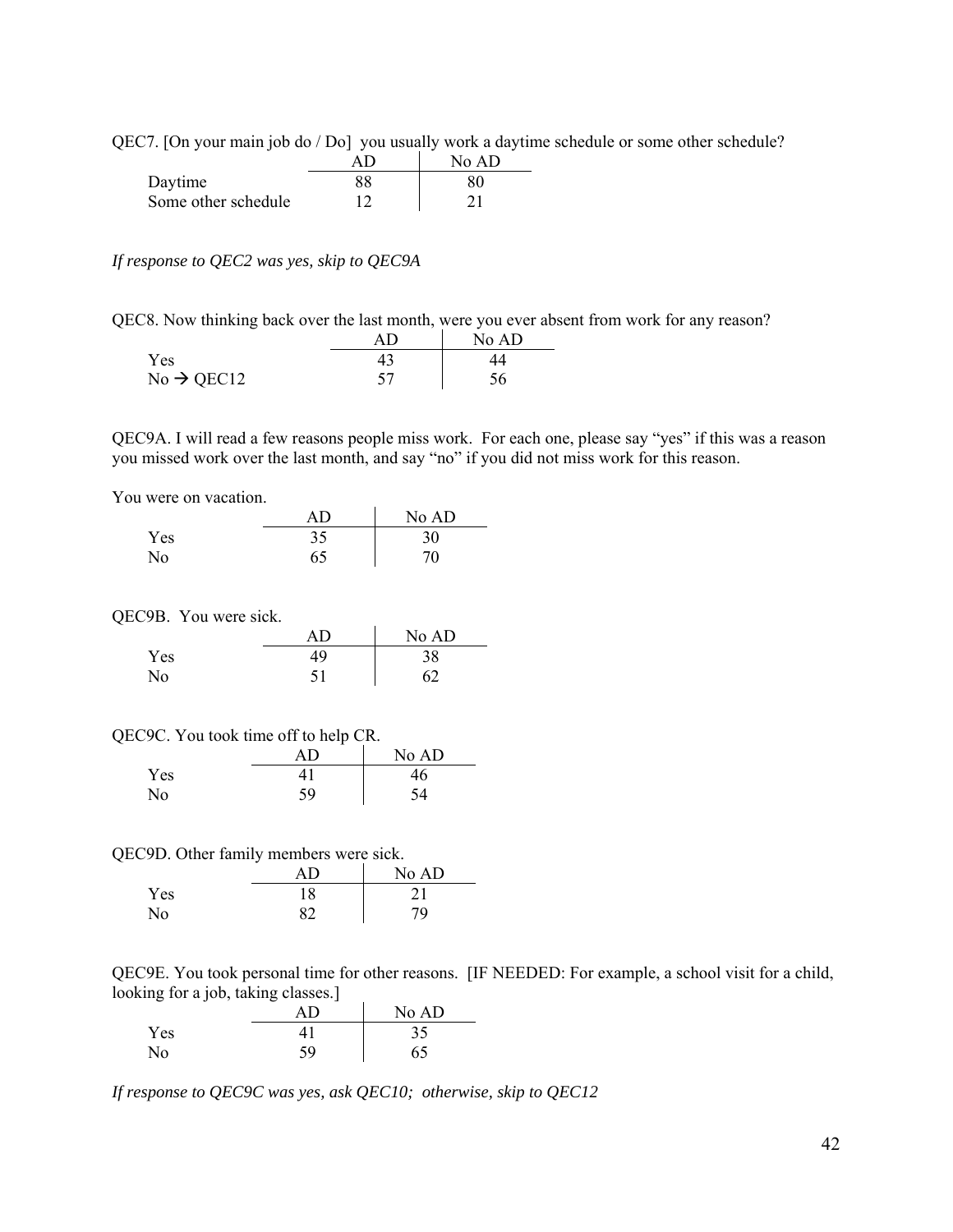QEC10. You said one of the reasons you were absent from work last month was because you were helping CR. About how many days of work did you miss last month to do this?

| -             |    | No AD |
|---------------|----|-------|
| One           | 50 | 53    |
| Two           | 25 | 20    |
| Three or more | ົ  |       |

QEC12. We are interested in whether helping CR affects you at work. In the last month, did helping [him/her] make it harder for you to get your work done?

|                        | $\overline{\phantom{0}}$ |       |
|------------------------|--------------------------|-------|
|                        |                          | No AD |
| Yes                    | эJ                       | ل کے  |
| No $\rightarrow$ QEC14 | 68                       | 77    |

QEC13. Please tell me how much helping CR affected you at work by picking a number from 1 to 10. The number 10 means helping [him/her] made your work a lot harder and the number 1 means helping [him/her] made your work a little harder.

|                   | AD | No AD |
|-------------------|----|-------|
| 1 A little harder | 5  | 18    |
| 2                 | 11 | 10    |
| 3                 | 18 | 19    |
|                   | 21 | 11    |
| 5                 | 16 | 16    |
| 6                 | 13 | 6     |
|                   | 11 | 5     |
| 8                 | 3  | 12    |
| 10 A lot harder   |    |       |

QEC14. [On your main job does / Does] your supervisor know that you are caring for CR?

|     | AD | No AD |
|-----|----|-------|
| Yes | 83 | 76    |
| No  |    | 24    |

QEC15. For employees in your position, which of the following does your employer offer? *(multiple responses accepted)*  $AD \qquad \qquad$  No  $AD$ 

|                                                          | $A$ $D$ | NQAD |
|----------------------------------------------------------|---------|------|
| Telecommuting or working from home                       | 31      | 31   |
| Programs like information, referrals, counseling, or an  |         |      |
| employee assistance program, to help caregivers like     | 34      | 36   |
| yourself                                                 |         |      |
| Paid leave, where you could take paid time off from work | 35      | 33   |
| for several weeks to care for a family member            |         |      |
| Paid sick days                                           | 54      | 53   |
| None of the above                                        | 28      | 28   |
|                                                          |         |      |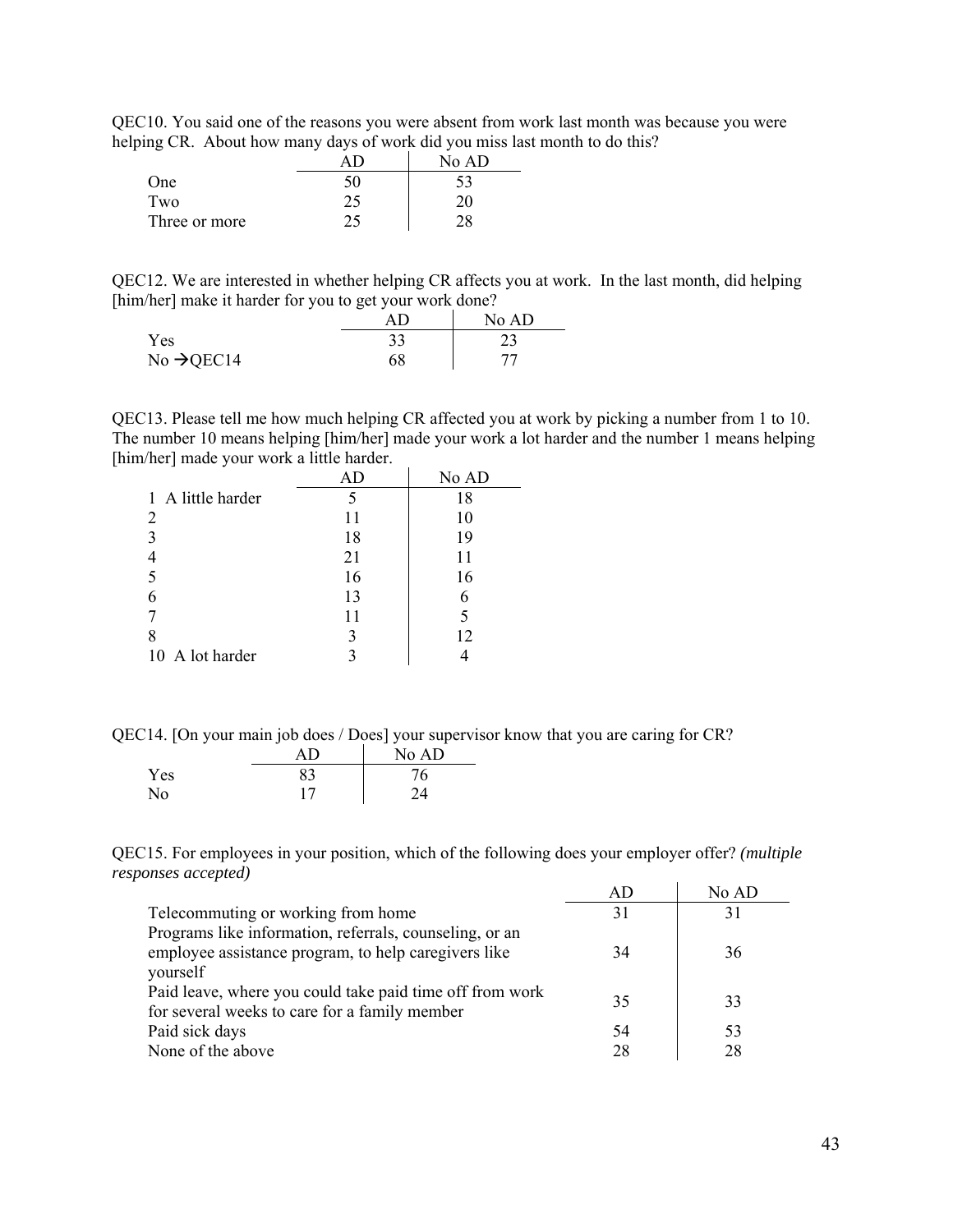QEC16. As a result of caregiving, did you ever experience any of the following things at work? *(multiple responses accepted)*

|                                                                              | AD | No AD |  |
|------------------------------------------------------------------------------|----|-------|--|
| Went in late, left early, or took time off during the day to<br>provide care | 46 | 41    |  |
| Took a leave of absence                                                      | 14 | 12    |  |
| Went from working full-time to part-time, or cut back your                   | 16 | 14    |  |
| hours                                                                        |    |       |  |
| Turned down a promotion                                                      |    | 3     |  |
| Lost any of your job benefits                                                |    |       |  |
| Gave up working entirely                                                     | 16 | 12    |  |
| Retired early                                                                | 14 | 12    |  |
| Received a warning about your performance or attendance                      |    | 4     |  |
| at work                                                                      |    |       |  |
| None of the above                                                            |    | 44    |  |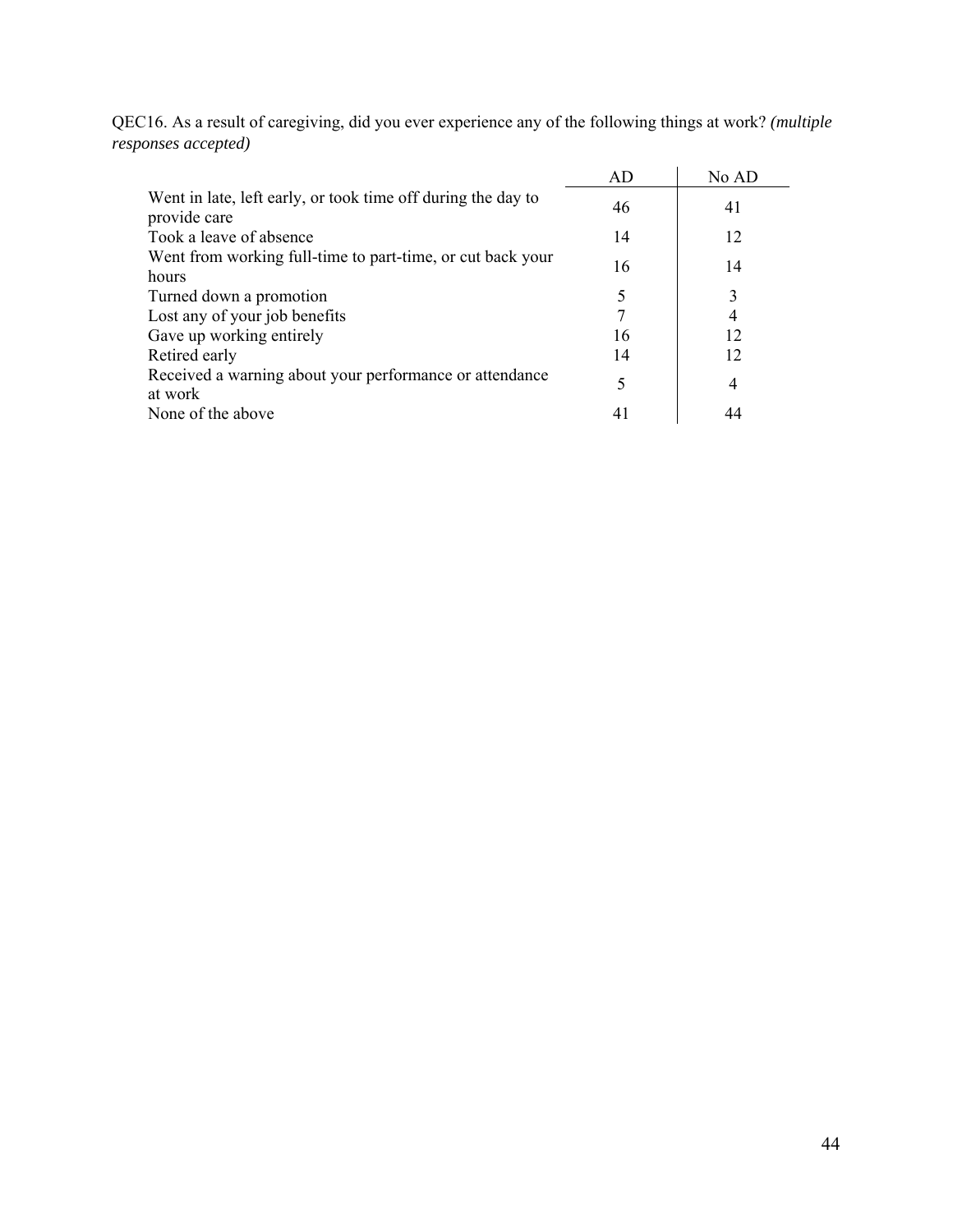### <span id="page-44-0"></span>**DEMOGRAPHICS**

| /DEI. INTERVIEWER. RECORD FERSON'S SEA |  |       |
|----------------------------------------|--|-------|
|                                        |  | No AD |
| Male                                   |  |       |
| Female                                 |  |       |

QDE1. INTERVIEWER: RECORD PERSON'S SEX

QDE2. What is your age now? *(categorized for display)* 

|             |    | No AD |
|-------------|----|-------|
| 44 or under |    |       |
| $45 - 54$   | 16 | 20    |
| $55 - 64$   | 48 | 36    |
| 65 or older | วด | 30    |

QDE3. What is your current marital status? Are you:

|                                                      | No AD |
|------------------------------------------------------|-------|
| Married                                              |       |
| Living with a partner in a marital-like relationship |       |
| Divorced or separated                                |       |
| Widowed                                              |       |
| Single/never married                                 |       |

QDE4. Are you of Hispanic or Latino descent?

|     | -<br>ΔŊ | No AD |
|-----|---------|-------|
| Yes |         |       |
| No  | 99      | 98    |

QDE5. How would you describe your race or ethnicity? *(multiple responses accepted)* 

|                                   |    | No $AD$ |
|-----------------------------------|----|---------|
| Caucasian/White                   | 83 |         |
| Asian/Pacific Islander            |    |         |
| American Indian or Alaskan Native |    |         |
| Black or African-American         |    | 16      |
| None of the above                 |    |         |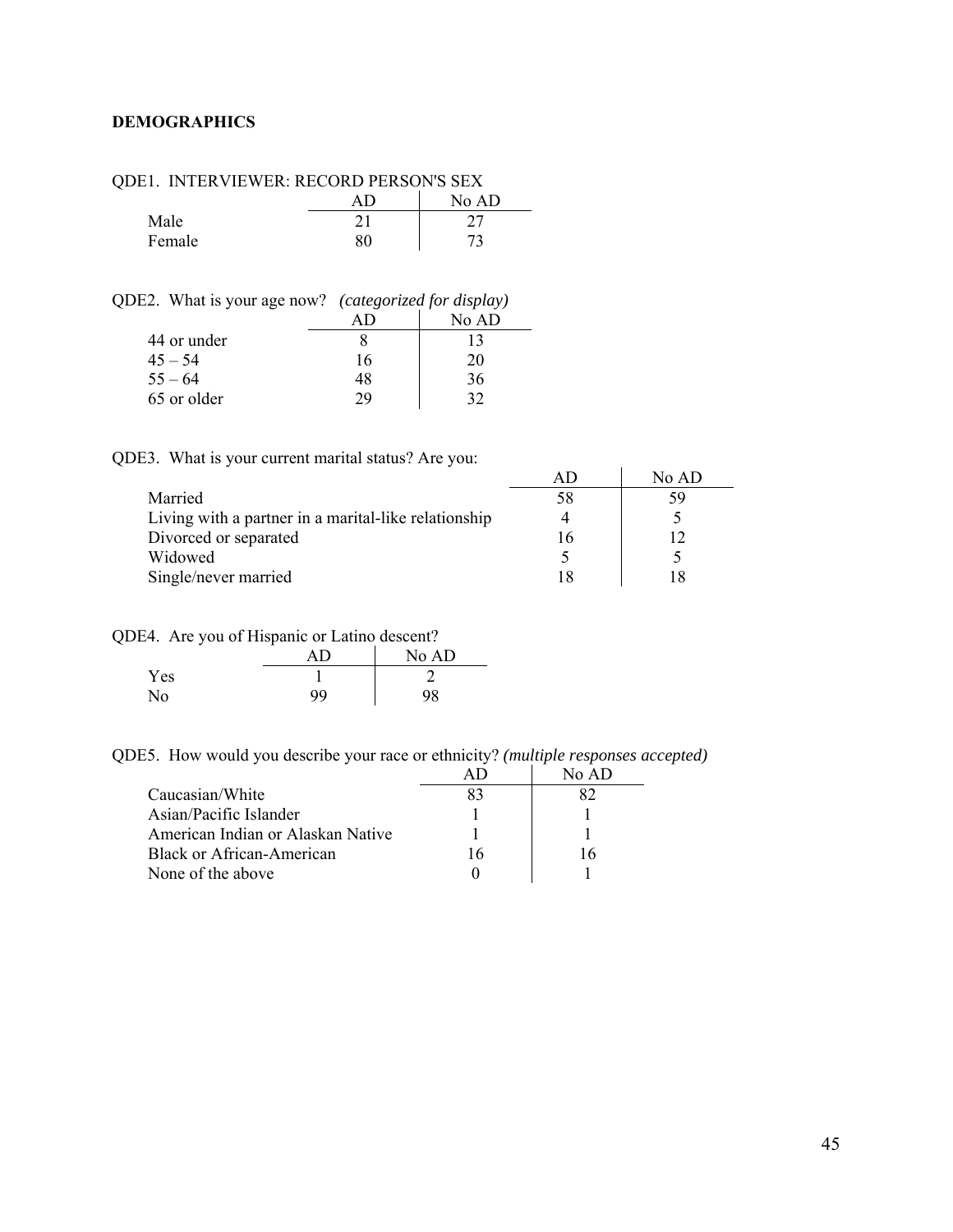|                                  |    | No AD |
|----------------------------------|----|-------|
| Eighth grade or less             |    |       |
| Some high school                 |    |       |
| High school graduate or GED      |    | 19    |
| Some college, no degree          |    | 22    |
| Associate's degree, occupational |    |       |
| Associate's degree, academic     |    |       |
| Bachelor's degree                | 31 | 25    |
| Master's degree                  |    | 15    |
| Professional degree              |    |       |
| Doctoral degree                  |    |       |

QDE6. What is the highest level of education you have completed?

QDE7. What are your current living arrangements? Do you …

|                                           | AF | No AD |
|-------------------------------------------|----|-------|
| Live alone $\rightarrow$ QDE11PRE         |    | 14    |
| Live in a household with family or others | 84 | 85    |
| Have some other living arrangements       |    |       |

QDE8. Including you, how many adults, age 18 and older, currently live in your household?

|    | No AD |
|----|-------|
|    | 5     |
| 61 | 66    |
| 23 | 22    |
| 9  |       |
| 3  |       |
| 0  |       |
|    |       |

QDE9. How many children under age 18 currently live in your household?

|            | AD | No AD |
|------------|----|-------|
| Zero       | 83 | 80    |
| One        | 11 | 10    |
| Two        | 4  |       |
| Three      | 2  | 2     |
| Four       |    |       |
| Five       | 0  |       |
| <b>Six</b> |    |       |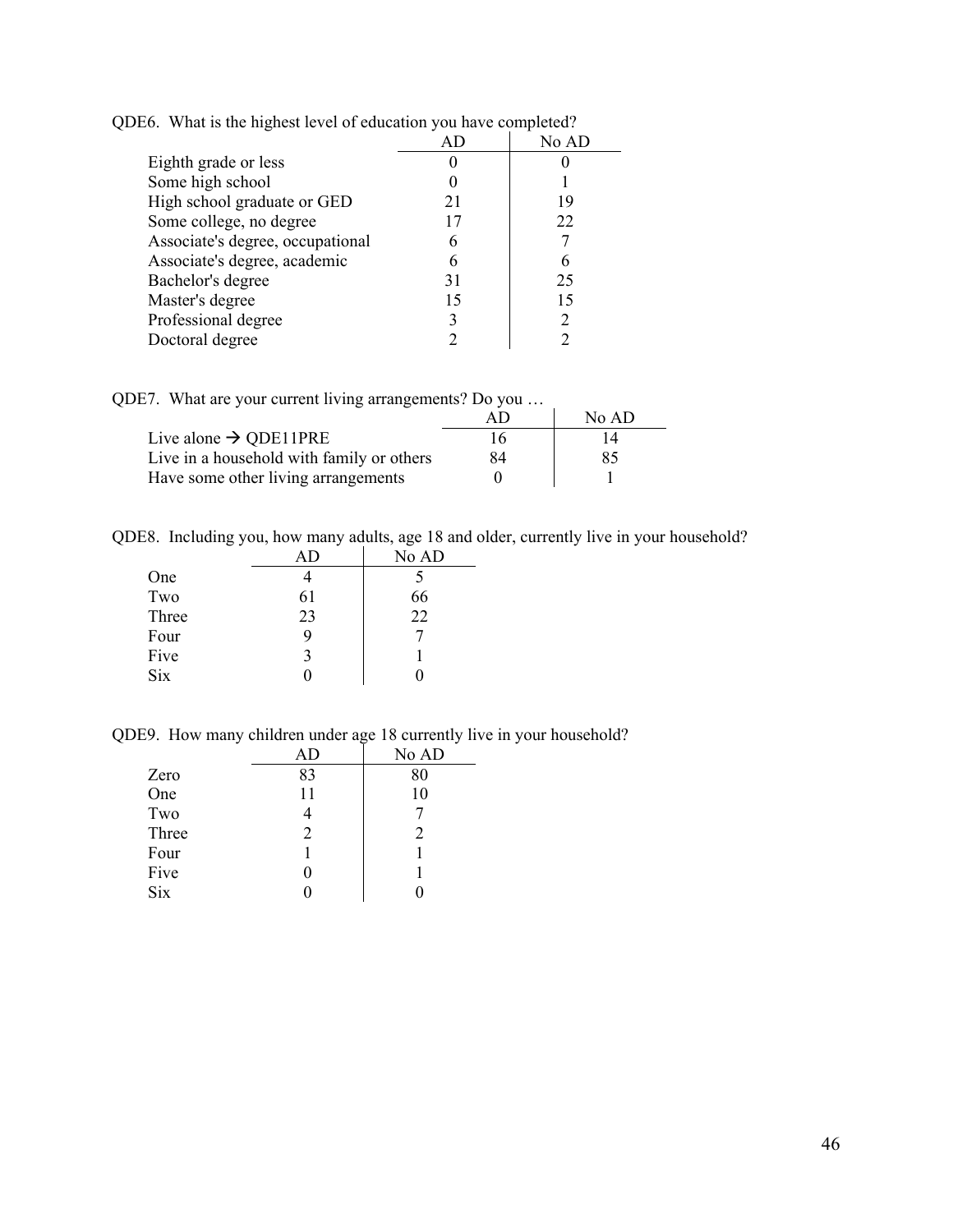|                          |    | No AD |
|--------------------------|----|-------|
| Your spouse / partner    | 74 |       |
| Your child(ren)          | 35 | 32    |
| Your grandchild(ren)     |    | 5     |
| Your parent $(s)$        | 23 | 17    |
| Other relatives of yours |    | 11    |
| Non-relatives            |    |       |

QDE10. What is the relationship of each of these people to you? *(multiple responses accepted)* 

QDE11PRE. And now just a couple questions about CR.

| $\mu$ . what is the inghest level of education $ \mu v $ she completed. |       |
|-------------------------------------------------------------------------|-------|
|                                                                         | No AD |
|                                                                         |       |
|                                                                         |       |
| 52                                                                      | 45    |
|                                                                         |       |
|                                                                         |       |
|                                                                         |       |
| 15                                                                      | 13    |
|                                                                         |       |
|                                                                         |       |
|                                                                         |       |
|                                                                         |       |

QDE11. What is the highest level of education [he/she] completed?

QDE12. Is [he/she] of Hispanic or Latino descent?

|     |  | AD  | No AD |
|-----|--|-----|-------|
| Yes |  |     |       |
| No  |  | 100 | 100   |

QDE13. How would you describe [his/her] race or ethnicity? *(multiple responses accepted)*

|                                   |    | No $AD$ |
|-----------------------------------|----|---------|
| Caucasian/White                   | 84 |         |
| Asian/Pacific Islander            |    |         |
| American Indian or Alaskan Native |    |         |
| Black or African-American         | 16 | 17      |
| None of the above                 |    |         |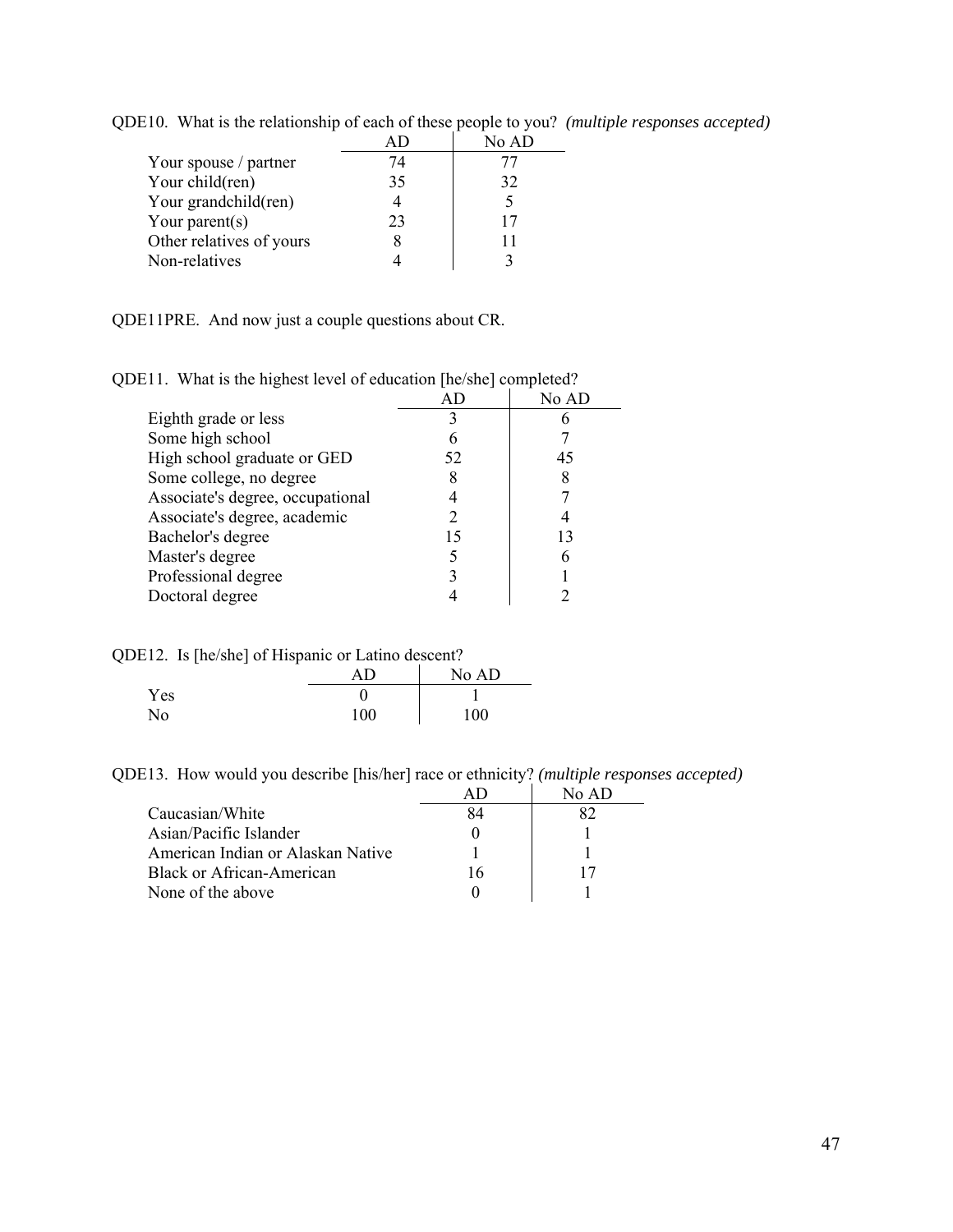#### <span id="page-47-0"></span>**INFORMATION / SERVICES / POLICY**

QIN1. In your experience as a caregiver, have you ever had a doctor, nurse, or social worker ask you about what you need to help care for CR?

| . . | AD | No AD |
|-----|----|-------|
| Yes | 46 | 35    |
| No  |    | 65    |

QIN2. In your experience as a caregiver, have you ever had a doctor, nurse, or social worker ask you what you need to take care of yourself?

|     | ΔŊ         | No AD |
|-----|------------|-------|
| Yes | $\gamma$ - |       |
| No  | 73         | 85    |

QIN2b. How difficult is it for you to communicate when necessary with healthcare professional such as doctors, nurses, social workers, pharmacists, and rehabilitation therapists about CR's needs for care? Please answer by using a number between 1 and 5, where 1 means not at all difficult and 5 means very difficult.

|                         | No AD |
|-------------------------|-------|
| 1. Not at all difficult | Ι4    |
|                         | 13    |
|                         |       |
|                         |       |
| 5. Very difficult       |       |

QIN2c. How difficult is it for you to communicate when necessary with healthcare professional such as doctors, nurses, social workers, pharmacists, and rehabilitation therapists about your own needs for information and support as a caregiver? Please answer by using a number between 1 and 5, where 1 means not at all difficult and 5 means very difficult.

|                         |    | No AD |
|-------------------------|----|-------|
| 1. Not at all difficult | 66 |       |
|                         | 14 | 12    |
|                         | 14 |       |
|                         |    |       |
| 5. Very difficult       |    |       |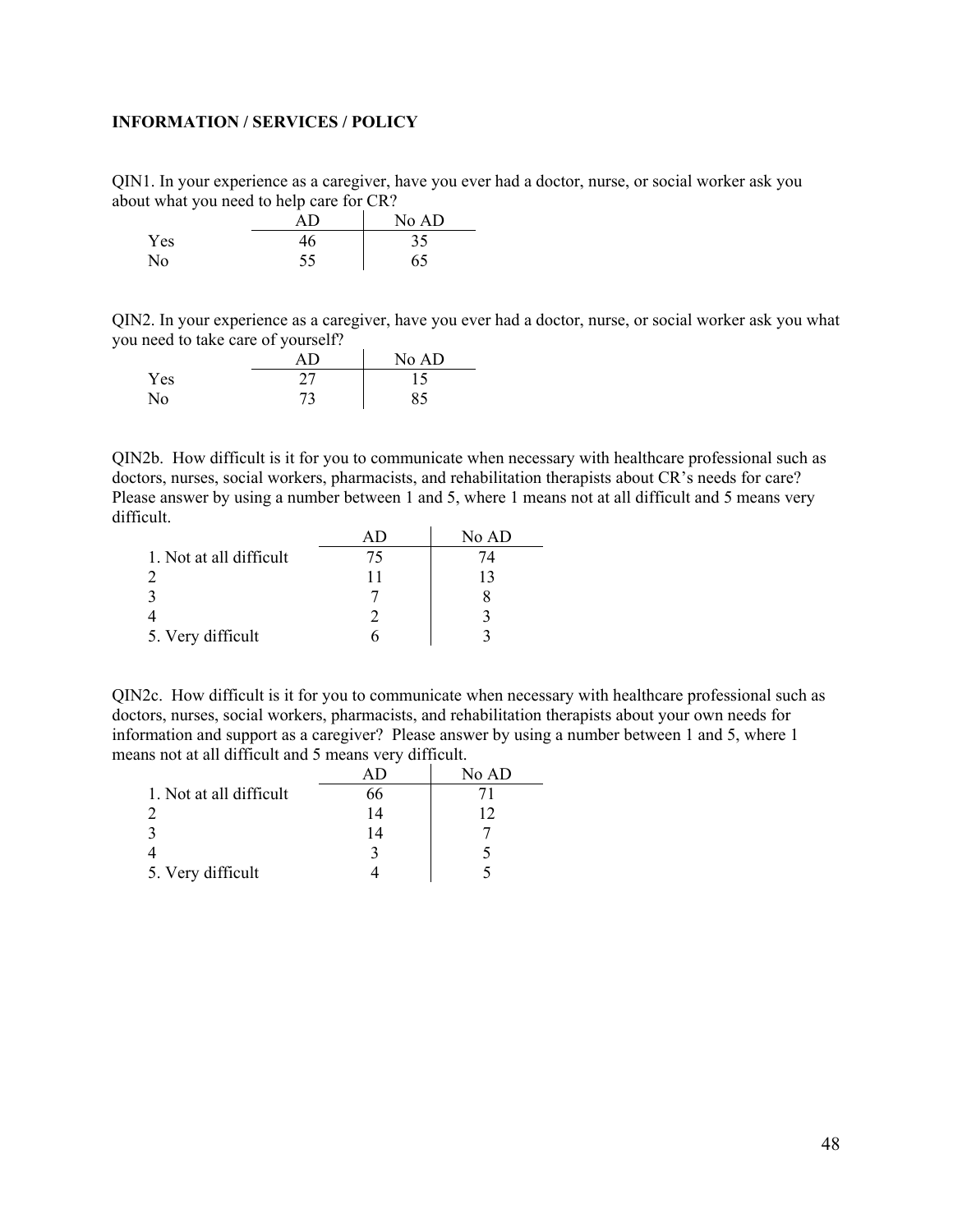QIN3. How difficult is it to locate and arrange for affordable community-based services in CR's local area that could help you care for CR, such as like delivered meals and transportation? Please answer by using a number between 1 and 5, where 1 means not at all difficult and 5 means very difficult.

|                         |    | No AD |
|-------------------------|----|-------|
| 1. Not at all difficult | 38 | 40    |
|                         | 12 |       |
|                         | 12 | 11    |
|                         | g  |       |
| 5. Very difficult       | Q  |       |
| Not applicable          | 19 | 26    |

QIN3a. How difficult is it to locate and arrange for affordable paid in-home personal care such as helping with bathing, dressing, and meals? Please answer by using a number between 1 and 5, where 1 means not at all difficult and 5 means very difficult.

|                         |    | No AD |
|-------------------------|----|-------|
| 1. Not at all difficult | 33 | 33    |
|                         | 12 |       |
|                         | 13 | 10    |
|                         | 10 |       |
| 5. Very difficult       | 16 | 13    |
| Not applicable          |    | 31    |

QIN3b. How difficult is it to locate and arrange for affordable community-based service providers that you can trust to provide good care for CR? Please answer by using a number between 1 and 5, where 1 means not at all difficult and 5 means very difficult.

|                         |     | No AD |
|-------------------------|-----|-------|
| 1. Not at all difficult | 21  | 29    |
|                         | 10  |       |
|                         | 18  | 12    |
|                         | 13  |       |
| 5. Very difficult       | l'I | 14    |
| Not applicable          | 20  | 29    |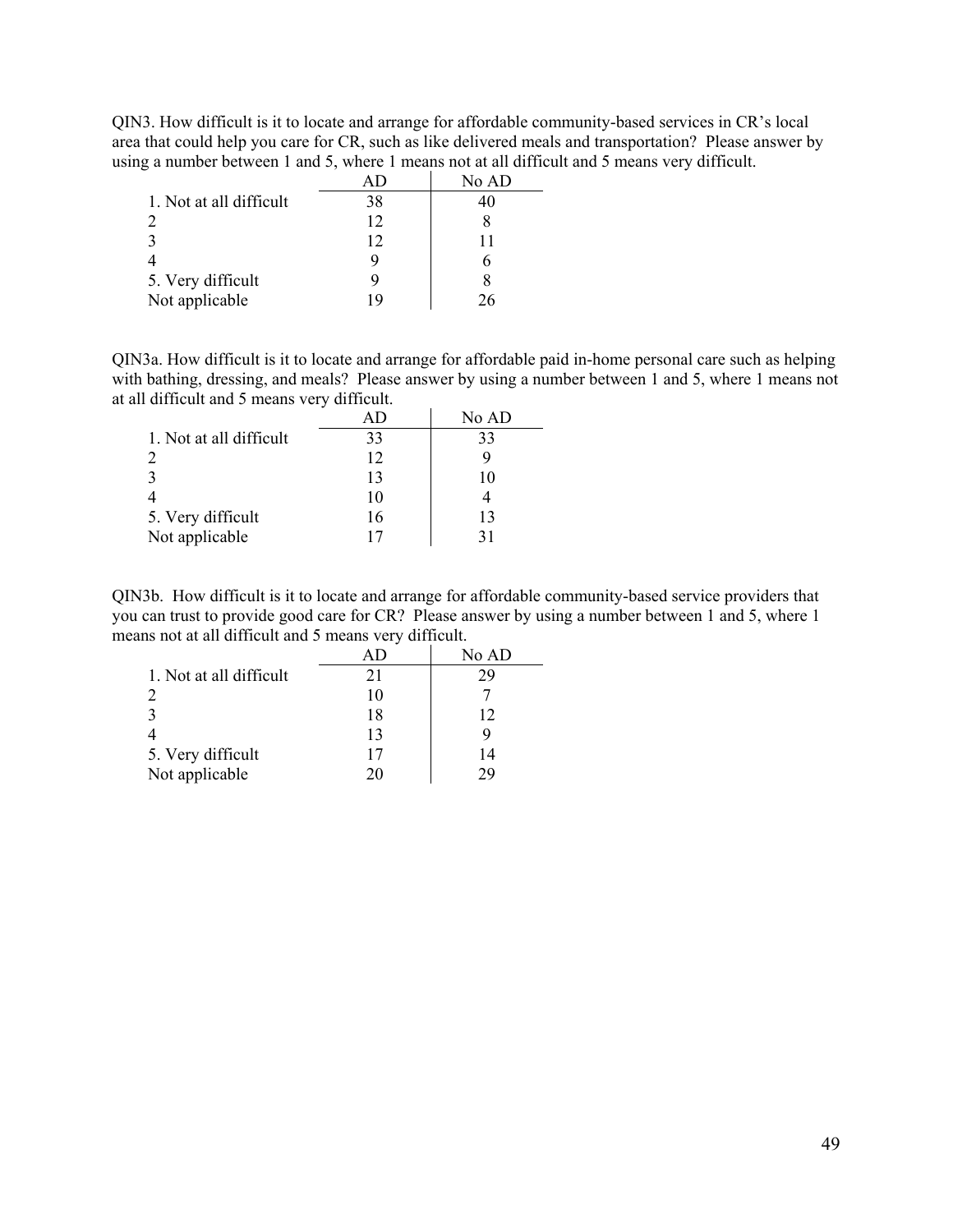|                                                                                                                                                      | AD | No AD |
|------------------------------------------------------------------------------------------------------------------------------------------------------|----|-------|
| Requiring health care providers to include your name on CR's<br>medical chart, so you are part of conversations or decisions about<br>[his/her] care | 86 | 83    |
| Requiring hospitals to keep you informed about major decisions,<br>like transferring or discharging CR                                               | 89 | 85    |
| Requiring hospitals or facilities to instruct or demonstrate any<br>medical or nursing tasks you might need to do                                    | 87 | 87    |
| Having respite services available, where someone would take<br>care of CR to give you a break                                                        | 81 | 68    |
| Requiring a doctor, nurse, or social worker ask you about what<br>you need to help care for CR                                                       | 84 | 77    |
| Requiring a doctor, nurse, or social worker ask you about what<br>you need to take care of yourself                                                  | 71 | 62    |
| None of the above                                                                                                                                    | 4  | 6     |

QIN4. Various organizations are thinking about ways to help caregivers like you. Which of the following do you think would be helpful to you? *(multiple responses accepted)* 

QIN5. Next I'll read three ways that people are proposing to help caregivers financially. Please tell me which ONE you would find most helpful.

|                                                                                              |    | No AD |
|----------------------------------------------------------------------------------------------|----|-------|
| An income tax credit to caregivers, to help offset the cost of care                          | 30 | 36    |
| A partially paid leave of absence from work for caregivers who are<br>employed               | 20 | 18    |
| A program where caregivers could be paid for at least some of the<br>hours they provide care | 50 | 46    |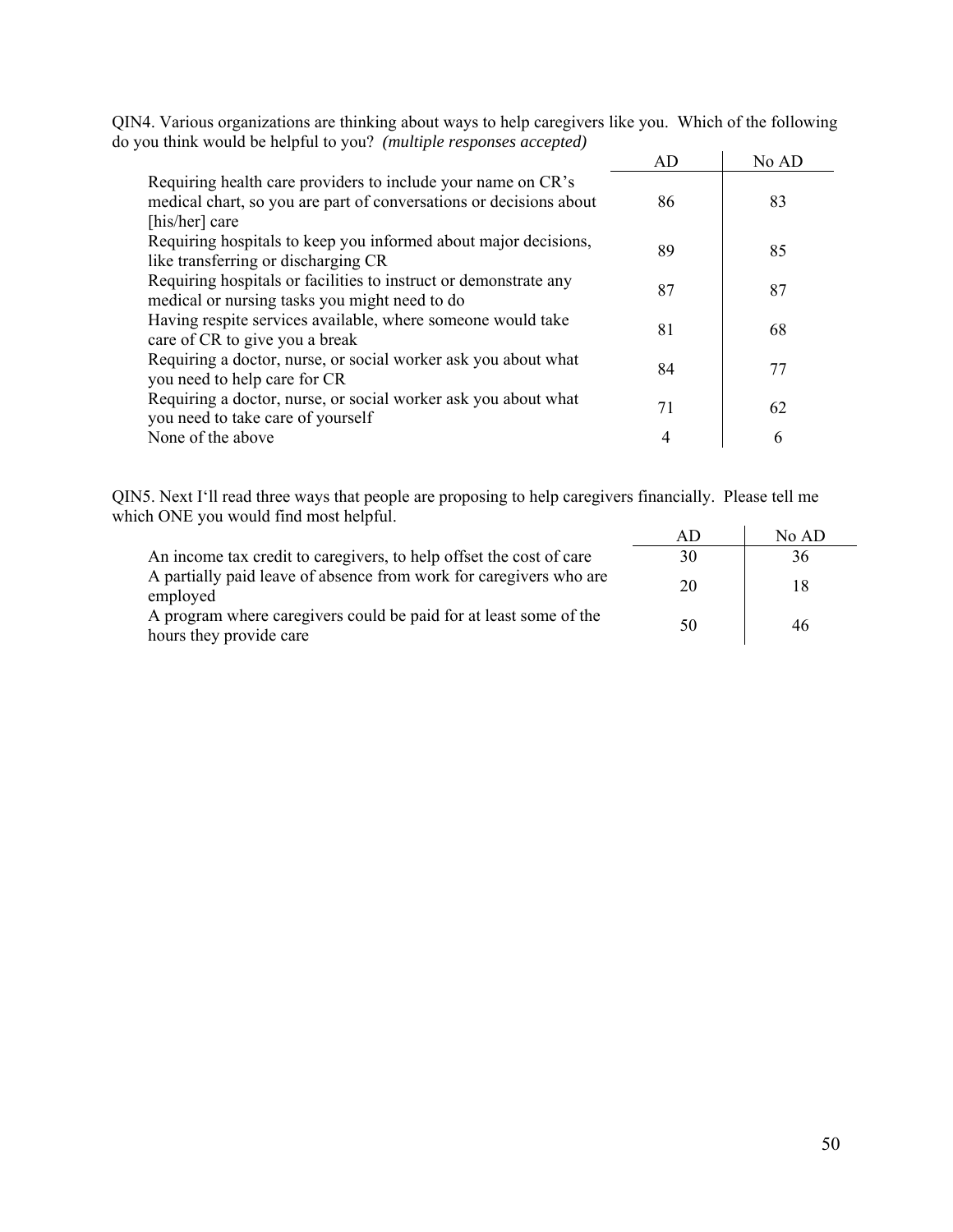#### <span id="page-50-0"></span>**HEALTH INSURANCE AND INCOME**

QHI1pre. We have a few last questions.

QHI1. Are you currently covered by Medicare, a health insurance program for person 65 years and over and persons with disabilities?

|                       |    | No AD |
|-----------------------|----|-------|
| Yes                   | 38 |       |
| $No \rightarrow QHI3$ |    | 58    |

QHI2. Some people with Medicare also have a Medigap or Medicare Supplement plan. Do you have this type of health insurance coverage?

|     |    | No AD |
|-----|----|-------|
| Yes |    | 70    |
| No  | 49 | 28    |

QHI3. Medicaid is a state program for low-income persons or for persons on public assistance. Are you now covered by Medicaid?

|     | AΒ | No AD |
|-----|----|-------|
| Yes |    | 1 າ   |
| No  | 88 | 88    |

QHI4. Are you currently covered by a private health insurance plan? IF NEEDED: This may be a policy you [or your {spouse/partner} ]have through a job, a labor union, or an association or organization you belong to. It may also be bought directly from an insurance agent or company.

|     |                  | No AD |
|-----|------------------|-------|
| Yes | 70<br>$\sqrt{6}$ |       |
| No  | ر ے              | ر ے   |

QHI5. TRICARE and CHAMPVA are health care programs for active duty and retired members of the uniformed Armed Forces, their families, and survivors. Are you now covered by either one of these programs?

|     |    | No AD |
|-----|----|-------|
| Yes |    |       |
| No  | 97 | 97    |

QHI7C. What kind of health insurance does the CR have? *(multiple responses accepted)* 

|                          | A I ) | No AD |
|--------------------------|-------|-------|
| Medicare                 | 80    | 75    |
| Medicaid                 | 19    | 18    |
| Private Health Insurance | 55    | 56    |
| Tricare/CHAMPVA          |       |       |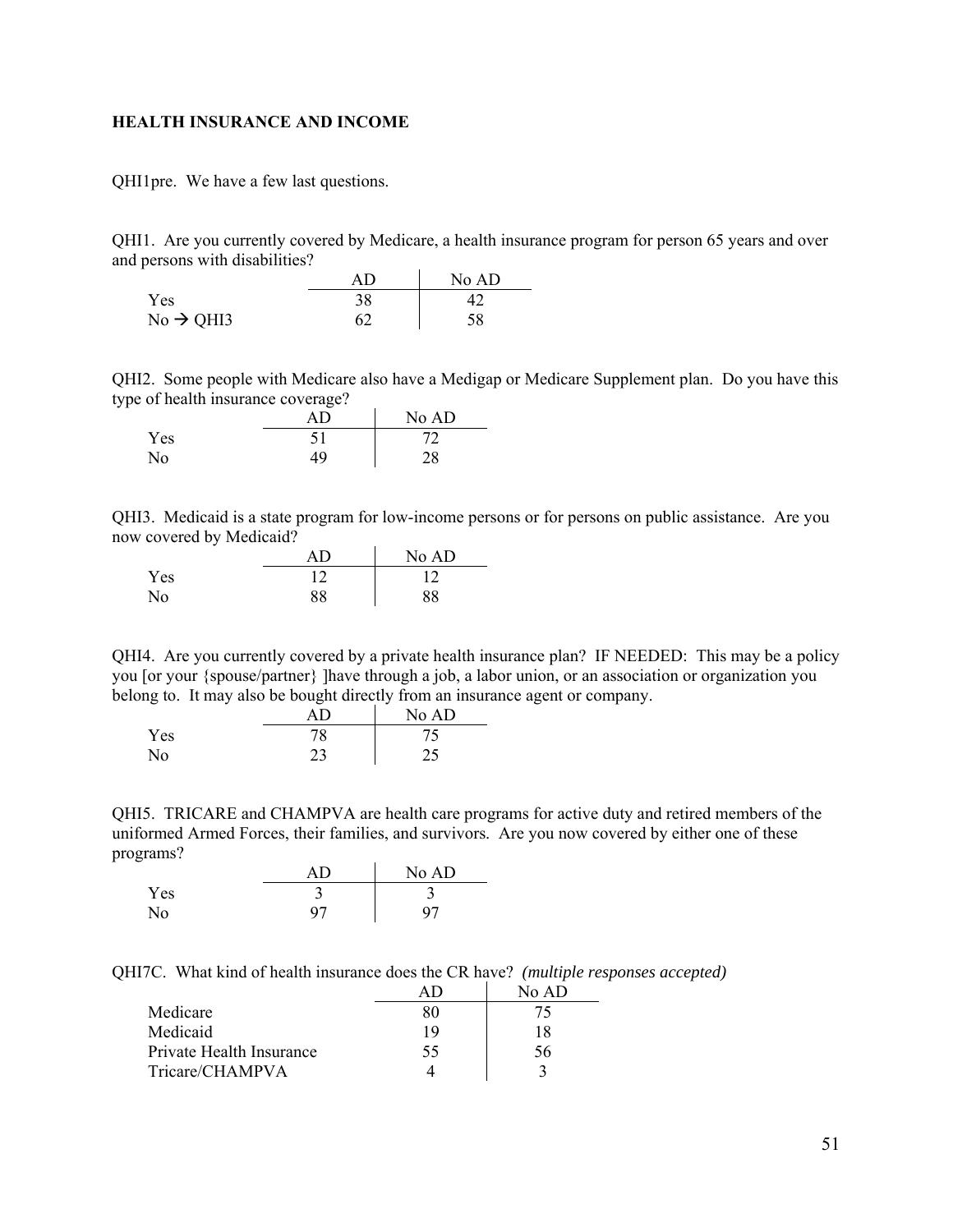|  | QHI8. Do you own your home? (select "yes" if owned with spouse/partner) |  |  |  |  |  |  |  |  |
|--|-------------------------------------------------------------------------|--|--|--|--|--|--|--|--|
|--|-------------------------------------------------------------------------|--|--|--|--|--|--|--|--|

|                | ΑD | No AD  |
|----------------|----|--------|
| Yes            |    | 77     |
| N <sub>o</sub> |    | $2\pi$ |

QHI9A. Do you [and your {spouse/partner}] have any checking accounts?

|     | ΑD | No AD |
|-----|----|-------|
| Yes |    | 97    |
| No  |    | سه    |

QHI9B. Do you [and your {spouse/partner}] have any savings or money market accounts?

|     | ΑD | No AD |
|-----|----|-------|
| Yes | 76 |       |
| No  | 24 | つぐ    |

QHI9C. Do you [and your {spouse/partner}] have any certificates of deposit?

|     | ΔŊ | No AD |
|-----|----|-------|
| Yes |    | 18    |
| No  | 78 | 87    |

QHI9D. Do you [and your {spouse/partner}] retirement plans such as IRAs, SEPs, 401K, or 403b plans? AD No AD

|     | $\sim$ 1.7 | $190 \, \text{AU}$ |
|-----|------------|--------------------|
| Yes | ر ا        |                    |
| No  | ١O         |                    |

QHI9E. Do you [and your {spouse/partner}] stocks or mutual funds that are not in retirement accounts?

|                | ΑD | No AD |
|----------------|----|-------|
| Yes            | 38 | 34    |
| N <sub>0</sub> | 62 | 66    |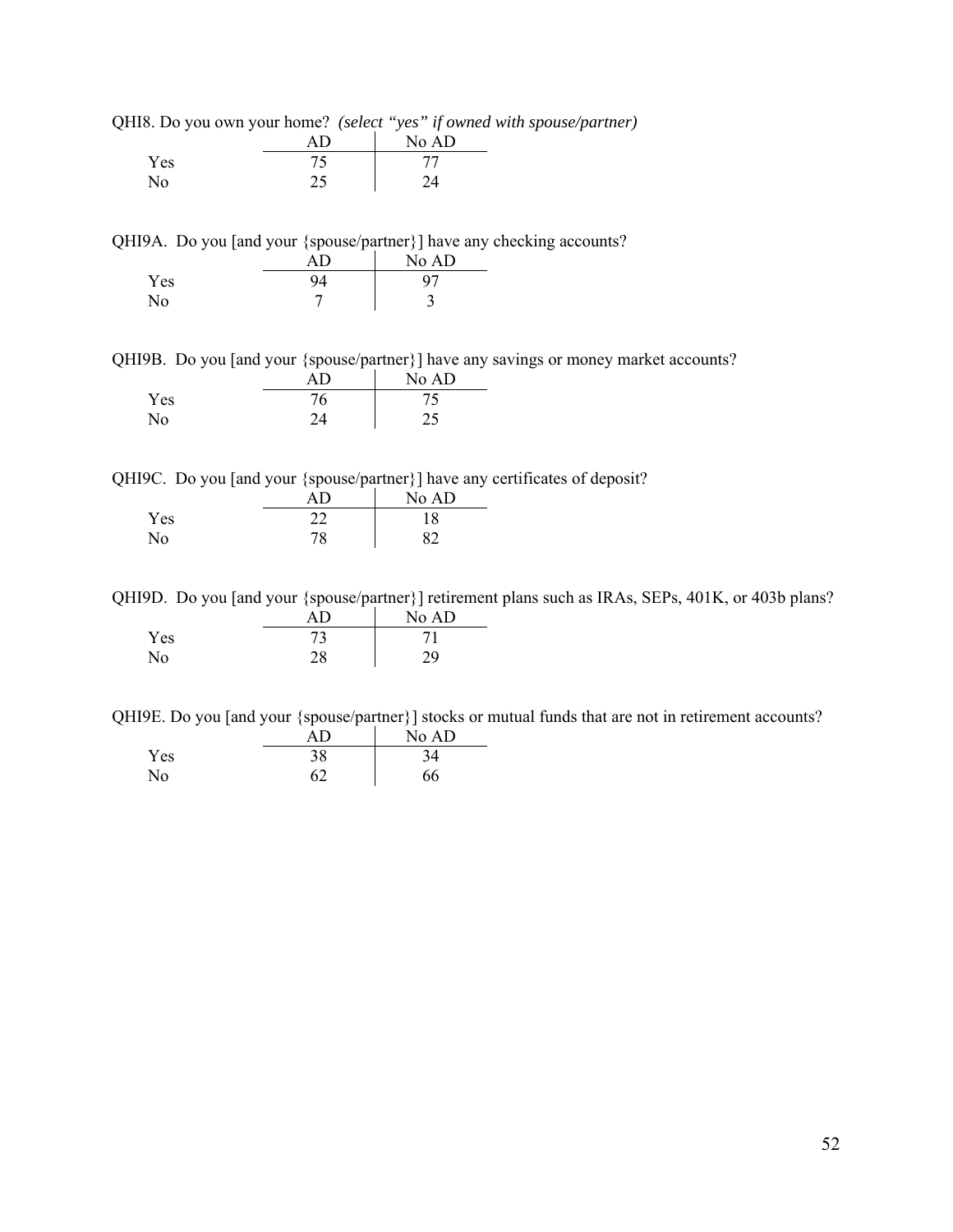QHI10. Now thinking about the income that you [and your {spouse/partner}] have from [work and] all other sources, about how much was your [and your {spouse/partner's}] total income for the last year (in the last 12 months ending in December 2016) before taxes?

|                                  | AD | No AD |
|----------------------------------|----|-------|
| $0 -$ less than \$10,000         | 8  |       |
| \$10,000 to less than \$20,000   | 9  | 10    |
| \$20,000 to less than \$30,000   | 11 | 10    |
| \$30,000 to less than \$40,000   | 15 | 12    |
| \$40,000 to less than \$50,000   | 9  | 11    |
| \$50,000 to less than \$60,000   | 10 | 10    |
| \$60,000 to less than \$70,000   | 10 | 8     |
| \$70,000 to less than \$80,000   | 5  | 6     |
| \$80,000 to less than \$90,000   | 4  | 6     |
| \$90,000 to less than \$100,000  | 3  | 6     |
| \$100,000 to less than \$110,000 | 5  | 4     |
| \$110,000 to less than \$120,000 | 2  |       |
| \$120,000 to less than \$130,000 | 3  |       |
| \$130,000 to less than \$140,000 |    |       |
| \$140,000 to less than \$150,000 |    |       |
| More than \$150,000              | 9  | 6     |

QHI14A. Family members often help each other out financially. In the last year have you used your own money to pay for CR's medications or medical care?

|     |    | No AD |
|-----|----|-------|
| Yes | 43 | 39    |
| No  | 57 | 61    |

QHI14B. In the last year have you used your own money to pay for CR's Medicare premiums or copayments or other insurance premiums and copayments?

|     | ΑD | No AD |
|-----|----|-------|
| Yes | 18 | ر ے   |
| No  |    | 77    |

QHI14C. In the last year have you used your own money to pay for mobility devices for CR such as walkers, canes, or wheelchairs?  $\mathcal{L}_{\mathcal{A}}$ 

|     | ΑD | No AD |
|-----|----|-------|
| Yes |    |       |
| No  | 89 | 86    |

QHI14D. In the last year have you used your own money to pay for features that made CR's home safer such as a railing or a ramp, grab bars in the bathroom, a seat for the shower or tub, or an emergency call system?

|     |    | No AD |
|-----|----|-------|
| Yes | 20 | 28    |
| No  |    | 70    |